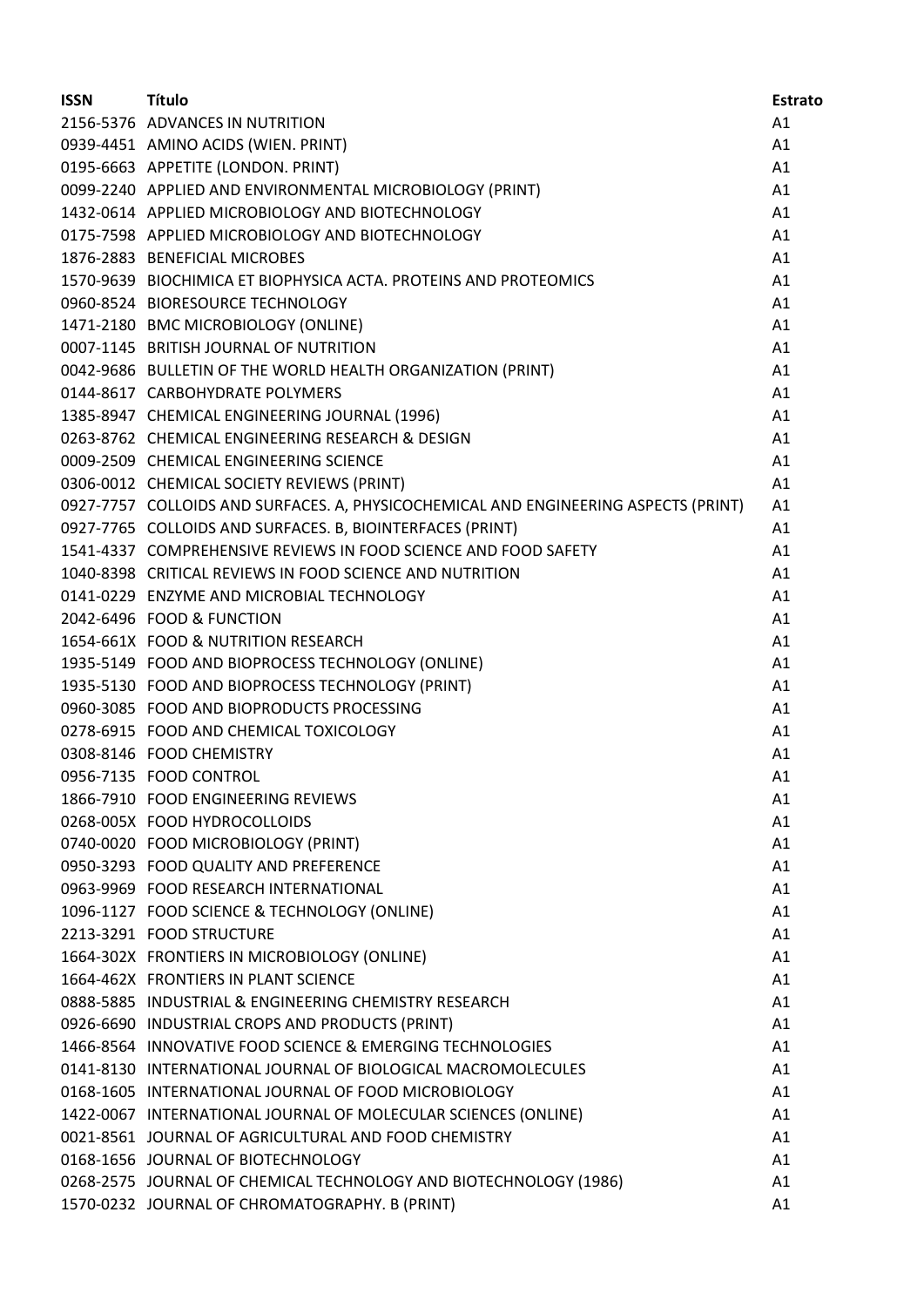|                    | 0021-9673 JOURNAL OF CHROMATOGRAPHY (PRINT)                                       | A1 |
|--------------------|-----------------------------------------------------------------------------------|----|
|                    | 0021-9797 JOURNAL OF COLLOID AND INTERFACE SCIENCE (PRINT)                        | A1 |
|                    | 0889-1575 JOURNAL OF FOOD COMPOSITION AND ANALYSIS (PRINT)                        | A1 |
|                    | 0260-8774 JOURNAL OF FOOD ENGINEERING                                             | A1 |
|                    | 1756-4646 JOURNAL OF FUNCTIONAL FOODS                                             | A1 |
|                    | 1367-5435 JOURNAL OF INDUSTRIAL MICROBIOLOGY & BIOTECHNOLOGY                      | A1 |
|                    | 1476-5535 JOURNAL OF INDUSTRIAL MICROBIOLOGY AND BIOTECHNOLOGY                    | A1 |
|                    | 1076-5174 JOURNAL OF MASS SPECTROMETRY (PRINT)                                    | A1 |
|                    | 0376-7388 JOURNAL OF MEMBRANE SCIENCE (PRINT)                                     | A1 |
|                    | 0163-3864 JOURNAL OF NATURAL PRODUCTS (PRINT)                                     | A1 |
|                    | 0955-2863 JOURNAL OF NUTRITIONAL BIOCHEMISTRY                                     | A1 |
|                    | 1615-9314 JOURNAL OF SEPARATION SCIENCE (INTERNET)                                | A1 |
|                    | 1615-9306 JOURNAL OF SEPARATION SCIENCE (PRINT)                                   | A1 |
|                    | 0023-6438 LEBENSMITTEL-WISSENSCHAFT + TECHNOLOGIE / FOOD SCIENCE + TECHNOLOGY     | A1 |
|                    | 0309-1740 MEAT SCIENCE                                                            | A1 |
|                    | 1613-4125 MOLECULAR NUTRITION & FOOD RESEARCH (PRINT)                             | A1 |
|                    | 1871-6784 NEW BIOTECHNOLOGY (PRINT)                                               | A1 |
|                    | 2072-6643 NUTRIENTS (BASEL)                                                       | A1 |
|                    | 0271-5317 NUTRITION RESEARCH (NEW YORK, N.Y.)                                     | A1 |
| 1932-6203 PLOS ONE |                                                                                   | A1 |
| 1932-6203 PLOS ONE |                                                                                   | A1 |
| 1932-6203 PLOS ONE |                                                                                   | A1 |
|                    | 0925-5214 POSTHARVEST BIOLOGY AND TECHNOLOGY (PRINT)                              | A1 |
|                    | 0032-5910 POWDER TECHNOLOGY (PRINT)                                               | A1 |
|                    | 1359-5113 PROCESS BIOCHEMISTRY (1991)                                             | A1 |
|                    | 0951-418X PTR. PHYTOTHERAPY RESEARCH                                              | A1 |
|                    | 1542-2119 SEPARATION AND PURIFICATION REVIEWS                                     | A1 |
|                    | 1383-5866 SEPARATION AND PURIFICATION TECHNOLOGY (PRINT)                          | A1 |
|                    | 0039-9140 TALANTA (OXFORD)                                                        | A1 |
|                    | 0022-3166 THE JOURNAL OF NUTRITION (PRINT)                                        | A1 |
|                    | 0896-8446 THE JOURNAL OF SUPERCRITICAL FLUIDS                                     | A1 |
|                    | 0165-9936 TRAC. TRENDS IN ANALYTICAL CHEMISTRY (REGULAR ED.)                      | A1 |
|                    | 0924-2244 TRENDS IN FOOD SCIENCE & TECHNOLOGY (REGULAR ED.)                       | A1 |
|                    | 1350-4177 ULTRASONICS SONOCHEMISTRY                                               | A1 |
|                    | 1679-9275 ACTA SCIENTIARUM. AGRONOMY (IMPRESSO)                                   | A2 |
|                    | 1807-8621 ACTA SCIENTIARUM. AGRONOMY (ONLINE)                                     | A2 |
|                    | 0929-5607 ADSORPTION (BOSTON)                                                     | A2 |
|                    | 1938-3207 AMERICAN JOURNAL OF CLINICAL NUTRITION                                  | A2 |
|                    | 2151-0032 AMERICAN SOCIETY OF AGRICULTURAL AND BIOLOGICAL ENGINEERS. TRANSACTIONS | A2 |
|                    | 1759-9660 ANALYTICAL METHODS                                                      | A2 |
|                    | 1759-9660 ANALYTICAL METHODS (PRINT)                                              | A2 |
|                    | 0377-8401 ANIMAL FEED SCIENCE AND TECHNOLOGY (PRINT)                              | A2 |
|                    | 1344-3941 ANIMAL SCIENCE JOURNAL                                                  | A2 |
|                    | 1590-4261 ANNALS OF MICROBIOLOGY                                                  | A2 |
|                    | 0273-2289 APPLIED BIOCHEMISTRY AND BIOTECHNOLOGY                                  | A2 |
|                    | 1559-0291 APPLIED BIOCHEMISTRY AND BIOTECHNOLOGY (ONLINE)                         | A2 |
|                    | 1430-6395 APPLIED RHEOLOGY (PRINT)                                                | A2 |
|                    | 0302-8933 ARCHIVES OF MICROBIOLOGY                                                | A2 |
|                    | 1011-2367 ASIAN-AUSTRALASIAN JOURNAL OF ANIMAL SCIENCES (PRINT)                   | A2 |
|                    | 1976-5517 ASIAN-AUSTRALIANS JOURNAL OF ANIMAL SCIENCE                             | A2 |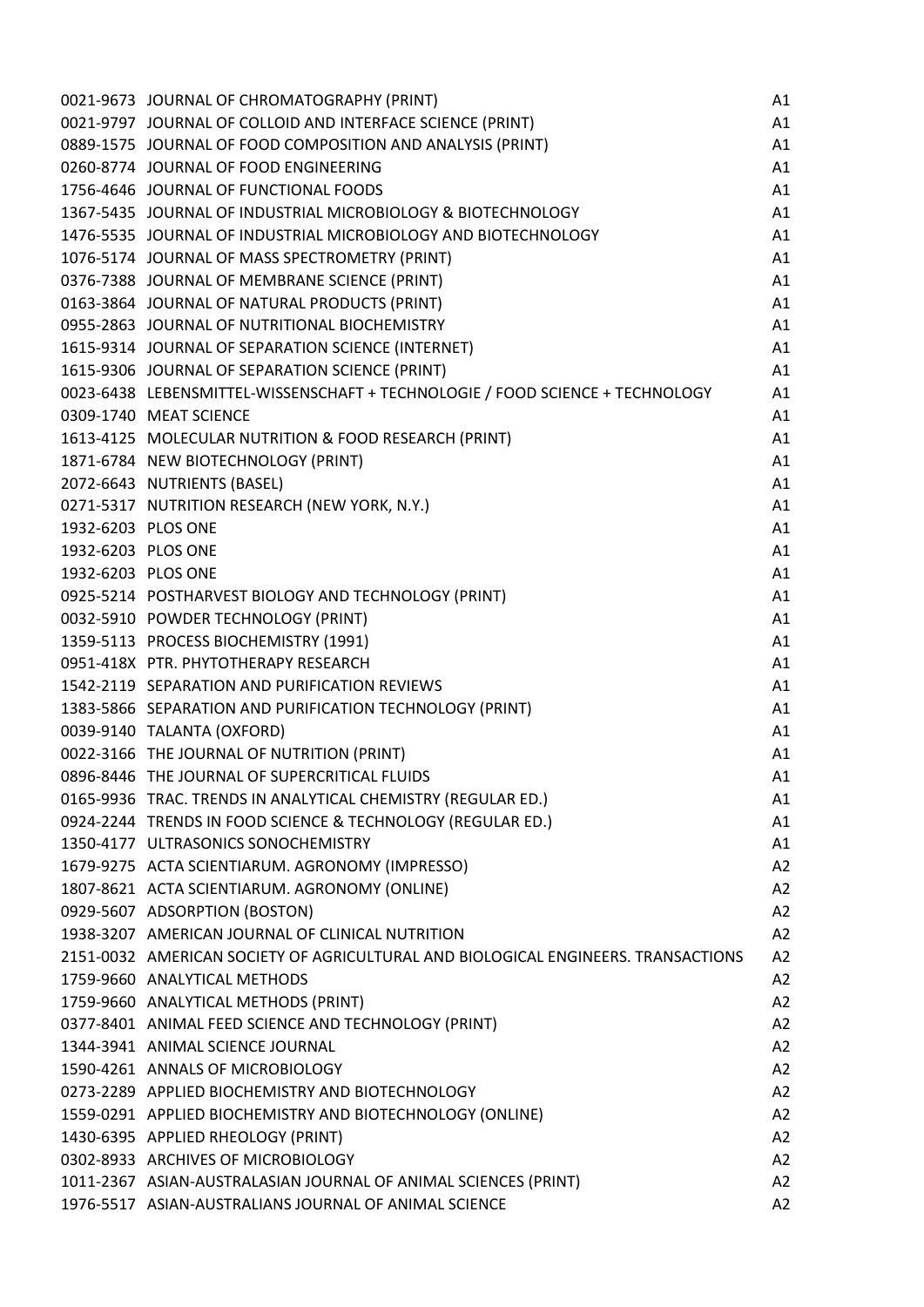| 1322-7130 AUSTRALIAN JOURNAL OF GRAPE AND WINE RESEARCH                                                                                       | A2             |
|-----------------------------------------------------------------------------------------------------------------------------------------------|----------------|
| 1878-8181 BIOCATALYSIS AND AGRICULTURAL BIOTECHNOLOGY                                                                                         | A2             |
| 1369-703X BIOCHEMICAL ENGINEERING JOURNAL                                                                                                     | A2             |
| 2314-6133 BIOMED RESEARCH INTERNATIONAL                                                                                                       | A2             |
| 2314-6141 BIOMED RESEARCH INTERNATIONAL                                                                                                       | A2             |
| 1615-7605 BIOPROCESS AND BIOSYSTEMS ENGINEERING (INTERNET)                                                                                    | A2             |
| 1615-7591 BIOPROCESS AND BIOSYSTEMS ENGINEERING (PRINT)                                                                                       | A2             |
| 1930-2126 BIORESOURCES (RALEIGH, N.C)                                                                                                         | A2             |
| 1537-5110 BIOSYSTEMS ENGINEERING                                                                                                              | A2             |
| 0734-9750 BIOTECHNOLOGY ADVANCES                                                                                                              | A2             |
| 0141-5492 BIOTECHNOLOGY LETTERS                                                                                                               | A2             |
| 0141-5492 BIOTECHNOLOGY LETTERS<br>8756-7938 BIOTECHNOLOGY PROGRESS (PRINT)<br>0104-6632 BRAZILIAN JOURNAL OF CHEMICAL ENGINEERING (IMPRESSO) | A2             |
|                                                                                                                                               | A2             |
| 1678-4383 BRAZILIAN JOURNAL OF CHEMICAL ENGINEERING (ONLINE)                                                                                  | A2             |
| 0007-070X BRITISH FOOD JOURNAL (1966)                                                                                                         | A2             |
| 0008-4034 CANADIAN JOURNAL OF CHEMICAL ENGINEERING                                                                                            | A2             |
| 1939-019X CANADIAN JOURNAL OF CHEMICAL ENGINEERING (ONLINE)                                                                                   | A2             |
| 1480-3275 CANADIAN JOURNAL OF MICROBIOLOGY (ONLINE)                                                                                           | A2             |
| 0008-4166 CANADIAN JOURNAL OF MICROBIOLOGY (PRINT)                                                                                            | A2             |
| 0263-6484 CELL BIOCHEMISTRY AND FUNCTION                                                                                                      | A2             |
| 0009-0352 CEREAL CHEMISTRY                                                                                                                    | A2             |
| 0930-7516 CHEMICAL ENGINEERING & TECHNOLOGY                                                                                                   | A2             |
| 0255-2701 CHEMICAL ENGINEERING AND PROCESSING                                                                                                 | A2             |
| 1974-9791 CHEMICAL ENGINEERING TRANSACTIONS                                                                                                   | A2             |
| 2283-9216 CHEMICAL ENGINEERING TRANSACTIONS                                                                                                   | A2             |
| 0303-402X COLLOID AND POLYMER SCIENCE (PRINT)                                                                                                 | A2             |
| 0738-8551 CRITICAL REVIEWS IN BIOTECHNOLOGY                                                                                                   | A2             |
| 1040-841X CRITICAL REVIEWS IN MICROBIOLOGY                                                                                                    | A2             |
| 1872-3136 CURRENT CHEMICAL BIOLOGY                                                                                                            | A2             |
| 0958-1669 CURRENT OPINION IN BIOTECHNOLOGY                                                                                                    | A2             |
| 1958-5586 DAIRY SCIENCE & TECHNOLOGY                                                                                                          | A2             |
| 1944-3986 DESALINATION AND WATER TREATMENT (ONLINE)                                                                                           | A <sub>2</sub> |
| 1944-3994 DESALINATION AND WATER TREATMENT (PRINT)                                                                                            | A2             |
| 0737-3937 DRYING TECHNOLOGY                                                                                                                   | A2             |
| 1532-2300 DRYING TECHNOLOGY (ON LINE)                                                                                                         | A2             |
| 2090-0406 ENZYME RESEARCH (PRINT)                                                                                                             | A2             |
| 1438-2377 EUROPEAN FOOD RESEARCH AND TECHNOLOGY: INTERNATIONAL JOURNAL OF FOOD RESA2                                                          |                |
| 1438-9312 EUROPEAN JOURNAL OF LIPID SCIENCE AND TECHNOLOGY (INTERNET)                                                                         | A2             |
| 1438-7697 EUROPEAN JOURNAL OF LIPID SCIENCE AND TECHNOLOGY (PRINT)                                                                            | A2             |
| 1567-1356 FEMS YEAST RESEARCH                                                                                                                 | A2             |
| 1567-1364 FEMS YEAST RESEARCH (ONLINE)                                                                                                        | A2             |
| 0378-3812 FLUID PHASE EQUILIBRIA                                                                                                              | A2             |
| 1944-0049 FOOD ADDITIVES & CONTAMINANTS. PART A. CHEMISTRY, ANALYSIS, CONTROL, EXPOSUIA2                                                      |                |
| 1939-3210 FOOD ADDITIVES & CONTAMINANTS. PART B. SURVEILLANCE COMMUNICATIONS                                                                  | A2             |
| 1944-0057 FOOD ADDITVES & CONTAMINANTS - PART A - CHEMISTRY, ANALYSIS,                                                                        | A2             |
| 1936-976X FOOD ANALYTICAL METHODS (INTERNET)                                                                                                  | A2             |
| 1936-9751 FOOD ANALYTICAL METHODS (PRINT)                                                                                                     | A2             |
| 0379-5721 FOOD AND NUTRITION BULLETIN (TOKYO. PRINT)                                                                                          | A2             |
| 1557-1858 FOOD BIOPHYSICS                                                                                                                     | A2             |
| 2212-4292 FOOD BIOSCIENCE                                                                                                                     | A2             |
|                                                                                                                                               |                |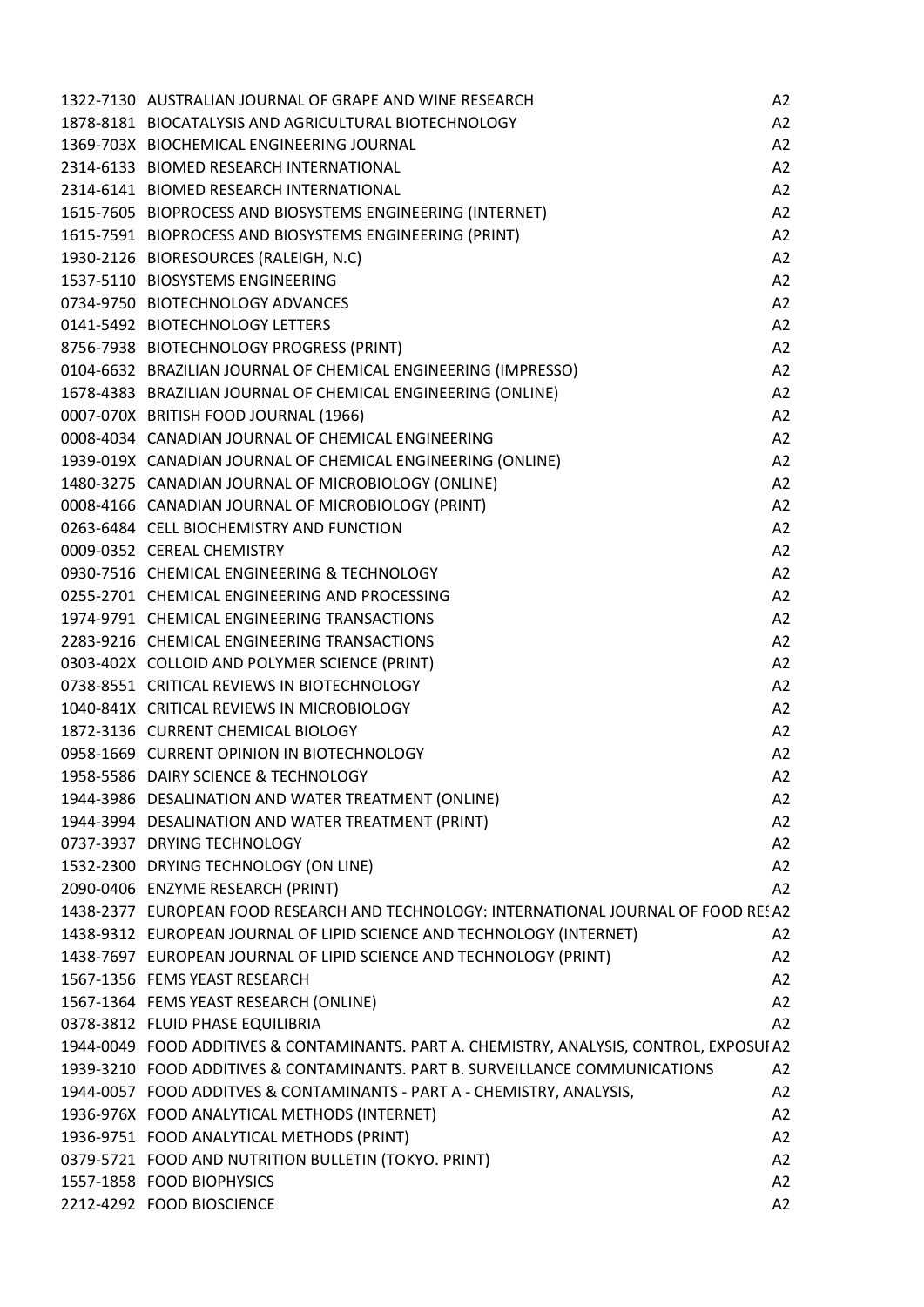| 2214-2894 FOOD PACKAGING AND SHELF LIFE                                                  | A2             |
|------------------------------------------------------------------------------------------|----------------|
| 8755-9129 FOOD REVIEWS INTERNATIONAL (PRINT)                                             | A2             |
| 1876-4517 FOOD SECUR                                                                     | A2             |
| 1330-9862 FOOD TECHNOLOGY AND BIOTECHNOLOGY                                              | A2             |
| 1556-7125 FOODBORNE PATHOGENS AND DISEASE                                                | A2             |
| 1535-3141 FOODBORNE PATHOGENS AND DISEASE                                                | A2             |
| 0248-1294 FRUITS (PARIS. IMPRIMÉ)                                                        | A2             |
| 1463-9262 GREEN CHEMISTRY (PRINT)                                                        | A2             |
| 0046-8991 INDIAN JOURNAL OF MICROBIOLOGY                                                 | A2             |
| 1931-8421 INDUSTRIAL BIOTECHNOLOGY                                                       | A2             |
| 1550-9087 INDUSTRIAL BIOTECHNOLOGY (NEW ROCHELLE)                                        | A2             |
| 0958-6946 INTERNATIONAL DAIRY JOURNAL                                                    | A2             |
| 1470-6423 INTERNATIONAL JOURNAL OF CONSUMER STUDIES (PRINT)                              | A2             |
| 1094-2912 INTERNATIONAL JOURNAL OF FOOD PROPERTIES                                       | A2             |
| 1365-2621 INTERNATIONAL JOURNAL OF FOOD SCIENCE & TECHNOLOGY (ONLINE) A2                 |                |
| 0950-5423 INTERNATIONAL JOURNAL OF FOOD SCIENCE & TECHNOLOGY (PRINT)                     | A2             |
| 0963-7486 INTERNATIONAL JOURNAL OF FOOD SCIENCES AND NUTRITION                           | A2             |
| 1465-3478 INTERNATIONAL JOURNAL OF FOOD SCIENCES AND NUTRITION (ONLINE)                  | A2             |
| 1661-6758 J NUTRIGENET NUTRIGE                                                           | A2             |
| 1525-3163 JOURNAL OF ANIMAL SCIENCE                                                      | A2             |
| 0021-8812 JOURNAL OF ANIMAL SCIENCE                                                      | A2             |
| 1364-5072 JOURNAL OF APPLIED MICROBIOLOGY (PRINT)                                        | A2             |
| 1097-4628 JOURNAL OF APPLIED POLYMER SCIENCE (ONLINE)                                    | A2             |
| 0021-8995 JOURNAL OF APPLIED POLYMER SCIENCE (PRINT)                                     | A2             |
| 1095-6670 JOURNAL OF BIOCHEMICAL AND MOLECULAR TOXICOLOGY                                | A2             |
| 0733-5210 JOURNAL OF CEREAL SCIENCE (PRINT)                                              | A2             |
| 1520-5134 JOURNAL OF CHEMICAL & ENGINEERING DATA (ONLINE)                                | A2             |
| 0021-9568 JOURNAL OF CHEMICAL AND ENGINEERING DATA                                       | A2             |
| 0021-9614 JOURNAL OF CHEMICAL THERMODYNAMICS                                             | A2             |
| 1469-7629 JOURNAL OF DAIRY RESEARCH                                                      | A2             |
| 0022-0299 JOURNAL OF DAIRY RESEARCH (PRINT)                                              | A2             |
| 0022-0302 JOURNAL OF DAIRY SCIENCE                                                       | A <sub>2</sub> |
| 1525-3198 JOURNAL OF DAIRY SCIENCE (ON-LINE)                                             | A2             |
| 0360-1234 JOURNAL OF ENVIRONMENTAL SCIENCE AND HEALTH. PART B. PESTICIDES, FOOD CONTAIA2 |                |
| 1021-9498 JOURNAL OF FOOD AND DRUG ANALYSIS                                              | A2             |
| 1336-8672 JOURNAL OF FOOD AND NUTRITION RESEARCH                                         | A2             |
| 0145-8884 JOURNAL OF FOOD BIOCHEMISTRY                                                   | A2             |
| 0362-028X JOURNAL OF FOOD PROTECTION                                                     | A2             |
| 0022-1147 JOURNAL OF FOOD SCIENCE                                                        | A2             |
| 1750-3841 JOURNAL OF FOOD SCIENCE                                                        | A2             |
| 0022-1155 JOURNAL OF FOOD SCIENCE AND TECHNOLOGY                                         | A2             |
| 1606-0997 JOURNAL OF HEALTH, POPULATION AND NUTRITION                                    | A2             |
| 1388-3127 JOURNAL OF INCLUSION PHENOMENA AND MACROCYCLIC CHEMISTRY                       | A2             |
| 1096-620X JOURNAL OF MEDICINAL FOOD                                                      | A2             |
| 0265-2048 JOURNAL OF MICROENCAPSULATION                                                  | A2             |
| 1381-1177 JOURNAL OF MOLECULAR CATALYSIS. B, ENZYMATIC (PRINT)                           | A2             |
| 1687-9503 JOURNAL OF NANOTECHNOLOGY                                                      | A2             |
| 2090-0724 JOURNAL OF NUTRITION AND METABOLISM                                            | A2             |
| 0887-8250 JOURNAL OF SENSORY STUDIES                                                     | A2             |
| 1745-459X JOURNAL OF SENSORY STUDIES (ONLINE)                                            | A2             |
|                                                                                          |                |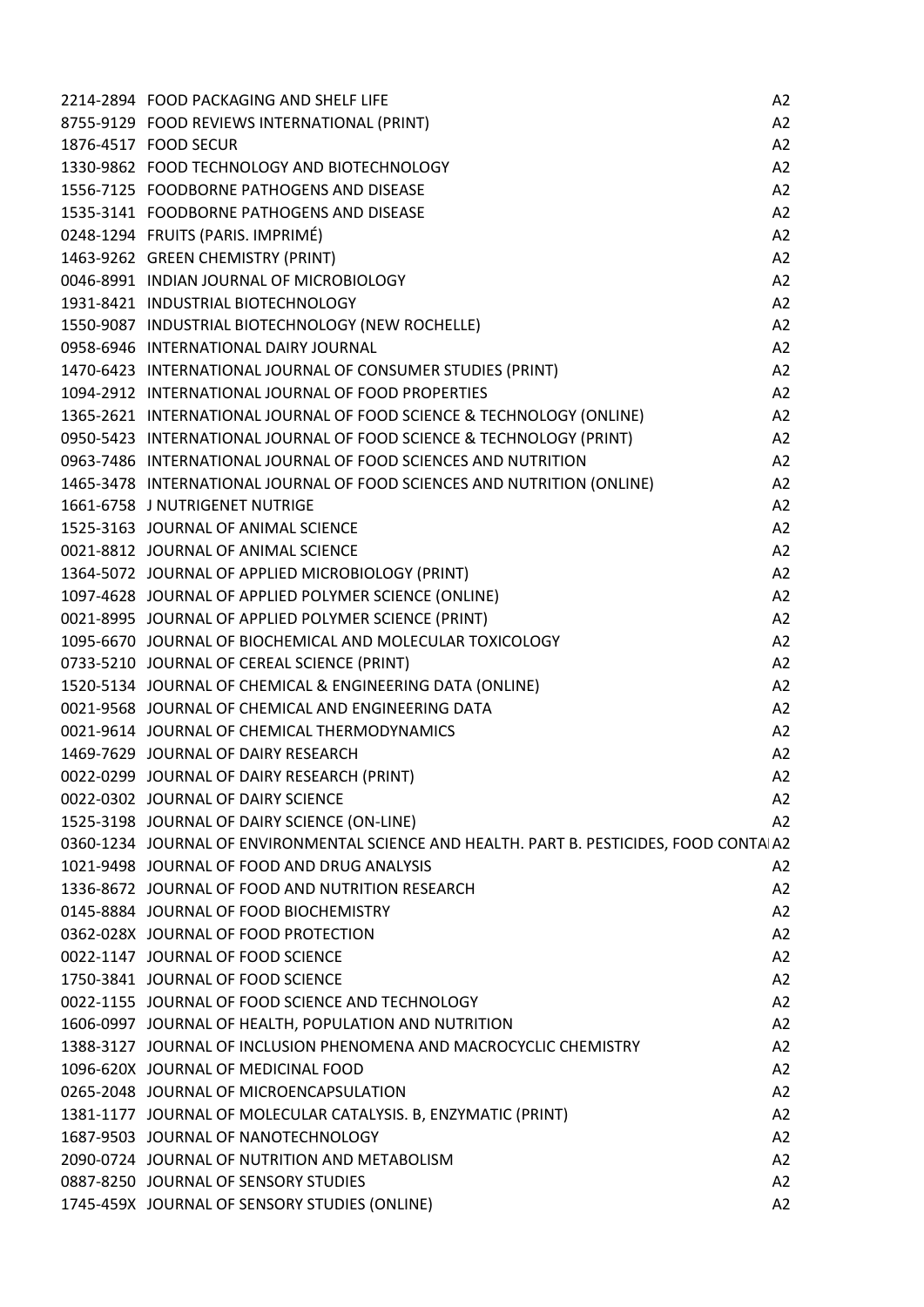|                  | 0022-474X JOURNAL OF STORED PRODUCTS RESEARCH                                       | A <sub>2</sub> |
|------------------|-------------------------------------------------------------------------------------|----------------|
|                  | 0022-4901 JOURNAL OF TEXTURE STUDIES                                                | A2             |
|                  | 0003-021X JOURNAL OF THE AMERICAN OIL CHEMISTS' SOCIETY                             | A2             |
|                  | 1558-9331 JOURNAL OF THE AMERICAN OIL CHEMISTS' SOCIETY (ONLINE)                    | A2             |
|                  | 0103-5053 JOURNAL OF THE BRAZILIAN CHEMICAL SOCIETY (IMPRESSO)                      | A2             |
|                  | 0046-9750 JOURNAL OF THE INSTITUTE OF BREWING                                       | A2             |
|                  | 1550-2783 JOURNAL OF THE INTERNATIONAL SOCIETY OF SPORTS NUTRITION                  | A2             |
|                  | 0022-5142 JOURNAL OF THE SCIENCE OF FOOD AND AGRICULTURE                            | A2             |
|                  | 1097-0010 JOURNAL OF THE SCIENCE OF FOOD AND AGRICULTURE (ONLINE)                   | A2             |
|                  | 1388-6150 JOURNAL OF THERMAL ANALYSIS AND CALORIMETRY                               | A2             |
|                  | 1588-2926 JOURNAL OF THERMAL ANALYSIS AND CALORIMETRY (ONLINE)                      | A2             |
|                  | 0266-8254 LETTERS IN APPLIED MICROBIOLOGY                                           | A2             |
| 0024-4201 LIPIDS |                                                                                     | A2             |
|                  | 1465-2080 MICROBIOLOGY (READING. ONLINE)                                            | A2             |
|                  | 1350-0872 MICROBIOLOGY (READING. PRINT)                                             | A2             |
|                  | 0894-3214 PACKAGING TECHNOLOGY & SCIENCE (PRINT)                                    |                |
|                  |                                                                                     | A2             |
|                  | 2213-4344 PHARMANUTRITION                                                           | A2             |
|                  | 0921-9668 PLANT FOODS FOR HUMAN NUTRITION (DORDRECHT)                               | A2             |
|                  | 0032-3888 POLYMER ENGINEERING AND SCIENCE                                           | A2             |
|                  | 1525-3171 POULTRY SCIENCE                                                           | A2             |
|                  | 0032-5791 POULTRY SCIENCE (PRINT)                                                   | A2             |
|                  | 1867-1306 PROBIOTICS AND ANTIMICROBIAL PROTEINS                                     | A2             |
|                  | 1876-1429 RECENT PATENTS ON FOOD, NUTRITION & AGRICULTURE                           | A2             |
|                  | 1742-1705 RENEWABLE AGRICULTURE AND FOOD SYSTEMS (PRINT)                            | A2             |
|                  | 1672-6308 RICE SCIENCE                                                              | A2             |
|                  | 0304-4238 SCIENTIA HORTICULTURAE                                                    | A2             |
|                  | 0149-6395 SEPARATION SCIENCE AND TECHNOLOGY (PRINT)                                 | A2             |
|                  | 0921-4488 SMALL RUMINANT RESEARCH                                                   | A2             |
| 1521-379X STARCH |                                                                                     | A2             |
|                  | 0038-9056 STARKE (WEINHEIM)                                                         | A2             |
|                  | 1572-3887 THE PROTEIN JOURNAL                                                       | A2             |
|                  | 0167-7799 TRENDS IN BIOTECHNOLOGY (REGULAR ED.)                                     | A <sub>2</sub> |
|                  | 0959-3993 WORLD JOURNAL OF MICROBIOLOGY & BIOTECHNOLOGY                             | A2             |
|                  | 1573-0972 WORLD JOURNAL OF MICROBIOLOGY & BIOTECHNOLOGY INCORPORATING THE MIRCEN A2 |                |
|                  | 1875-0796 WORLD MYCOTOXIN JOURNAL (ONLINE)                                          | A <sub>2</sub> |
|                  | 1875-0710 WORLD MYCOTOXIN JOURNAL (PRINT)                                           | A2             |
|                  | 0749-503X YEAST (CHICHESTER, ENGLAND. PRINT)                                        | A2             |
|                  | 2168-0485 ACS SUSTAINABLE CHEMISTRY & ENGINEERING                                   | <b>B1</b>      |
|                  | 1615-4150 ADVANCED SYNTHESIS & CATALYSIS (PRINT)                                    | <b>B1</b>      |
|                  | 2211-9264 ALGAL RESEARCH                                                            | <b>B1</b>      |
|                  | 0003-2654 ANALYST (LONDON. 1877. PRINT)                                             | <b>B1</b>      |
|                  | 1873-4324 ANALYTICA CHIMICA ACTA (ONLINE)                                           | <b>B1</b>      |
|                  | 0003-2670 ANALYTICA CHIMICA ACTA (PRINT)                                            | <b>B1</b>      |
|                  | 0003-2700 ANALYTICAL CHEMISTRY (WASHINGTON)                                         | <b>B1</b>      |
|                  |                                                                                     |                |
|                  | 1836-0939 ANIMAL PRODUCTION SCIENCE (PRINT)                                         | <b>B1</b>      |
|                  | 0003-4967 ANNALS OF THE RHEUMATIC DISEASES                                          | <b>B1</b>      |
|                  | 0926-3373 APPLIED CATALYSIS. B, ENVIRONMENTAL (PRINT)                               | <b>B1</b>      |
|                  | 0306-2619 APPLIED ENERGY                                                            | <b>B1</b>      |
|                  | 0883-8542 APPLIED ENGINEERING IN AGRICULTURE                                        | <b>B1</b>      |
|                  | 0004-3591 ARTHRITIS AND RHEUMATISM                                                  | <b>B1</b>      |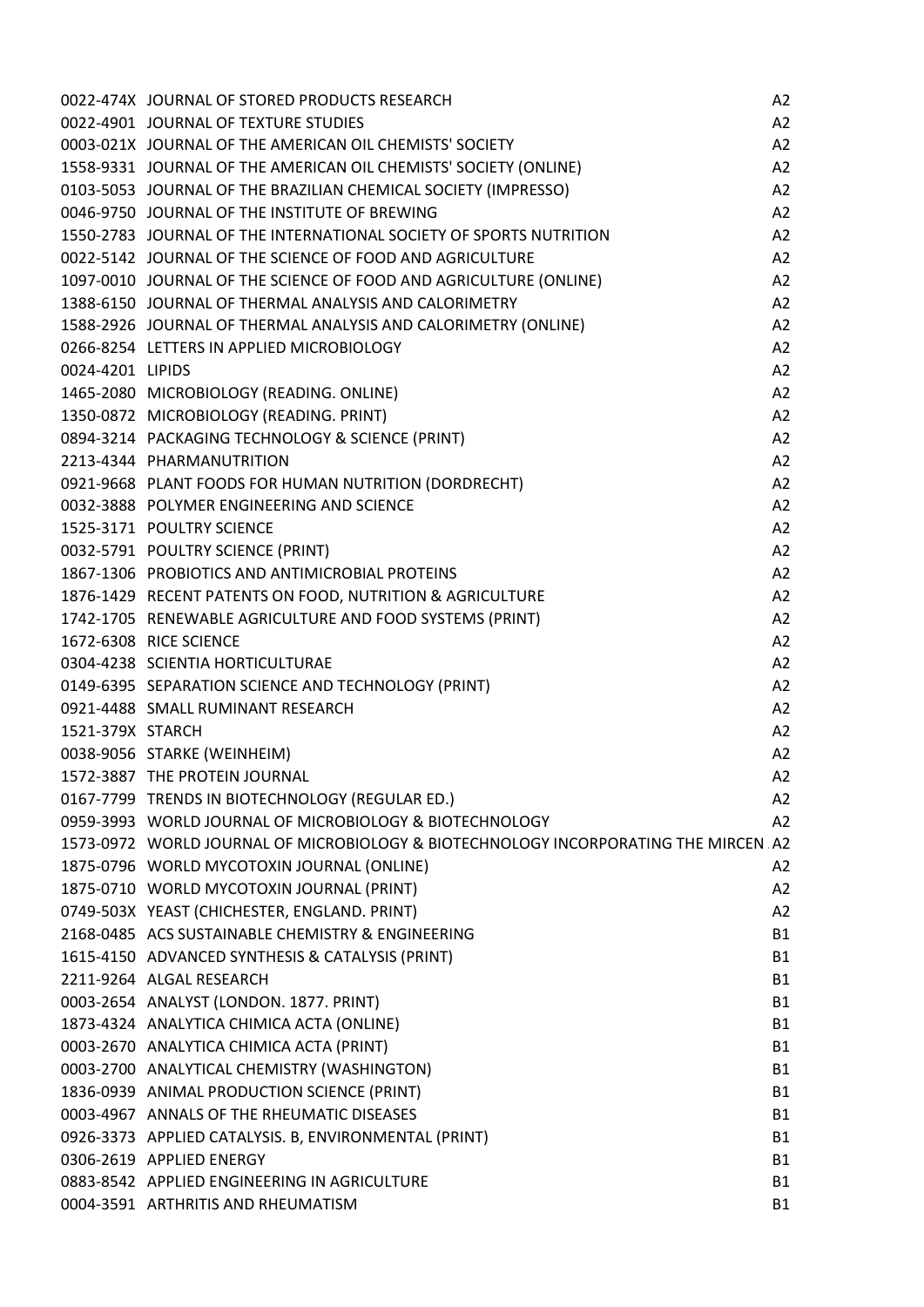| 0304-4165 BIOCHIMICA ET BIOPHYSICA ACTA. G, GENERAL SUBJECTS (PRINT) | <b>B1</b> |
|----------------------------------------------------------------------|-----------|
| 1525-7797 BIOMACROMOLECULES                                          | <b>B1</b> |
| 1754-6834 BIOTECHNOLOGY FOR BIOFUELS                                 | <b>B1</b> |
| 0046-9939 BOLETIM DO INSTITUTO DE PESCA (IMPRESSO)                   | <b>B1</b> |
| 1678-2305 BOLETIM DO INSTITUTO DE PESCA (ONLINE)                     | <b>B1</b> |
| 1678-4499 BRAGANTIA.                                                 | <b>B1</b> |
| 0006-8705 BRAGANTIA (SÃO PAULO, SP. IMPRESSO)                        | <b>B1</b> |
| 1516-8913 BRAZILIAN ARCHIVES OF BIOLOGY AND TECHNOLOGY (IMPRESSO)    | <b>B1</b> |
| 1678-4324 BRAZILIAN ARCHIVES OF BIOLOGY AND TECHNOLOGY (ONLINE)      | <b>B1</b> |
| 1517-8382 BRAZILIAN JOURNAL OF MICROBIOLOGY                          | <b>B1</b> |
| 1517-8382 BRAZILIAN JOURNAL OF MICROBIOLOGY (IMPRESSO)               | <b>B1</b> |
| 1678-4405 BRAZILIAN JOURNAL OF MICROBIOLOGY (ONLINE)                 | <b>B1</b> |
| 0007-1668 BRITISH POULTRY SCIENCE (PRINT)                            | <b>B1</b> |
| 1947-6337 CYTA JOURNAL OF FOOD                                       | <b>B1</b> |
| 0008-3984 CANADIAN JOURNAL OF ANIMAL SCIENCE                         | <b>B1</b> |
| 0920-5861 CATALYSIS TODAY (PRINT)                                    | <b>B1</b> |
| 0954-2299 CHEMICAL SPECIATION AND BIOAVAILABILITY                    | <b>B1</b> |
| 1981-1829 CIÊNCIA E AGROTECNOLOGIA (ONLINE)                          | <b>B1</b> |
| 1413-7054 CIÊNCIA E AGROTECNOLOGIA (UFLA)                            | <b>B1</b> |
| 0101-2061 CIÊNCIA E TECNOLOGIA DE ALIMENTOS (IMPRESSO)               | <b>B1</b> |
| 1678-457X CIÊNCIA E TECNOLOGIA DE ALIMENTOS (ONLINE)                 | <b>B1</b> |
| 0261-5614 CLINICAL NUTRITION (EDINBURGH)                             | <b>B1</b> |
| 1528-7483 CRYSTAL GROWTH & DESIGN                                    | <b>B1</b> |
| 1573-4072 CURRENT BIOACTIVE COMPOUNDS                                | <b>B1</b> |
| 2212-3881 CURRENT NUTRITION & FOOD SCIENCE                           | <b>B1</b> |
| 1573-4013 CURRENT NUTRITION AND FOOD SCIENCE                         | <b>B1</b> |
| 1363-1950 CURRENT OPINION IN CLINICAL NUTRITION AND METABOLIC CARE   | <b>B1</b> |
| 1947-6345 CYTA: JOURNAL OF FOOD (ONLINE)                             | <b>B1</b> |
| 1212-1800 CZECH JOURNAL OF FOOD SCIENCES                             | <b>B1</b> |
| 0012-186X DIABETOLOGIA (BERLIN)                                      | <b>B1</b> |
| 0367-0244 ECOLOGY OF FOOD AND NUTRITION                              | <b>B1</b> |
| 2079-052X EMIRATES JOURNAL OF FOOD AND AGRICULTURE                   | <b>B1</b> |
| 2079-0538 EMIRATES JOURNAL OF FOOD AND AGRICULTURE (ONLINE)          | <b>B1</b> |
| 1462-2912 ENVIRONMENTAL MICROBIOLOGY (PRINT)                         | <b>B1</b> |
| 0269-7491 ENVIRONMENTAL POLLUTION (1987)                             | <b>B1</b> |
| 0013-936X ENVIRONMENTAL SCIENCE & TECHNOLOGY                         | <b>B1</b> |
| 0014-3057 EUROPEAN POLYMER JOURNAL                                   | <b>B1</b> |
| 0890-5436 FOOD BIOTECHNOLOGY                                         | <b>B1</b> |
| 1226-7708 FOOD SCIENCE AND BIOTECHNOLOGY (SEOUL)                     | <b>B1</b> |
| 1082-0132 FOOD SCIENCE AND TECHNOLOGY INTERNATIONAL                  | <b>B1</b> |
| 0891-5849 FREE RADICAL BIOLOGY & MEDICINE                            | <b>B1</b> |
| 1664-3224 FRONTIERS IN IMMUNOLOGY (ONLINE)                           | <b>B1</b> |
| 1988-4214 GRASAS Y ACEITES                                           | <b>B1</b> |
| 0017-3495 GRASAS Y ACEITES (SEVILLA)                                 | <b>B1</b> |
| 1751-8253 GREEN CHEMISTRY LETTERS AND REVIEWS                        | <b>B1</b> |
| 0964-8305 INTERNATIONAL BIODETERIORATION & BIODEGRADATION            | <b>B1</b> |
| 1985-4668 INTERNATIONAL FOOD RESEARCH JOURNAL                        | <b>B1</b> |
| 1687-8078 INTERNATIONAL JOURNAL OF CHEMICAL ENGINEERING              | <b>B1</b> |
| 1471-0307 INTERNATIONAL JOURNAL OF DAIRY TECHNOLOGY (ONLINE)         | <b>B1</b> |
| 1364-727X INTERNATIONAL JOURNAL OF DAIRY TECHNOLOGY (PRINT)          | <b>B1</b> |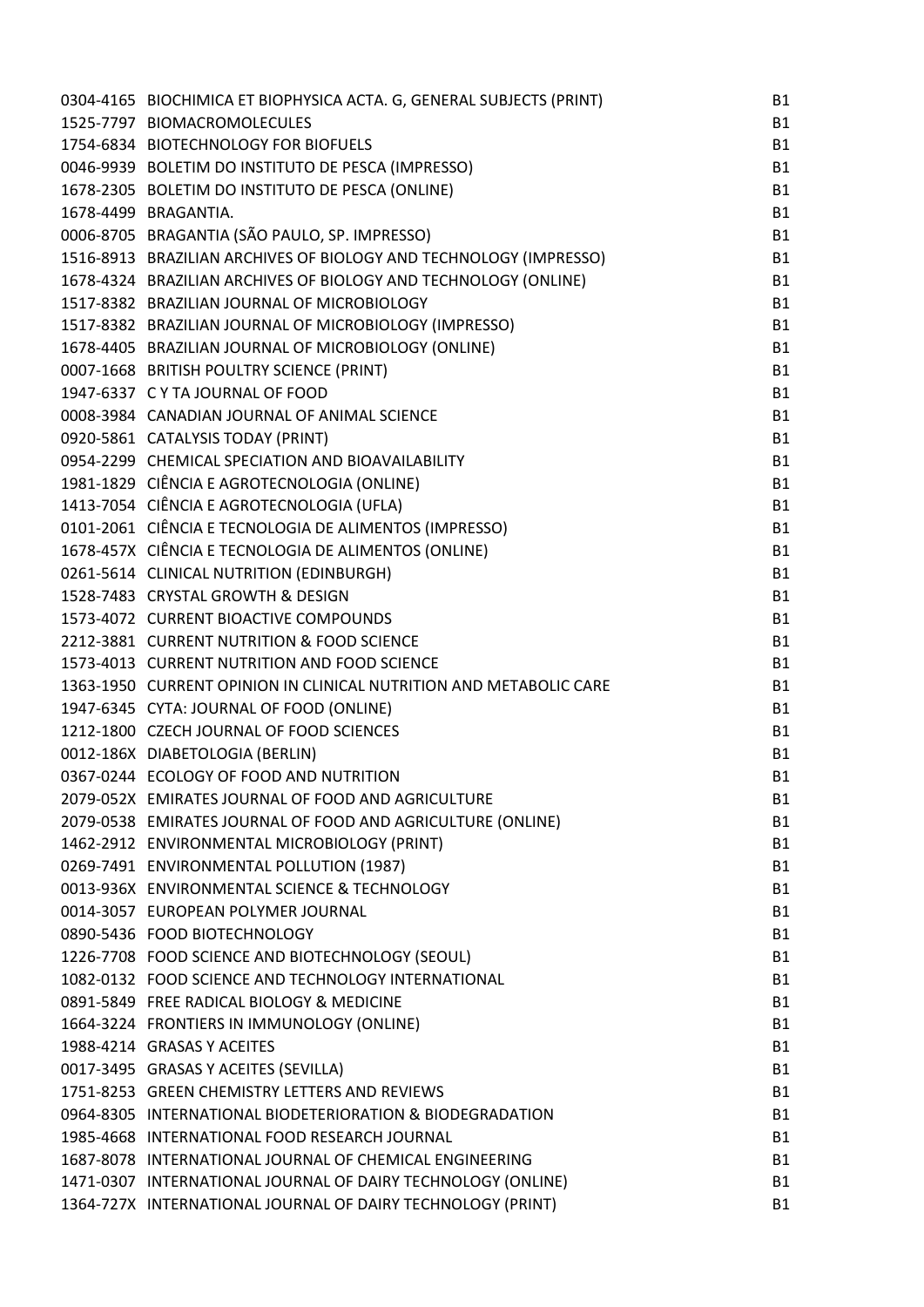| 1556-3758 INTERNATIONAL JOURNAL OF FOOD ENGINEERING                                       | <b>B1</b> |
|-------------------------------------------------------------------------------------------|-----------|
| 1120-1770 ITALIAN JOURNAL OF FOOD SCIENCES                                                | <b>B1</b> |
| 0267-9477 JOURNAL OF ANALYTICAL ATOMIC SPECTROMETRY (PRINT)                               | <b>B1</b> |
| 1060-3271 JOURNAL OF AOAC INTERNATIONAL                                                   | <b>B1</b> |
| 0971-2119 JOURNAL OF APPLIED ANIMAL RESEARCH                                              | <b>B1</b> |
| 1056-6171 JOURNAL OF APPLIED POULTRY RESEARCH (PRINT)                                     | <b>B1</b> |
| 1049-8850 JOURNAL OF AQUATIC FOOD PRODUCT TECHNOLOGY                                      | <b>B1</b> |
| 0959-6526 JOURNAL OF CLEANER PRODUCTION                                                   | <b>B1</b> |
| 0145-8876 JOURNAL OF FOOD PROCESS ENGINEERING                                             | <b>B1</b> |
| 1745-4530 JOURNAL OF FOOD PROCESS ENGINEERING                                             | <b>B1</b> |
| 1745-4549 JOURNAL OF FOOD PROCESSING AND PRESERVATION                                     | <b>B1</b> |
| 0145-8892 JOURNAL OF FOOD PROCESSING AND PRESERVATION                                     | <b>B1</b> |
| 0146-9428 JOURNAL OF FOOD QUALITY                                                         | <b>B1</b> |
| 1745-4565 JOURNAL OF FOOD SAFETY                                                          | <b>B1</b> |
| 0149-6085 JOURNAL OF FOOD SAFETY                                                          | <b>B1</b> |
| 1226-086X JOURNAL OF INDUSTRIAL AND ENGINEERING CHEMISTRY - KOREAN SOCIETY OF INDUSTR B1  |           |
| 2095-3119 JOURNAL OF INTEGRATIVE AGRICULTURE                                              | <b>B1</b> |
| 0742-3098 JOURNAL OF PINEAL RESEARCH                                                      | <b>B1</b> |
| 1535-3907 JOURNAL OF PROTEOME RESEARCH (ONLINE)                                           | <b>B1</b> |
| 1874-3919 JOURNAL OF PROTEOMICS (PRINT)                                                   | <b>B1</b> |
| 0743-7463 LANGMUIR                                                                        | <b>B1</b> |
| 0928-4931 MATERIALS SCIENCE & ENGINEERING. C, BIOMIMETIC MATERIALS, SENSORS AND SYSTEM B1 |           |
| 1475-2859 MICROBIAL CELL FACTORIES                                                        | <b>B1</b> |
| 1678-3921 PESQUISA AGROPECUÁRIA BRASILEIRA (ONLINE)                                       | <b>B1</b> |
| 0100-204X PESQUISA AGROPECUÁRIA BRASILEIRA (1977. IMPRESSA)                               | <b>B1</b> |
| 1517-6398 PESQUISA AGROPECUÁRIA TROPICAL (IMPRESSO)                                       | <b>B1</b> |
| 1983-4063 PESQUISA AGROPECUÁRIA TROPICAL (ONLINE)                                         | <b>B1</b> |
| 1043-6618 PHARMACOLOGICAL RESEARCH                                                        | <b>B1</b> |
| 1678-5169 POLÍMEROS - CIÊNCIA E TECNOLOGIA (ONLINE)                                       | <b>B1</b> |
| 0104-1428 POLÍMEROS: CIÊNCIA E TECNOLOGIA (IMPRESSO)                                      | <b>B1</b> |
| 1757-8361 QUALITY ASSURANCE AND SAFETY OF CROPS & FOODS                                   | <b>B1</b> |
| 0100-4042 QUÍMICA NOVA (IMPRESSO)                                                         | <b>B1</b> |
| 1678-7064 QUÍMICA NOVA (ONLINE)                                                           | <b>B1</b> |
| 1872-2121 RECENT PATENTS IN ENGINEERING                                                   | <b>B1</b> |
| 1364-0321 RENEWABLE & SUSTAINABLE ENERGY REVIEWS                                          | <b>B1</b> |
| 0960-1481 RENEWABLE ENERGY                                                                | <b>B1</b> |
| 0921-3449 RESOURCES, CONSERVATION AND RECYCLING                                           | <b>B1</b> |
| 0325-7541 REVISTA ARGENTINA DE MICROBIOLOGÍA                                              | <b>B1</b> |
| 1415-4366 REVISTA BRASILEIRA DE ENGENHARIA AGRÍCOLA E AMBIENTAL (IMPRESSO)                | <b>B1</b> |
| 1807-1929 REVISTA BRASILEIRA DE ENGENHARIA AGRÍCOLA E AMBIENTAL (ONLINE)                  | <b>B1</b> |
| 0717-7518 REVISTA CHILENA DE NUTRICION                                                    | <b>B1</b> |
| 0716-1549 REVISTA CHILENA DE NUTRICIÓN (IMPRESA)                                          | <b>B1</b> |
| 0045-6888 REVISTA CIÊNCIA AGRONÔMICA (UFC. IMPRESSO)                                      | <b>B1</b> |
| 1806-6690 REVISTA CIÊNCIA AGRONÔMICA (UFC. ONLINE)                                        | <b>B1</b> |
| 0873-4364 REVISTA DE ALIMENTAÇÃO HUMANA                                                   | <b>B1</b> |
| 1665-2738 REVISTA MEXICANA DE INGENIERÍA QUÍMICA                                          | <b>B1</b> |
| 1678-992X SCIENTIA AGRICOLA                                                               | <b>B1</b> |
| 0103-9016 SCIENTIA AGRICOLA (USP. IMPRESSO)                                               | <b>B1</b> |
| 2045-2322 SCIENTIFIC REPORTS                                                              | <b>B1</b> |
| 2045-2322 SCIENTIFIC REPORTS                                                              | <b>B1</b> |
|                                                                                           |           |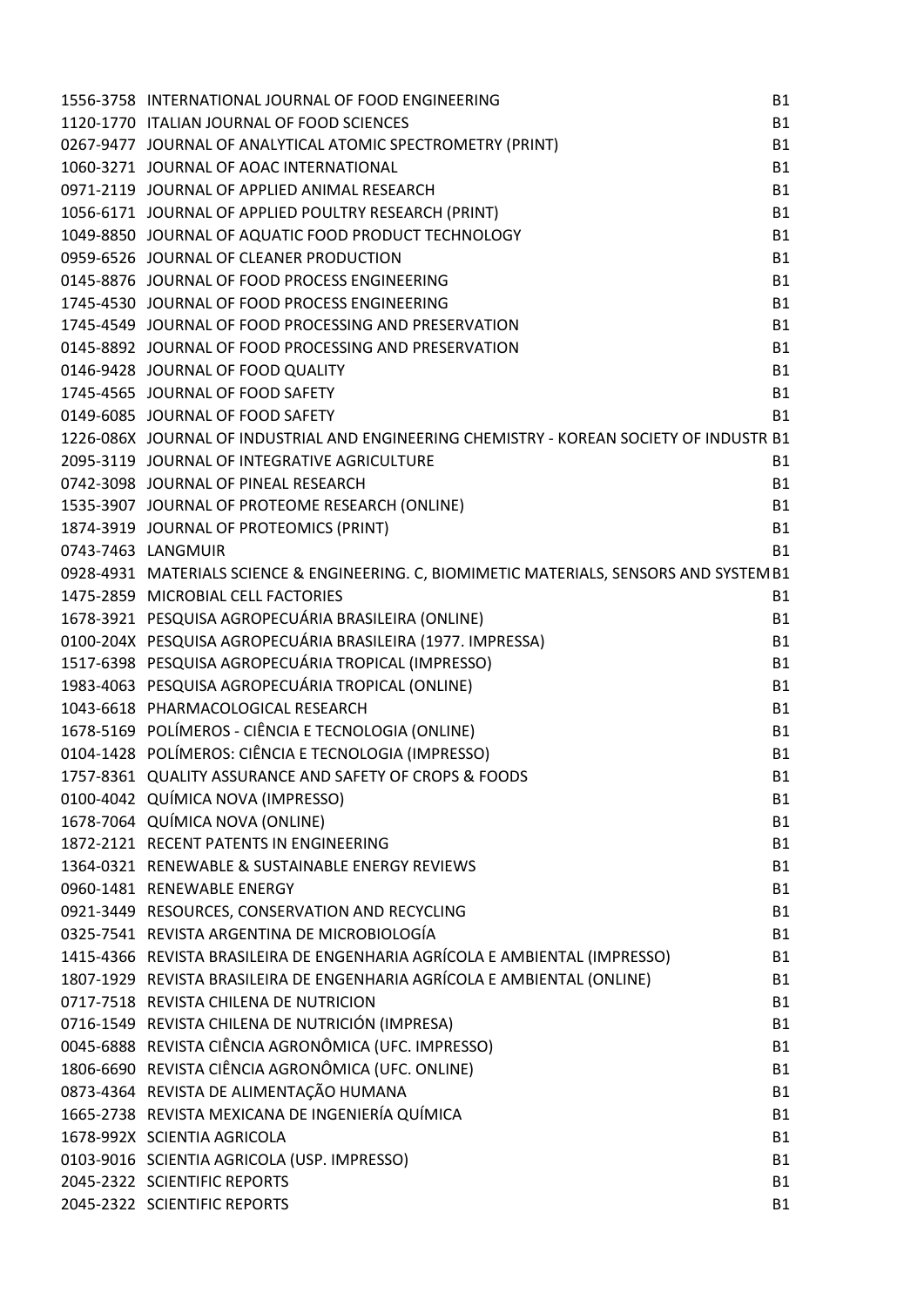| 0925-4005 SENSORS AND ACTUATORS. B, CHEMICAL                         | <b>B1</b>      |
|----------------------------------------------------------------------|----------------|
| 0972-1525 SUGAR TECH                                                 | <b>B1</b>      |
| 0892-6638 THE FASEB JOURNAL                                          | <b>B1</b>      |
| 1530-6860 THE FASEB JOURNAL (ONLINE)                                 | <b>B1</b>      |
| 0948-3349 THE INTERNATIONAL JOURNAL OF LIFE CYCLE ASSESSMENT         | <b>B1</b>      |
| 1537-0437 THE JOURNAL OF APPLIED POULTRY RESEARCH                    | <b>B1</b>      |
| 1041-2905 THE JOURNAL OF ESSENTIAL OIL RESEARCH                      | <b>B1</b>      |
| 1279-7707 THE JOURNAL OF NUTRITION, HEALTH & AGING                   | <b>B1</b>      |
| 1346-7395 THE JOURNAL OF POULTRY SCIENCE                             | <b>B1</b>      |
| 1537-744X THE SCIENTIFIC WORLD JOURNAL                               | <b>B1</b>      |
| 0378-4274 TOXICOLOGY LETTERS                                         | <b>B1</b>      |
| 0956-053X WASTE MANAGEMENT (ELMSFORD)                                | <b>B1</b>      |
| 0139-3006 ACTA ALIMENTARIA: AN INTERNATIONAL JOURNAL OF FOOD SCIENCE | <b>B2</b>      |
| 1809-4392 ACTA AMAZONICA                                             | <b>B2</b>      |
| 0044-5967 ACTA AMAZONICA (IMPRESSO)                                  | <b>B2</b>      |
| 1748-1708 ACTA PHYSIOLOGICA (PRINT)                                  | <b>B2</b>      |
| 1807-8672 ACTA SCIENTIARUM. ANIMAL SCIENCES                          | <b>B2</b>      |
| 1806-2636 ACTA SCIENTIARUM. ANIMAL SCIENCES                          | <b>B2</b>      |
| 1806-2563 ACTA SCIENTIARUM. TECHNOLOGY (IMPRESSO)                    | <b>B2</b>      |
| 1807-8664 ACTA SCIENTIARUM. TECHNOLOGY (ONLINE)                      | <b>B2</b>      |
| 0308-521X AGRICULTURAL SYSTEMS                                       | <b>B2</b>      |
| 0001-1541 AICHE JOURNAL                                              | <b>B2</b>      |
| 0066-4804 ANTIMICROBIAL AGENTS AND CHEMOTHERAPY (PRINT)              | <b>B2</b>      |
| 0006-2960 BIOCHEMISTRY (EASTON)                                      | <b>B2</b>      |
| 1939-1234 BIOENERGY RESEARCH                                         | <b>B2</b>      |
| 0961-9534 BIOMASS & BIOENERGY                                        | <b>B2</b>      |
| 1471-2164 BMC GENOMICS                                               | <b>B2</b>      |
| 1471-2229 BMC PLANT BIOLOGY (ONLINE)                                 | <b>B2</b>      |
| 2066-6845 CARPATHIAN JOURNAL OF FOOD SCIENCE AND TECHNOLOGY          | <b>B2</b>      |
| 1867-3880 CHEMCATCHEM                                                | <b>B2</b>      |
| 0009-2797 CHEMICO-BIOLOGICAL INTERACTIONS (PRINT)                    | B <sub>2</sub> |
| 0304-5609 CIENCIA E INVESTIGACIÓN AGRARIA (IMPRESA)                  | <b>B2</b>      |
| 0254-0223 CIÊNCIA E TÉCNICA VITIVINÍCOLA                             | <b>B2</b>      |
| 1678-4596 CIENCIA RURAL                                              | <b>B2</b>      |
| 1678-4596 CIÊNCIA RURAL                                              | <b>B2</b>      |
| 0103-8478 CIÊNCIA RURAL (UFSM. IMPRESSO)                             | <b>B2</b>      |
| 1984-3909 COFFEE SCIENCE                                             | <b>B2</b>      |
| 1809-6875 COFFEE SCIENCE                                             | <b>B2</b>      |
| 0959-437X CURRENT OPINION IN GENETICS & DEVELOPMENT                  | <b>B2</b>      |
| 0011-9164 DESALINATION (AMSTERDAM)                                   | <b>B2</b>      |
| 0147-6513 ECOTOXICOLOGY AND ENVIRONMENTAL SAFETY                     | <b>B2</b>      |
| 0887-0624 ENERGY & FUELS (PRINT)                                     | <b>B2</b>      |
| 0360-5442 ENERGY (OXFORD)                                            | <b>B2</b>      |
| 0100-6916 ENGENHARIA AGRÍCOLA (IMPRESSO)                             | <b>B2</b>      |
| 0013-9351 ENVIRONMENTAL RESEARCH (NEW YORK, N.Y. PRINT)              | <b>B2</b>      |
| 1436-6207 EUROPEAN JOURNAL OF NUTRITION (PRINT)                      | <b>B2</b>      |
| 1434-193X EUROPEAN JOURNAL OF ORGANIC CHEMISTRY (PRINT)              | <b>B2</b>      |
| 1344-6606 FOOD SCIENCE AND TECHNOLOGY RESEARCH                       | <b>B2</b>      |
| 1071-5762 FREE RADICAL RESEARCH                                      | <b>B2</b>      |
| 0016-2361 FUEL (GUILDFORD)                                           | <b>B2</b>      |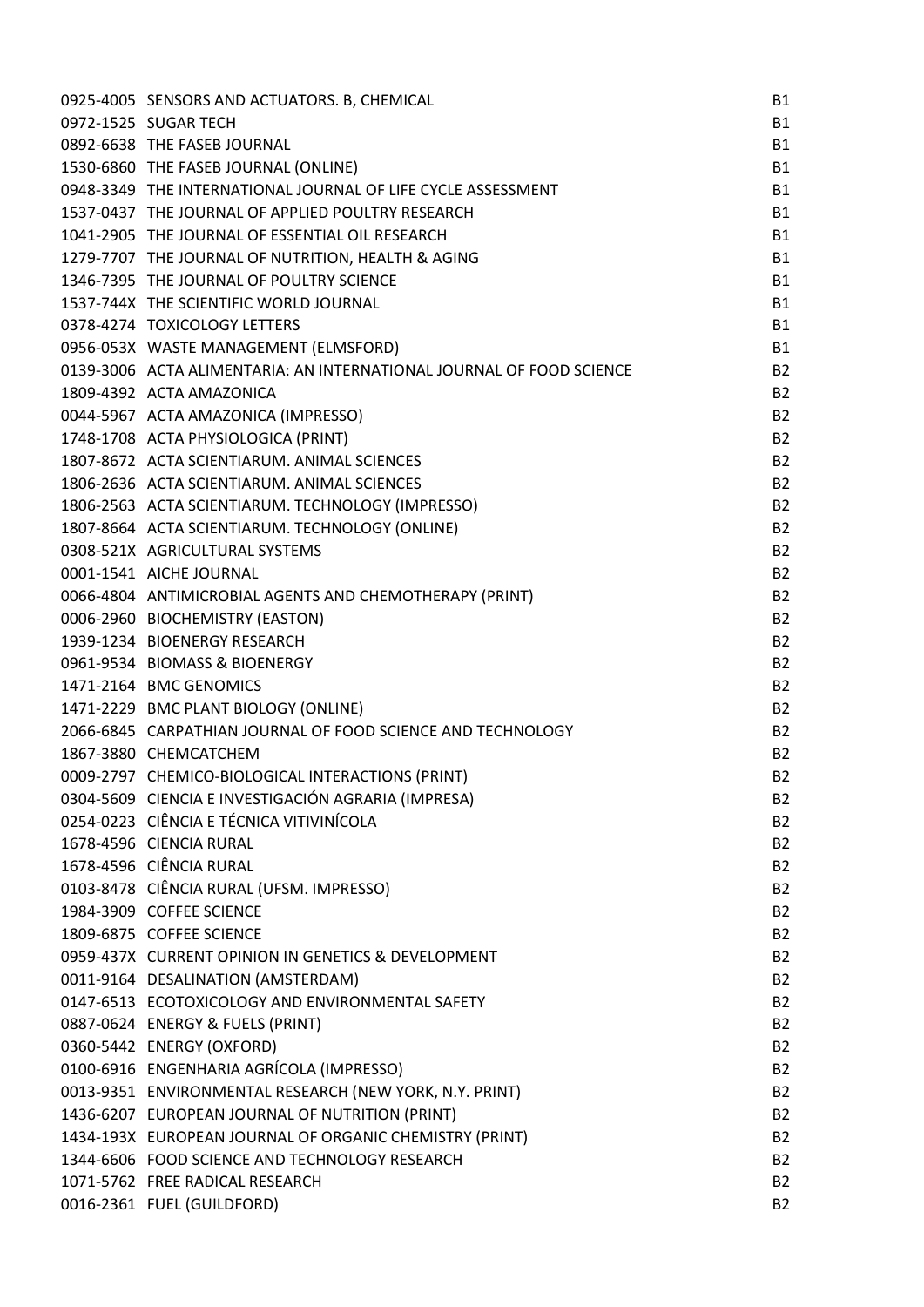|                     | 0959-6658 GLYCOBIOLOGY (OXFORD)                                                         | <b>B2</b>      |
|---------------------|-----------------------------------------------------------------------------------------|----------------|
|                     | 1757-4749 GUT PATHOGENS                                                                 | <b>B2</b>      |
|                     | 0020-7136 INTERNATIONAL JOURNAL OF CANCER (PRINT)                                       | <b>B2</b>      |
|                     | 0017-9310 INTERNATIONAL JOURNAL OF HEAT AND MASS TRANSFER                               | <b>B2</b>      |
|                     | 1438-4639 INTERNATIONAL JOURNAL OF HYGIENE AND ENVIRONMENTAL HEALTH (PRINT)             | <b>B2</b>      |
|                     | 1661-5751 JOURNAL FUR VERBRAUCHERSCHUTZ UND LEBENSMITTELSICHERHEIT (PRINT) / JOURNAL B2 |                |
|                     | 2212-9820 JOURNAL OF CO2 UTILIZATION                                                    | <b>B2</b>      |
|                     | 1542-8052 JOURNAL OF CULINARY SCIENCE & TECHNOLOGY                                      | <b>B2</b>      |
|                     | 0190-9622 JOURNAL OF THE AMERICAN ACADEMY OF DERMATOLOGY                                | <b>B2</b>      |
|                     | 1525-8610 JOURNAL OF THE AMERICAN MEDICAL DIRECTORS ASSOCIATION (PRINT)                 | <b>B2</b>      |
|                     | 0026-0495 METABOLISM, CLINICAL AND EXPERIMENTAL (PRINT)                                 | <b>B2</b>      |
|                     | 0944-5013 MICROBIOLOGICAL RESEARCH (PRINT)                                              | <b>B2</b>      |
|                     | 0026-265X MICROCHEMICAL JOURNAL (PRINT)                                                 | <b>B2</b>      |
| 1873-1244 NUTRITION |                                                                                         | <b>B2</b>      |
|                     | 0899-9007 NUTRITION (BURBANK, LOS ANGELES COUNTY, CALIF.)                               | <b>B2</b>      |
|                     | 1463-9076 PCCP. PHYSICAL CHEMISTRY CHEMICAL PHYSICS (PRINT)                             | <b>B2</b>      |
|                     | 0032-0889 PLANT PHYSIOLOGY (BETHESDA)                                                   | <b>B2</b>      |
|                     | 1806-9061 REVISTA BRASILEIRA DE CIÊNCIA AVÍCOLA                                         | <b>B2</b>      |
|                     | 1516-635X REVISTA BRASILEIRA DE CIÊNCIA AVÍCOLA / BRAZILIAN JOURNAL OF POULTRY SCIENCE  | <b>B2</b>      |
|                     | 1981-0997 REVISTA BRASILEIRA DE CIENCIAS AGRARIAS                                       | <b>B2</b>      |
|                     | 1983-084X REVISTA BRASILEIRA DE PLANTAS MEDICINAIS                                      | <b>B2</b>      |
|                     | 1516-0572 REVISTA BRASILEIRA DE PLANTAS MEDICINAIS (IMPRESSO)                           | <b>B2</b>      |
|                     | 1806-9290 REVISTA BRASILEIRA DE ZOOTECNIA                                               | <b>B2</b>      |
|                     | 1516-3598 REVISTA BRASILEIRA DE ZOOTECNIA                                               | <b>B2</b>      |
|                     | 0034-737X REVISTA CERES (Impresso)                                                      | <b>B2</b>      |
|                     | 2177-3491 REVISTA CERES (Online)                                                        | <b>B2</b>      |
|                     | 1678-9865 REVISTA DE NUTRIÇÃO                                                           | <b>B2</b>      |
|                     | 1415-5273 REVISTA DE NUTRIÇÃO (IMPRESSO)                                                | <b>B2</b>      |
|                     | 1809-4430 REVISTA ENGENHARIA AGRÍCOLA (ON-LINE)                                         | <b>B2</b>      |
|                     | 2046-2069 RSC ADVANCES: AN INTERNATIONAL JOURNAL TO FURTHER THE CHEMICAL SCIENCES       | <b>B2</b>      |
|                     | 0048-9697 SCIENCE OF THE TOTAL ENVIRONMENT                                              | <b>B2</b>      |
|                     | 0584-8547 SPECTROCHIMICA ACTA. PART B, ATOMIC SPECTROSCOPY                              | <b>B2</b>      |
|                     | 2150-5594 VIRULENCE (PRINT)                                                             | <b>B2</b>      |
|                     | 0137-5881 ACTA PHYSIOLOGIAE PLANTARUM                                                   | B <sub>3</sub> |
|                     | 0001-9704 AFINIDAD (BARCELONA)                                                          | B <sub>3</sub> |
|                     | 1722-6996 AGRO FOOD INDUSTRY HI-TECH                                                    | B <sub>3</sub> |
|                     | 1405-3195 AGROCIENCIA (MONTECILLO)                                                      | B <sub>3</sub> |
|                     | 2191-0855 AMB EXPRESS                                                                   | B <sub>3</sub> |
|                     | 0003-1224 AMERICAN SOCIOLOGICAL REVIEW                                                  | B <sub>3</sub> |
|                     | 1075-9964 ANAEROBE (LONDON. PRINT)                                                      | B <sub>3</sub> |
|                     | 1618-2642 ANALYTICAL AND BIOANALYTICAL CHEMISTRY (PRINT)                                | B <sub>3</sub> |
|                     | 0305-7364 ANNALS OF BOTANY (PRINT)                                                      | B <sub>3</sub> |
|                     | 1572-9699 ANTONIE VAN LEEUWENHOEK (DORDRECHT. ONLINE)                                   | B <sub>3</sub> |
|                     | 0003-6072 ANTONIE VAN LEEUWENHOEK (GEDRUKT)                                             | B <sub>3</sub> |
|                     | 0926-860X APPLIED CATALYSIS. A, GENERAL (PRINT)                                         | B <sub>3</sub> |
|                     | 0169-1317 APPLIED CLAY SCIENCE (PRINT)                                                  | B <sub>3</sub> |
|                     | 1568-4946 APPLIED SOFT COMPUTING (PRINT)                                                | B <sub>3</sub> |
|                     | 1359-4311 APPLIED THERMAL ENGINEERING                                                   | B <sub>3</sub> |
|                     |                                                                                         |                |
|                     | 1878-5352 ARABIAN JOURNAL OF CHEMISTRY                                                  | B <sub>3</sub> |
|                     | 0304-8608 ARCHIVES OF VIROLOGY                                                          | B <sub>3</sub> |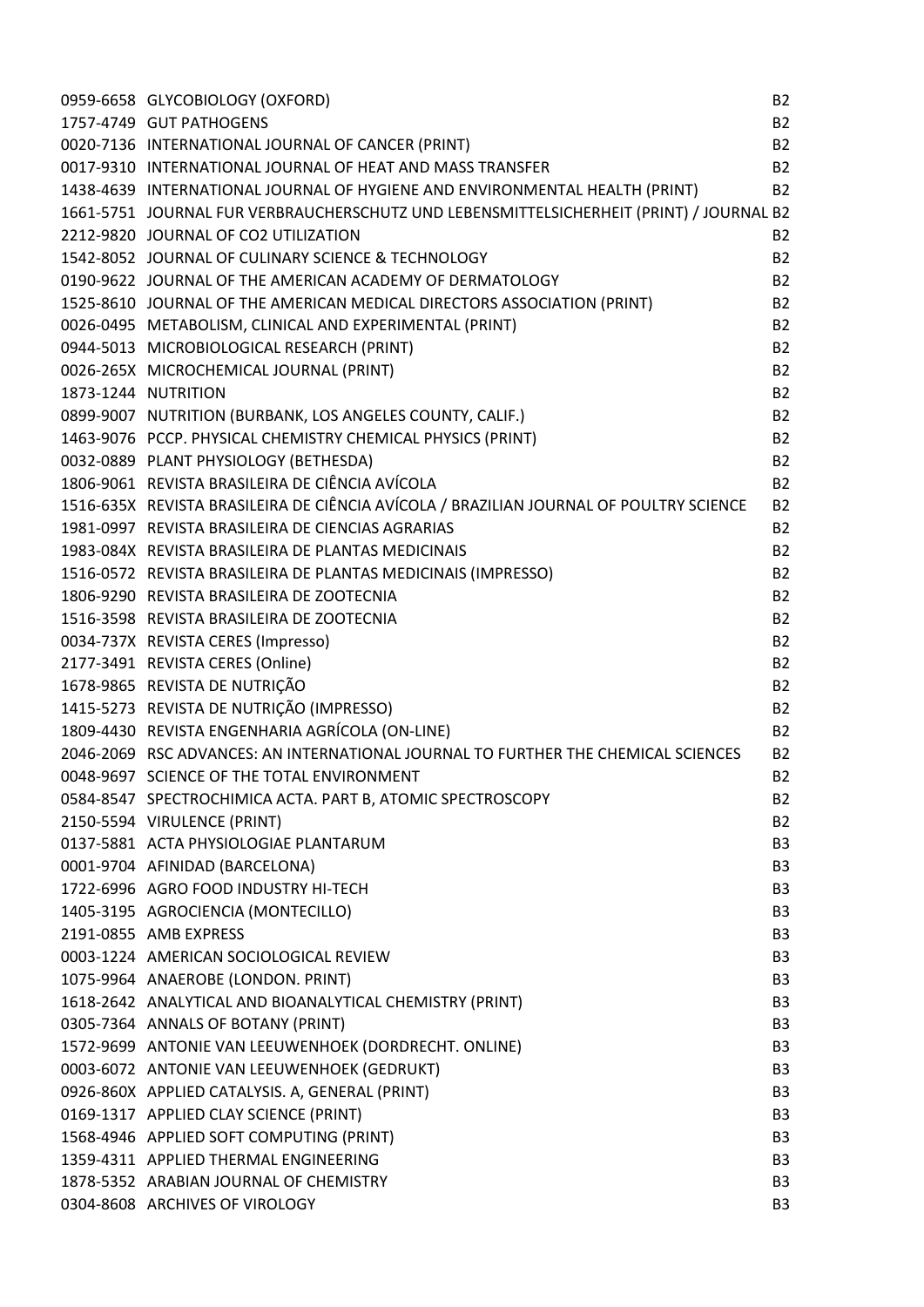| 1885-4494 ARCHIVOS DE ZOOTECNIA                                           | B <sub>3</sub> |
|---------------------------------------------------------------------------|----------------|
| 0004-0592 ARCHIVOS DE ZOOTECNIA                                           | B <sub>3</sub> |
| 0004-0622 ARCHIVOS LATINOAMERICANOS DE NUTRICIÓN                          | B <sub>3</sub> |
| 0102-0935 ARQUIVO BRASILEIRO DE MEDICINA VETERINÁRIA E ZOOTECNIA          | B <sub>3</sub> |
| 1678-4162 ARQUIVO BRASILEIRO DE MEDICINA VETERINÁRIA E ZOOTECNIA (ONLINE) | B <sub>3</sub> |
| 0021-9150 ATHEROSCLEROSIS (AMSTERDAM)                                     | B <sub>3</sub> |
| 0169-8095 ATMOSPHERIC RESEARCH (PRINT)                                    | B <sub>3</sub> |
| 1742-7835 BASIC & CLINICAL PHARMACOLOGY & TOXICOLOGY (PRINT)              | B <sub>3</sub> |
| 0166-4328 BEHAVIOURAL BRAIN RESEARCH                                      | B <sub>3</sub> |
| 0006-291X BIOCHEMICAL AND BIOPHYSICAL RESEARCH COMMUNICATIONS (PRINT)     | B <sub>3</sub> |
| 0925-4439 BIOCHIMICA ET BIOPHYSICA ACTA. MOLECULAR BASIS OF DISEASE       | B <sub>3</sub> |
| 0300-9084 BIOCHIMIE (PARIS. PRINT)                                        | B <sub>3</sub> |
| 0923-9820 BIODEGRADATION (DORDRECHT)                                      | B <sub>3</sub> |
| 0006-3134 BIOLOGIA PLANTARUM (PRAHA)                                      | B <sub>3</sub> |
| 0163-4984 BIOLOGICAL TRACE ELEMENT RESEARCH                               | B <sub>3</sub> |
| 1559-0720 BIOLOGICAL TRACE ELEMENT RESEARCH (ONLINE)                      | B <sub>3</sub> |
| 0968-0896 BIOORGANIC & MEDICINAL CHEMISTRY (PRINT)                        | B <sub>3</sub> |
| 1981-3163 BIOSCIENCE JOURNAL (ONLINE)                                     | B <sub>3</sub> |
| 1516-3725 BIOSCIENCE JOURNAL (UFU. IMPRESSO)                              | B <sub>3</sub> |
| 0006-3606 BIOTROPICA (LAWRENCE, KS)                                       | B <sub>3</sub> |
| 1471-2156 BMC GENETICS (ONLINE)                                           | B <sub>3</sub> |
| 1472-6793 BMC PHYSIOLOGY (ONLINE)                                         | B <sub>3</sub> |
| 1471-2458 BMC PUBLIC HEALTH (ONLINE)                                      | B <sub>3</sub> |
| 8756-3282 BONE (NEW YORK, N.Y.)                                           | B <sub>3</sub> |
| 0361-9230 BRAIN RESEARCH BULLETIN                                         | B <sub>3</sub> |
| 1465-542X BREAST CANCER RESEARCH (ONLINE)                                 | B <sub>3</sub> |
| 0143-3334 CARCINOGENESIS (NEW YORK. PRINT)                                | B <sub>3</sub> |
| 0302-766X CELL AND TISSUE RESEARCH (PRINT)                                | B <sub>3</sub> |
| 0742-2091 CELL BIOLOGY AND TOXICOLOGY                                     | B <sub>3</sub> |
| 1572-882X CELLULOSE                                                       | B <sub>3</sub> |
| 0969-0239 CELLULOSE (LONDON)                                              | B <sub>3</sub> |
| 0958-9465 CEMENT & CONCRETE COMPOSITES                                    | B <sub>3</sub> |
| 1747-0277 CHEMICAL BIOLOGY & DRUG DESIGN (PRINT)                          | B <sub>3</sub> |
| 0098-6445 CHEMICAL ENGINEERING COMMUNICATIONS (PRINT)                     | B <sub>3</sub> |
| 0009-2614 CHEMICAL PHYSICS LETTERS (PRINT)                                | B <sub>3</sub> |
| 1934-2659 CHEMICAL PRODUCT AND PROCESS MODELING                           | B <sub>3</sub> |
| 1527-8999 CHEMICAL RECORD                                                 | B <sub>3</sub> |
| 1612-1872 CHEMISTRY & BIODIVERSITY (PRINT)                                | B <sub>3</sub> |
| 0169-7439 CHEMOMETRICS AND INTELLIGENT LABORATORY SYSTEMS (PRINT)         | B <sub>3</sub> |
| 1809-6891 CIÊNCIA ANIMAL BRASILEIRA                                       | B <sub>3</sub> |
| 1518-2797 CIÊNCIA ANIMAL BRASILEIRA (UFG)                                 | B <sub>3</sub> |
| 1618-954X CLEAN TECHNOLOGIES AND ENVIRONMENTAL POLICY (PRINT)             | B <sub>3</sub> |
| 1863-0650 CLEAN (WEINHEIM. PRINT)                                         | B <sub>3</sub> |
| 0009-8981 CLÍNICA CHIMICA ACTA                                            | B <sub>3</sub> |
| 0009-9104 CLINICAL AND EXPERIMENTAL IMMUNOLOGY (PRINT)                    | B <sub>3</sub> |
| 0010-2180 COMBUSTION AND FLAME                                            | B <sub>3</sub> |
| 1631-0748 COMPTES RENDUS. CHIMIE                                          | B <sub>3</sub> |
| 0168-1699 COMPUTERS AND ELECTRONICS IN AGRICULTURE                        | B <sub>3</sub> |
| 0950-0618 CONSTRUCTION & BUILDING MATERIALS                               | B <sub>3</sub> |
| 1364-8535 CRITICAL CARE (LONDON. PRINT)                                   | B <sub>3</sub> |
|                                                                           |                |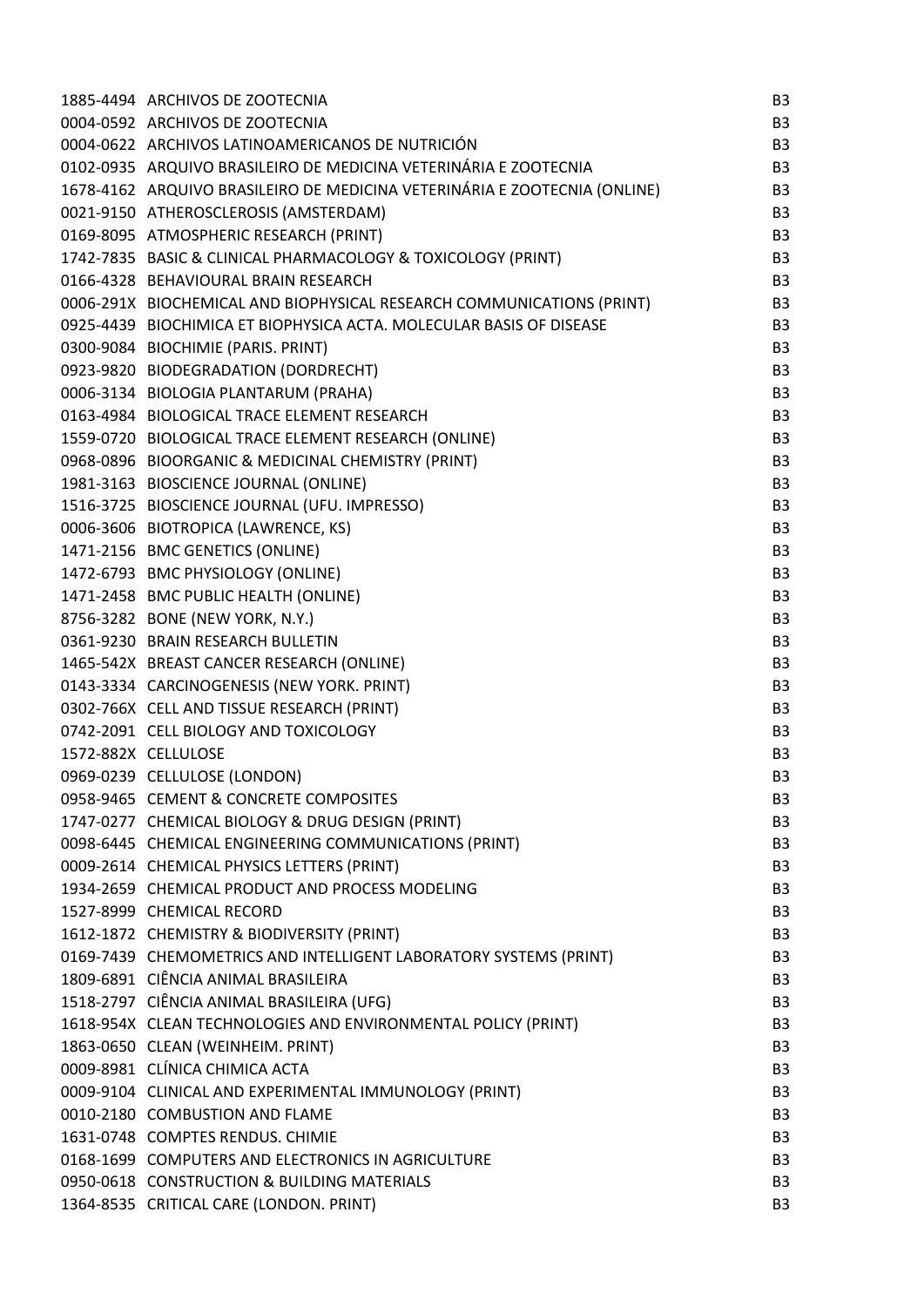| 1040-8347 CRITICAL REVIEWS IN ANALYTICAL CHEMISTRY                                      | B <sub>3</sub> |
|-----------------------------------------------------------------------------------------|----------------|
| 1573-4110 CURRENT ANALYTICAL CHEMISTRY                                                  | B <sub>3</sub> |
| 0929-8673 CURRENT MEDICINAL CHEMISTRY                                                   | B <sub>3</sub> |
| 1432-0991 CURRENT MICROBIOLOGY                                                          | B <sub>3</sub> |
| 0343-8651 CURRENT MICROBIOLOGY (PRINT)                                                  | B <sub>3</sub> |
| 1381-6128 CURRENT PHARMACEUTICAL DESIGN (PRINT)                                         | B <sub>3</sub> |
| 1949-3584 CYTOSKELETON                                                                  | B <sub>3</sub> |
| 0925-8574 ECOLOGICAL ENGINEERING                                                        | B <sub>3</sub> |
| 1470-160X ECOLOGICAL INDICATORS                                                         | B <sub>3</sub> |
| 0304-3800 ECOLOGICAL MODELLING                                                          | B <sub>3</sub> |
| 0717-3458 ELECTRONIC JOURNAL OF BIOTECHNOLOGY                                           | B <sub>3</sub> |
| 0173-0835 ELECTROPHORESIS (WEINHEIM. PRINT)                                             | B <sub>3</sub> |
| 2215-1532 ENVIRONMENTAL NANOTECHNOLOGY, MONITORING & MANAGEMENT                         | B <sub>3</sub> |
| 0944-1344 ENVIRONMENTAL SCIENCE AND POLLUTION RESEARCH INTERNATIONAL                    | B <sub>3</sub> |
| 0959-3330 ENVIRONMENTAL TECHNOLOGY                                                      | B <sub>3</sub> |
| 0954-3007 EUROPEAN JOURNAL OF CLINICAL NUTRITION                                        | B <sub>3</sub> |
| 0223-5234 EUROPEAN JOURNAL OF MEDICINAL CHEMISTRY                                       | B <sub>3</sub> |
| 0928-0987 EUROPEAN JOURNAL OF PHARMACEUTICAL SCIENCES                                   | B <sub>3</sub> |
| 0014-2999 EUROPEAN JOURNAL OF PHARMACOLOGY                                              | B <sub>3</sub> |
| 2047-4881 EUROPEAN JOURNAL OF PREVENTIVE CARDIOLOGY                                     | B <sub>3</sub> |
| 1164-5563 EUROPEAN JOURNAL OF SOIL BIOLOGY                                              | B <sub>3</sub> |
| 0014-4886 EXPERIMENTAL NEUROLOGY                                                        | B <sub>3</sub> |
| 0958-0670 EXPERIMENTAL PHYSIOLOGY (PRINT)                                               | B <sub>3</sub> |
| 1472-8222 EXPERT OPINION ON THERAPEUTIC TARGETS                                         | B <sub>3</sub> |
| 1431-0651 EXTREMOPHILES (TOKYO. PRINT)                                                  | B <sub>3</sub> |
| 1574-6941 FEMS MICROBIOLOGY ECOLOGY (ONLINE)                                            | B <sub>3</sub> |
| 0168-6496 FEMS MICROBIOLOGY ECOLOGY (PRINT)                                             | B <sub>3</sub> |
| 0378-4290 FIELD CROPS RESEARCH                                                          | B <sub>3</sub> |
| 1664-042X FRONTIERS IN PHYSIOLOGY                                                       | B <sub>3</sub> |
| 0378-3820 FUEL PROCESSING TECHNOLOGY                                                    | B <sub>3</sub> |
| 0378-1119 GENE (AMSTERDAM)                                                              | B <sub>3</sub> |
| 1555-8932 GENES & NUTRITION: A JOURNAL DEVOTED TO STUDY OF RELATIONSHIP BETWEEN GENE B3 |                |
| 1297-9686 GENETICS SELECTION EVOLUTION                                                  | B <sub>3</sub> |
| 1759-6653 GENOME BIOLOGY AND EVOLUTION                                                  | B <sub>3</sub> |
| 1806-9991 HORTICULTURA BRASILEIRA                                                       | B <sub>3</sub> |
| 0102-0536 HORTICULTURA BRASILEIRA (IMPRESSO)                                            | B <sub>3</sub> |
| 0171-2985 IMMUNOBIOLOGY.                                                                | B <sub>3</sub> |
| 0257-277X IMMUNOLOGIC RESEARCH                                                          | B <sub>3</sub> |
| 0363-907X INTERNATIONAL JOURNAL OF ENERGY RESEARCH (PRINT)                              | B <sub>3</sub> |
| 0360-3199 INTERNATIONAL JOURNAL OF HYDROGEN ENERGY                                      | B <sub>3</sub> |
| 1178-2013 INTERNATIONAL JOURNAL OF NANOMEDICINE (ONLINE)                                | B <sub>3</sub> |
| 0378-5173 INTERNATIONAL JOURNAL OF PHARMACEUTICS (PRINT)                                | B <sub>3</sub> |
| 1522-6514 INTERNATIONAL JOURNAL OF PHYTOREMEDIATION                                     | B <sub>3</sub> |
| 1682-8356 INTERNATIONAL JOURNAL OF POULTRY SCIENCE                                      | B <sub>3</sub> |
| 1366-588X INTERNATIONAL JOURNAL OF PRODUCTION RESEARCH                                  | B <sub>3</sub> |
| 1526-484X INTERNATIONAL JOURNAL OF SPORT NUTRITION AND EXERCISE METABOLISM (PRINT)      | B <sub>3</sub> |
| 0172-4622 INTERNATIONAL JOURNAL OF SPORTS MEDICINE                                      | B <sub>3</sub> |
| 1466-5026 INTERNATIONAL JOURNAL OF SYSTEMATIC AND EVOLUTIONARY MICROBIOLOGY (PRINT) B3  |                |
| 0146-0404 INVESTIGATIVE OPHTHALMOLOGY & VISUAL SCIENCE                                  | B <sub>3</sub> |
| 0165-2370 JOURNAL OF ANALYTICAL AND APPLIED PYROLYSIS (PRINT)                           | B <sub>3</sub> |
|                                                                                         |                |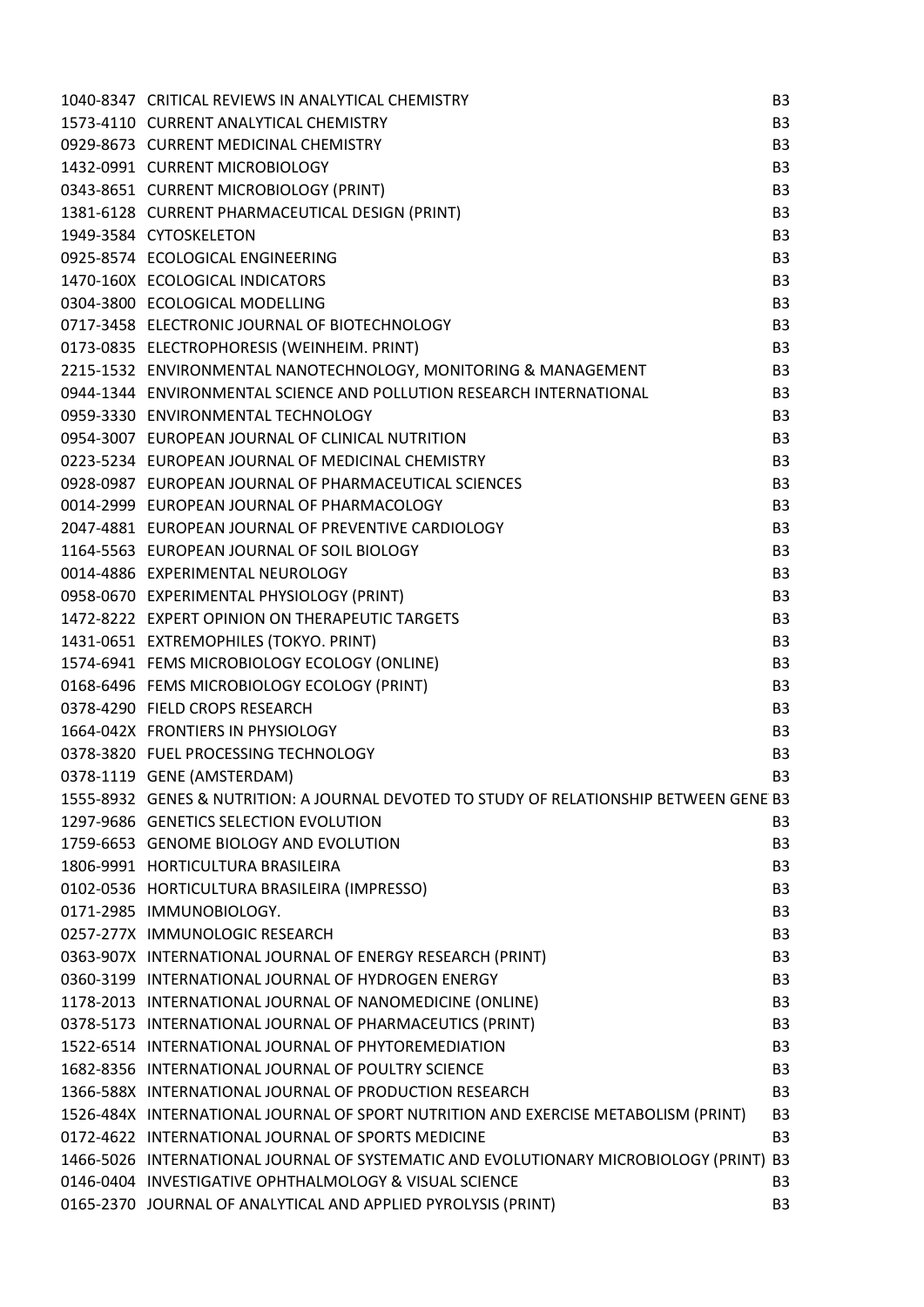| 0305-7453 JOURNAL OF ANTIMICROBIAL CHEMOTHERAPY (PRINT)                | B <sub>3</sub> |
|------------------------------------------------------------------------|----------------|
| 0921-8971 JOURNAL OF APPLIED PHYCOLOGY                                 | B <sub>3</sub> |
| 1550-7033 JOURNAL OF BIOMEDICAL NANOTECHNOLOGY                         | B <sub>3</sub> |
| 1423-0127 JOURNAL OF BIOMEDICAL SCIENCE                                | B <sub>3</sub> |
| 0730-2312 JOURNAL OF CELLULAR BIOCHEMISTRY (PRINT)                     | B <sub>3</sub> |
| 0021-9541 JOURNAL OF CELLULAR PHYSIOLOGY (PRINT)                       | B <sub>3</sub> |
| 1094-6950 JOURNAL OF CLINICAL DENSITOMETRY                             | B <sub>3</sub> |
| 0095-1137 JOURNAL OF CLINICAL MICROBIOLOGY (PRINT)                     | B <sub>3</sub> |
| 0022-0345 JOURNAL OF DENTAL RESEARCH (PRINT)                           | B <sub>3</sub> |
| 0022-0795 JOURNAL OF ENDOCRINOLOGY                                     | B <sub>3</sub> |
| 0099-2399 JOURNAL OF ENDODONTICS                                       | B <sub>3</sub> |
| 2213-3437 JOURNAL OF ENVIRONMENTAL CHEMICAL ENGINEERING                | B <sub>3</sub> |
| 0301-4797 JOURNAL OF ENVIRONMENTAL MANAGEMENT                          | B <sub>3</sub> |
| 0265-931X JOURNAL OF ENVIRONMENTAL RADIOACTIVITY                       | B <sub>3</sub> |
| 1475-6366 JOURNAL OF ENZYME INHIBITION AND MEDICINAL CHEMISTRY (PRINT) | B <sub>3</sub> |
| 0972-060X JOURNAL OF ESSENTIAL OIL-BEARING PLANTS                      | B <sub>3</sub> |
| 0378-8741 JOURNAL OF ETHNOPHARMACOLOGY                                 | B <sub>3</sub> |
| 1459-0263 JOURNAL OF FOOD, AGRICULTURE AND ENVIRONMENT (ONLINE)        | B <sub>3</sub> |
| 1459-0255 JOURNAL OF FOOD, AGRICULTURE AND ENVIRONMENT (PRINT)         | B <sub>3</sub> |
| 1045-4446 JOURNAL OF FOOD PRODUCTS MARKETING                           | B <sub>3</sub> |
| 0022-2313 JOURNAL OF LUMINESCENCE                                      | B <sub>3</sub> |
| 0022-2461 JOURNAL OF MATERIALS SCIENCE                                 | B <sub>3</sub> |
| 0167-7012 JOURNAL OF MICROBIOLOGICAL METHODS                           | B <sub>3</sub> |
| 1738-8872 JOURNAL OF MICROBIOLOGY AND BIOTECHNOLOGY (ONLINE)           | B <sub>3</sub> |
| 1017-7825 JOURNAL OF MICROBIOLOGY AND BIOTECHNOLOGY (PRINT)            | B <sub>3</sub> |
| 1381-1169 JOURNAL OF MOLECULAR CATALYSIS. A, CHEMICAL (PRINT)          | B <sub>3</sub> |
| 0167-7322 JOURNAL OF MOLECULAR LIQUIDS (PRINT)                         | B <sub>3</sub> |
| 1477-3155 JOURNAL OF NANOBIOTECHNOLOGY                                 | B <sub>3</sub> |
| 1388-0764 JOURNAL OF NANOPARTICLE RESEARCH                             | B <sub>3</sub> |
| 1572-896X JOURNAL OF NANOPARTICLE RESEARCH (ONLINE)                    | B <sub>3</sub> |
| 0897-7151 JOURNAL OF NEUROTRAUMA                                       | B <sub>3</sub> |
| 1499-4046 JOURNAL OF NUTRITION EDUCATION AND BEHAVIOR                  | B <sub>3</sub> |
| 0022-3263 JOURNAL OF ORGANIC CHEMISTRY                                 | B <sub>3</sub> |
| 1064-6655 JOURNAL OF OROFACIAL PAIN                                    | B <sub>3</sub> |
| 0731-7085 JOURNAL OF PHARMACEUTICAL AND BIOMEDICAL ANALYSIS (PRINT)    | B <sub>3</sub> |
| 0022-3549 JOURNAL OF PHARMACEUTICAL SCIENCES                           | B <sub>3</sub> |
| 1011-1344 JOURNAL OF PHOTOCHEMISTRY AND PHOTOBIOLOGY. B, BIOLOGY       | B <sub>3</sub> |
| 1520-6106 JOURNAL OF PHYSICAL CHEMISTRY. B                             | B <sub>3</sub> |
| 1138-7548 JOURNAL OF PHYSIOLOGY AND BIOCHEMISTRY                       | B <sub>3</sub> |
| 0721-7595 JOURNAL OF PLANT GROWTH REGULATION (PRINT)                   | B <sub>3</sub> |
| 0176-1617 JOURNAL OF PLANT PHYSIOLOGY (PRINT)                          | B <sub>3</sub> |
| 1566-2543 JOURNAL OF POLYMERS AND THE ENVIRONMENT                      | B <sub>3</sub> |
| 1572-8919 JOURNAL OF POLYMERS AND THE ENVIRONMENT (ONLINE)             | B <sub>3</sub> |
| 0377-0486 JOURNAL OF RAMAN SPECTROSCOPY                                | B <sub>3</sub> |
| 1097-3958 JOURNAL OF SURFACTANTS AND DETERGENTS                        | B <sub>3</sub> |
| 2212-2672 JOURNAL OF THE ACADEMY OF NUTRITION AND DIETETICS            | B <sub>3</sub> |
| 0731-5724 JOURNAL OF THE AMERICAN COLLEGE OF NUTRITION (PRINT)         | B <sub>3</sub> |
| 0022-5193 JOURNAL OF THEORETICAL BIOLOGY                               | B <sub>3</sub> |
| 0946-672X JOURNAL OF TRACE ELEMENTS IN MEDICINE AND BIOLOGY            | B <sub>3</sub> |
| 0022-538X JOURNAL OF VIROLOGY (PRINT)                                  | B <sub>3</sub> |
|                                                                        |                |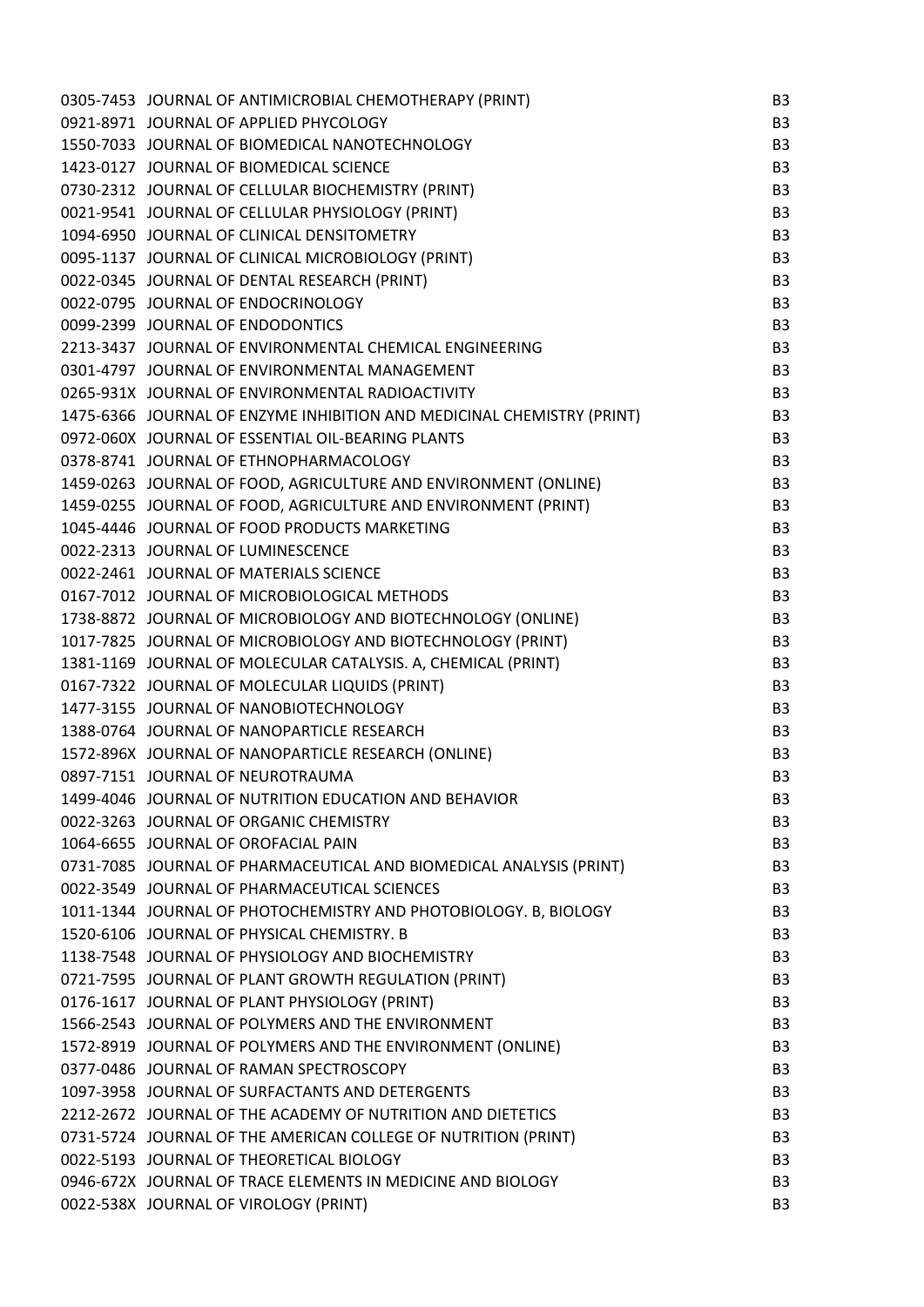| 2214-7144 JOURNAL OF WATER PROCESS ENGINEERING                                            | B <sub>3</sub> |
|-------------------------------------------------------------------------------------------|----------------|
| 0148-6071 JPEN. JOURNAL OF PARENTERAL AND ENTERAL NUTRITION                               | B <sub>3</sub> |
|                                                                                           |                |
| 0024-3205 LIFE SCIENCES (1973)                                                            | B <sub>3</sub> |
| 1476-511X LIPIDS IN HEALTH AND DISEASE                                                    | B <sub>3</sub> |
| 1478-3223 LIVER INTERNATIONAL (PRINT)                                                     | B <sub>3</sub> |
| 1438-7492 MACROMOLECULAR MATERIALS AND ENGINEERING (PRINT)                                | B <sub>3</sub> |
| 0025-326X MARINE POLLUTION BULLETIN.                                                      | B <sub>3</sub> |
| 0264-1275 MATERIALS & DESIGN                                                              | B <sub>3</sub> |
| 1996-1944 MATERIALS (BASEL)                                                               | B <sub>3</sub> |
| 0254-0584 MATERIALS CHEMISTRY AND PHYSICS                                                 | B <sub>3</sub> |
| 0921-5093 MATERIALS SCIENCE & ENGINEERING. A, STRUCTURAL MATERIALS: PROPERTIES, MICROS B3 |                |
| 0195-9131 MEDICINE AND SCIENCE IN SPORTS AND EXERCISE                                     | B <sub>3</sub> |
| 1076-6294 MICROBIAL DRUG RESISTANCE (LARCHMONT, N.Y.)                                     | B <sub>3</sub> |
| 0095-3628 MICROBIAL ECOLOGY                                                               | B <sub>3</sub> |
| 0882-4010 MICROBIAL PATHOGENESIS                                                          | B <sub>3</sub> |
| 2045-8827 MICROBIOLOGYOPEN                                                                | B <sub>3</sub> |
| 1613-4982 MICROFLUIDICS AND NANOFLUIDICS (PRINT)                                          | B <sub>3</sub> |
| 1387-1811 MICROPOROUS AND MESOPOROUS MATERIALS (PRINT)                                    | B <sub>3</sub> |
| 1431-9276 MICROSCOPY AND MICROANALYSIS (PRINT)                                            | B <sub>3</sub> |
| 0892-6875 MINERALS ENGINEERING                                                            | B <sub>3</sub> |
| 0300-8177 MOLECULAR AND CELLULAR BIOCHEMISTRY                                             | B <sub>3</sub> |
| 1380-3743 MOLECULAR BREEDING                                                              | B <sub>3</sub> |
| 1543-8384 MOLECULAR PHARMACEUTICS (PRINT)                                                 | B <sub>3</sub> |
| 1420-3049 MOLECULES (BASEL. ONLINE)                                                       | B <sub>3</sub> |
| 1433-1373 MOLECULES ONLINE                                                                | B <sub>3</sub> |
| 0122-0268 MVZ CORDOBA                                                                     | B <sub>3</sub> |
| 0306-4522 NEUROSCIENCE                                                                    | B <sub>3</sub> |
| 1029-8428 NEUROTOXICITY RESEARCH                                                          | B <sub>3</sub> |
| 0161-813X NEUROTOXICOLOGY (PARK FOREST SOUTH)                                             | B <sub>3</sub> |
| 1144-0546 NEW JOURNAL OF CHEMISTRY (1987)                                                 | B <sub>3</sub> |
| 0212-1611 NUTRICIÓN HOSPITALARIA                                                          | B <sub>3</sub> |
| 0034-6659 NUTRITION & FOOD SCIENCE                                                        | B <sub>3</sub> |
| 1743-7075 NUTRITION & METABOLISM                                                          | B <sub>3</sub> |
| 0163-5581 NUTRITION AND CANCER                                                            | B <sub>3</sub> |
| 0884-5336 NUTRITION IN CLINICAL PRACTICE                                                  | B <sub>3</sub> |
| 1475-2891 NUTRITION JOURNAL                                                               | B <sub>3</sub> |
| 1028-415X NUTRITIONAL NEUROSCIENCE                                                        | B <sub>3</sub> |
| 1476-8305 NUTRITIONAL NEUROSCIENCE (ONLINE)                                               | B <sub>3</sub> |
| 1949-2553 ONCOTARGET                                                                      | B <sub>3</sub> |
| 1942-0994 OXIDATIVE MEDICINE AND CELLULAR LONGEVITY (ONLINE)                              | B <sub>3</sub> |
| 0031-1820 PARASITOLOGY (LONDON. PRINT)                                                    | B <sub>3</sub> |
| 0196-9781 PEPTIDES (NEW YORK, N.Y. 1980)                                                  | B <sub>3</sub> |
| 0100-736X PESQUISA VETERINÁRIA BRASILEIRA                                                 | B <sub>3</sub> |
| 1678-5150 PESQUISA VETERINÁRIA BRASILEIRA (ONLINE)                                        | B <sub>3</sub> |
| 0048-3575 PESTICIDE BIOCHEMISTRY AND PHYSIOLOGY                                           | B <sub>3</sub> |
| 0091-3057 PHARMACOLOGY, BIOCHEMISTRY AND BEHAVIOR                                         | B <sub>3</sub> |
| 0958-0344 PHYTOCHEMICAL ANALYSIS                                                          | B <sub>3</sub> |
| 1568-7767 PHYTOCHEMISTRY REVIEWS (PRINT)                                                  | B <sub>3</sub> |
| 0944-7113 PHYTOMEDICINE (STUTTGART)                                                       | B <sub>3</sub> |
| 0334-2123 PHYTOPARASITICA                                                                 | B <sub>3</sub> |
|                                                                                           |                |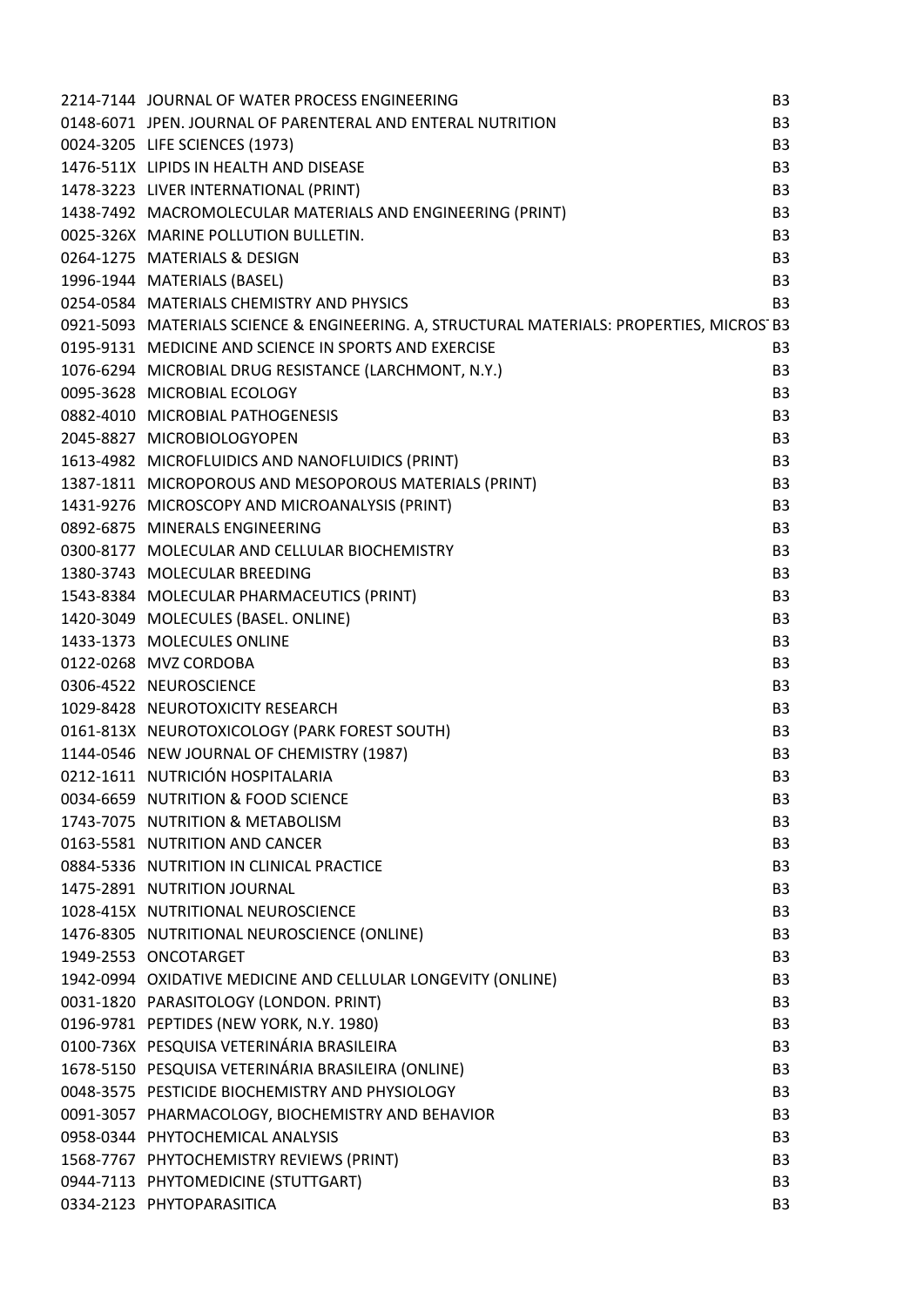|                  | 0032-0781 PLANT AND CELL PHYSIOLOGY                                    | B <sub>3</sub> |
|------------------|------------------------------------------------------------------------|----------------|
|                  | 0721-7714 PLANT CELL REPORTS (PRINT)                                   | B <sub>3</sub> |
|                  | 0167-6903 PLANT GROWTH REGULATION (PRINT)                              | B <sub>3</sub> |
|                  | 0167-4412 PLANT MOLECULAR BIOLOGY                                      | B <sub>3</sub> |
|                  | 0981-9428 PLANT PHYSIOLOGY AND BIOCHEMISTRY (PARIS)                    | B <sub>3</sub> |
|                  | 0032-0935 PLANTA (HEIDELBERG                                           | B <sub>3</sub> |
|                  | 1935-2735 PLOS NEGLECTED TROPICAL DISEASES (ONLINE)                    | B <sub>3</sub> |
|                  | 0959-8103 POLYMER INTERNATIONAL                                        | B <sub>3</sub> |
|                  | 0142-9418 POLYMER TESTING                                              | B <sub>3</sub> |
|                  | 0957-5820 PROCESS SAFETY AND ENVIRONMENTAL PROTECTION                  | B <sub>3</sub> |
|                  | 0278-5846 PROGRESS IN NEURO-PSYCHOPHARMACOLOGY & BIOLOGICAL PSYCHIATRY | B <sub>3</sub> |
|                  | 0273-2300 REGULATORY TOXICOLOGY AND PHARMACOLOGY                       | B <sub>3</sub> |
|                  | 0923-2508 RESEARCH IN MICROBIOLOGY (PARIS)                             | B <sub>3</sub> |
|                  | 0100-2945 REVISTA BRASILEIRA DE FRUTICULTURA (IMPRESSO)                | B <sub>3</sub> |
|                  | 1806-9967 REVISTA BRASILEIRA DE FRUTICULTURA (ONLINE)                  | B <sub>3</sub> |
|                  | 1519-9940 REVISTA BRASILEIRA DE SAÚDE E PRODUÇÃO ANIMAL                | B <sub>3</sub> |
|                  | 1462-0324 RHEUMATOLOGY (OXFORD. PRINT)                                 | B <sub>3</sub> |
|                  | 1359-6462 SCRIPTA MATERIALIA                                           | B <sub>3</sub> |
|                  | 1676-546X SEMINA. CIÊNCIAS AGRÁRIAS (IMPRESSO)                         | B <sub>3</sub> |
|                  | 1679-0359 SEMINA. CIÊNCIAS AGRÁRIAS (ONLINE)                           | B <sub>3</sub> |
|                  | 1424-8220 SENSORS (BASEL)                                              | B <sub>3</sub> |
|                  | 0167-1987 SOIL & TILLAGE RESEARCH                                      | B <sub>3</sub> |
|                  | 1757-6512 STEM CELL RESEARCH & THERAPY                                 | B <sub>3</sub> |
|                  | 0334-5114 SYMBIOSIS (PHILADELPHIA, PA.)                                | B <sub>3</sub> |
|                  | 1876-1070 TAIWAN INSTITUTE OF CHEMICAL ENGINEERS. JOURNAL              | B <sub>3</sub> |
|                  | 0040-4039 TETRAHEDRON LETTERS                                          | B <sub>3</sub> |
|                  | 0040-6031 THERMOCHIMICA ACTA (PRINT)                                   | B <sub>3</sub> |
|                  | 1877-959X TICKS AND TICK-BORNE DISEASES                                | B <sub>3</sub> |
|                  | 0041-008X TOXICOLOGY AND APPLIED PHARMACOLOGY                          | B <sub>3</sub> |
|                  | 0887-2333 TOXICOLOGY IN VITRO                                          | B <sub>3</sub> |
|                  | 0041-0101 TOXICON (OXFORD)                                             | B <sub>3</sub> |
| 2072-6651 TOXINS |                                                                        | B <sub>3</sub> |
|                  | 0962-8819 TRANSGENIC RESEARCH                                          | B <sub>3</sub> |
|                  | 0041-1337 TRANSPLANTATION                                              | B <sub>3</sub> |
|                  | 0960-7692 ULTRASOUND IN OBSTETRICS & GYNECOLOGY (PRINT)                | B <sub>3</sub> |
|                  | 0378-1135 VETERINARY MICROBIOLOGY (AMSTERDAM. PRINT)                   | B <sub>3</sub> |
|                  | 0949-1775 ACCREDITATION AND QUALITY ASSURANCE                          | <b>B4</b>      |
|                  | 0803-5253 ACTA PAEDIATRICA (OSLO)                                      | <b>B4</b>      |
|                  | 0730-6679 ADVANCES IN POLYMER TECHNOLOGY (PRINT)                       | <b>B4</b>      |
|                  | 1532-236X ANALYTICAL LETTERS                                           | <b>B4</b>      |
|                  | 0303-4569 ANDROLOGIA (BERLIN)                                          | <b>B4</b>      |
|                  | 1751-7311 ANIMAL (CAMBRIDGE. PRINT)                                    | <b>B4</b>      |
|                  | 0268-9146 ANIMAL GENETICS (PRINT)                                      | <b>B4</b>      |
|                  | 0250-7005 ANTICANCER RESEARCH                                          | B4             |
|                  | 0268-2605 APPLIED ORGANOMETALLIC CHEMISTRY                             | <b>B4</b>      |
|                  | 0967-6120 AQUACULTURE INTERNATIONAL                                    | <b>B4</b>      |
|                  | 1365-2095 AQUACULTURE NUTRITION (ONLINE)                               | <b>B4</b>      |
|                  | 1353-5773 AQUACULTURE NUTRITION (PRINT)                                | <b>B4</b>      |
|                  | 1365-2109 AQUACULTURE RESEARCH (ONLINE)                                | B4             |
|                  | 1365-2109 AQUACULTURE RESEARCH (PRINT)                                 | B4             |
|                  |                                                                        |                |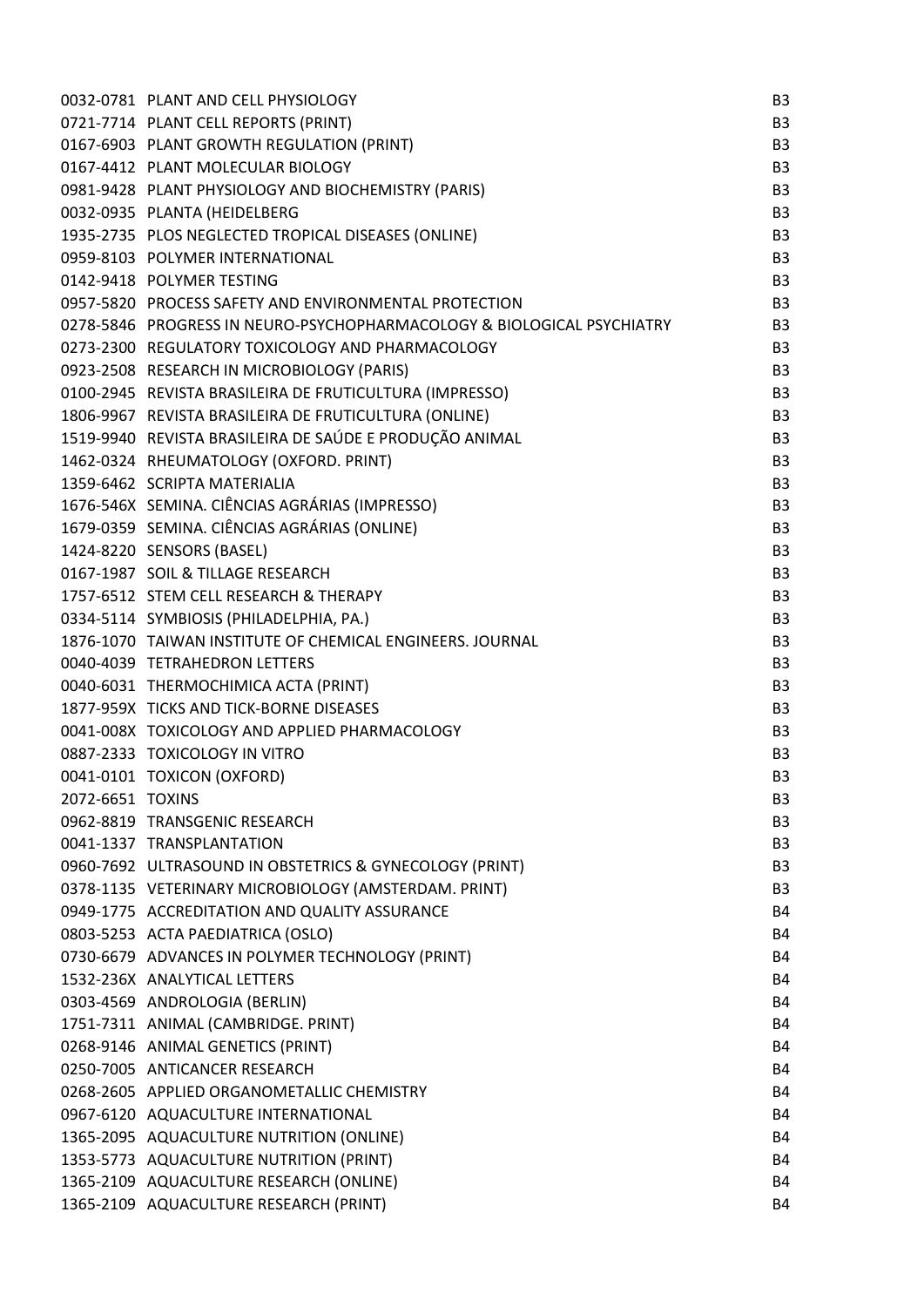| 0340-3696 ARCHIVES OF DERMATOLOGICAL RESEARCH (PRINT)                           | B4        |
|---------------------------------------------------------------------------------|-----------|
| 0090-4341 ARCHIVES OF ENVIRONMENTAL CONTAMINATION AND TOXICOLOGY (PRINT)        | <b>B4</b> |
| 1551-7012 ARKIVOC (ONLINE)                                                      | <b>B4</b> |
| 1440-6047 ASIA PACIFIC JOURNAL OF CLINICAL NUTRITION                            | <b>B4</b> |
| 1513-7368 ASIAN PACIFIC JOURNAL OF CANCER PREVENTION                            | <b>B4</b> |
| 1024-2422 BIOCATALYSIS AND BIOTRANSFORMATION (PRINT)                            | <b>B4</b> |
| 0753-3322 BIOMEDICINE & PHARMACOTHERAPY                                         | <b>B4</b> |
| 0960-894X BIOORGANIC & MEDICINAL CHEMISTRY LETTERS (PRINT)                      | <b>B4</b> |
| 1472-6882 BMC COMPLEMENTARY AND ALTERNATIVE MEDICINE (ONLINE)                   | <b>B4</b> |
| 1471-230X BMC GASTROENTEROLOGY (ONLINE)                                         | <b>B4</b> |
| 1471-2172 BMC IMMUNOLOGY (ONLINE)                                               | <b>B4</b> |
| 1472-6831 BMC ORAL HEALTH (ONLINE)                                              | <b>B4</b> |
| 1471-2431 BMC PEDIATRICS (ONLINE)                                               | <b>B4</b> |
| 1746-6148 BMC VETERINARY RESEARCH                                               | <b>B4</b> |
| 1740-1445 BODY IMAGE                                                            | <b>B4</b> |
| 1983-9774 BOLETIM CENTRO DE PESQUISA E PROCESSAMENTO DE ALIMENTOS               | <b>B4</b> |
| 0102-0323 BOLETIM DO CENTRO DE PESQUISA E PROCESSAMENTO DE ALIMENTOS (IMPRESSO) | <b>B4</b> |
| 0007-4861 BULLETIN OF ENVIRONMENTAL CONTAMINATION AND TOXICOLOGY                | <b>B4</b> |
| 0305-4179 BURNS (OXFORD)                                                        | <b>B4</b> |
| 1678-4464 CADERNOS DE SAÚDE PÚBLICA                                             | <b>B4</b> |
| 1678-4464 CADERNOS DE SAÚDE PÚBLICA                                             | <b>B4</b> |
| 0102-311X CADERNOS DE SAÚDE PÚBLICA (ENSP. IMPRESSO)                            | <b>B4</b> |
| 0008-4220 CANADIAN JOURNAL OF PLANT SCIENCE                                     | <b>B4</b> |
| 0735-7907 CANCER INVESTIGATION                                                  | <b>B4</b> |
| 1931-7913 CBE LIFE SCIENCES EDUCATION                                           | <b>B4</b> |
| 1085-9195 CELL BIOCHEMISTRY AND BIOPHYSICS                                      | <b>B4</b> |
| 1422-6421 CELLS TISSUES ORGANS (ONLINE)                                         | <b>B4</b> |
| 0008-8749 CELLULAR IMMUNOLOGY (PRINT)                                           | B4        |
| 1895-1066 CENTRAL EUROPEAN JOURNAL OF CHEMISTRY (PRINT)                         | <b>B4</b> |
| 0009-3157 CHEMOTHERAPY (BASEL)                                                  | <b>B4</b> |
| 1178-1998 CLINICAL INTERVENTIONS IN AGING (ONLINE)                              | <b>B4</b> |
| 1871-5273 CNS & NEUROLOGICAL DISORDERS - DRUG TARGETS                           | <b>B4</b> |
| 1472-3581 COLORATION TECHNOLOGY                                                 | <b>B4</b> |
| 1984-7033 CROP BREEDING AND APPLIED BIOTECHNOLOGY (ONLINE)                      | <b>B4</b> |
| 0261-2194 CROP PROTECTION                                                       | <b>B4</b> |
| 0011-183X CROP SCIENCE                                                          | <b>B4</b> |
| 0011-2240 CRYOBIOLOGY (PRINT)                                                   | <b>B4</b> |
| 1570-1638 CURRENT DRUG DISCOVERY TECHNOLOGIES                                   | <b>B4</b> |
| 1389-2029 CURRENT GENOMICS                                                      | <b>B4</b> |
| 1385-2728 CURRENT ORGANIC CHEMISTRY                                             | <b>B4</b> |
| 1389-2010 CURRENT PHARMACEUTICAL BIOTECHNOLOGY (PRINT)                          | <b>B4</b> |
| 2152-2715 CYBERPSYCH BEH SOC N                                                  | <b>B4</b> |
| 1758-5996 DIABETOLOGY & METABOLIC SYNDROME                                      | <b>B4</b> |
| 0732-8893 DIAGNOSTIC MICROBIOLOGY AND INFECTIOUS DISEASE                        | <b>B4</b> |
| 0163-2116 DIGESTIVE DISEASES AND SCIENCES                                       | <b>B4</b> |
| 1570-6478 ENERGY EFFICIENCY (ONLINE)                                            | <b>B4</b> |
| 0013-8703 ENTOMOLOGIA EXPERIMENTALIS ET APPLICATA (PRINT)                       | <b>B4</b> |
| 0167-6369 ENVIRONMENTAL MONITORING AND ASSESSMENT (PRINT)                       | <b>B4</b> |
| 1944-7442 ENVIRONMENTAL PROGRESS & SUSTAINABLE ENERGY (PRINT)                   | <b>B4</b> |
| 0950-2688 EPIDEMIOLOGY AND INFECTION (PRINT)                                    | <b>B4</b> |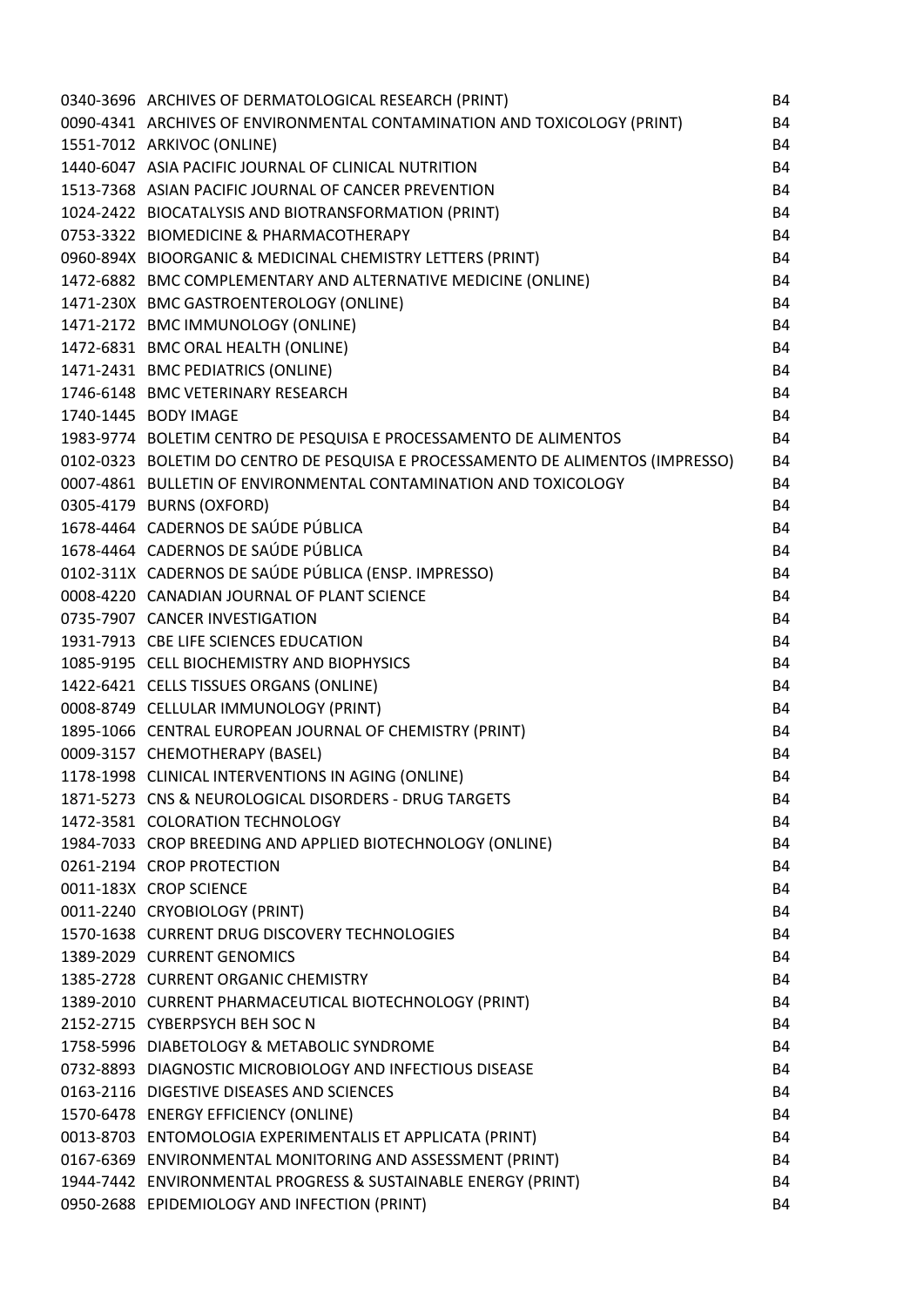| 1525-5050 EPILEPSY & BEHAVIOR (PRINT)                                    | B4        |
|--------------------------------------------------------------------------|-----------|
| 0920-1211 EPILEPSY RESEARCH                                              | <b>B4</b> |
| 1618-7229 E-POLYMERS                                                     | <b>B4</b> |
| 1741-4288 EVIDENCE-BASED COMPLEMENTARY AND ALTERNATIVE MEDICINE (ONLINE) | <b>B4</b> |
| 1741-427X EVIDENCE-BASED COMPLEMENTARY AND ALTERNATIVE MEDICINE (PRINT)  | <b>B4</b> |
| 1535-3702 EXPERIMENTAL BIOLOGY AND MEDICINE (MAYWOOD, N.J.: PRINT)       | <b>B4</b> |
| 0014-4894 EXPERIMENTAL PARASITOLOGY                                      | <b>B4</b> |
| 0015-5632 FOLIA MICROBIOLOGICA (PRAGUE)                                  | <b>B4</b> |
| 1093-9946 FRONTIERS IN BIOSCIENCE (PRINT)                                | <b>B4</b> |
| 1415-4757 GENETICS AND MOLECULAR BIOLOGY (IMPRESSO)                      | <b>B4</b> |
| 1678-4685 GENETICS AND MOLECULAR BIOLOGY (ONLINE VERSION)                | <b>B4</b> |
| 1676-5680 GENETICS AND MOLECULAR RESEARCH                                | <b>B4</b> |
| 0142-5242 GRASS AND FORAGE SCIENCE (PRINT)                               | <b>B4</b> |
| 1477-7525 HEALTH AND QUALITY OF LIFE OUTCOMES                            | <b>B4</b> |
| 0947-7411 HEAT AND MASS TRANSFER                                         | <b>B4</b> |
| 0213-3911 HISTOLOGY AND HISTOPATHOLOGY                                   | <b>B4</b> |
| 1699-5848 HISTOLOGY AND HISTOPATHOLOGY                                   | <b>B4</b> |
| 0018-3830 HOLZFORSCHUNG (BERLIN. PRINT)                                  | <b>B4</b> |
| 0018-5043 HORMONE AND METABOLIC RESEARCH                                 | <b>B4</b> |
| 0018-5345 HORTSCIENCE                                                    | <b>B4</b> |
| 0960-3271 HUMAN & EXPERIMENTAL TOXICOLOGY                                | <b>B4</b> |
| 1477-0903 HUMAN & EXPERIMENTAL TOXICOLOGY (ONLINE)                       | <b>B4</b> |
| 1751-8741 IET NANOBIOTECHNOLOGY (PRINT)                                  | B4        |
| 0360-3997 INFLAMMATION                                                   | <b>B4</b> |
| 1023-3830 INFLAMMATION RESEARCH (PRINTED ED.)                            | B4        |
| 0925-4692 INFLAMMOPHARMACOLOGY (DORDRECHT. PRINT)                        | <b>B4</b> |
| 0020-1693 INORGANICA CHIMICA ACTA (TESTO STAMPATO)                       | <b>B4</b> |
| 1735-1472 INT J ENVIRON SCI TE                                           | B4        |
| 1567-5769 INTERNATIONAL IMMUNOPHARMACOLOGY (PRINT)                       | B4        |
| 0300-9831 INTERNATIONAL JOURNAL FOR VITAMIN AND NUTRITION RESEARCH       | <b>B4</b> |
| 0020-7128 INTERNATIONAL JOURNAL OF BIOMETEOROLOGY (PRINT)                | <b>B4</b> |
| 0736-5748 INTERNATIONAL JOURNAL OF DEVELOPMENTAL NEUROSCIENCE            | B4        |
| 1452-3981 INTERNATIONAL JOURNAL OF ELECTROCHEMICAL SCIENCE (ONLINE)      | <b>B4</b> |
| 1687-8337 INTERNATIONAL JOURNAL OF ENDOCRINOLOGY                         | <b>B4</b> |
| 0960-3123 INTERNATIONAL JOURNAL OF ENVIRONMENTAL HEALTH RESEARCH (PRINT) | <b>B4</b> |
| 0925-5710 INTERNATIONAL JOURNAL OF HEMATOLOGY                            | <b>B4</b> |
| 1521-9437 INTERNATIONAL JOURNAL OF MEDICINAL MUSHROOMS                   | <b>B4</b> |
| 1687-9198 INTERNATIONAL JOURNAL OF MICROBIOLOGY (ONLINE)                 | <b>B4</b> |
| 1687-9430 INTERNATIONAL JOURNAL OF POLYMER SCIENCE                       | <b>B4</b> |
| 1687-9422 INTERNATIONAL JOURNAL OF POLYMER SCIENCE                       | <b>B4</b> |
| 0091-4037 INTERNATIONAL JOURNAL OF POLYMERIC MATERIALS (PRINT)           | <b>B4</b> |
| 1744-7550 INTERNATIONAL JOURNAL OF POSTHARVEST TECHNOLOGY AND INNOVATION | <b>B4</b> |
| 0195-928X INTERNATIONAL JOURNAL OF THERMOPHYSICS                         | <b>B4</b> |
| 1091-5818 INTERNATIONAL JOURNAL OF TOXICOLOGY                            | B4        |
| 0021-7557 JORNAL DE PEDIATRIA (IMPRESSO)                                 | B4        |
| 2090-1232 JOURNAL OF ADVANCED RESEARCH                                   | <b>B4</b> |
| 0931-2439 JOURNAL OF ANIMAL PHYSIOLOGY AND ANIMAL NUTRITION (1986)       | <b>B4</b> |
| 0021-8820 JOURNAL OF ANTIBIOTICS (TOKYO. 1968)                           | B4        |
| 0233-111X JOURNAL OF BASIC MICROBIOLOGY                                  | B4        |
| 0914-8779 JOURNAL OF BONE AND MINERAL METABOLISM (ENGLISH ED. PRINT)     | <b>B4</b> |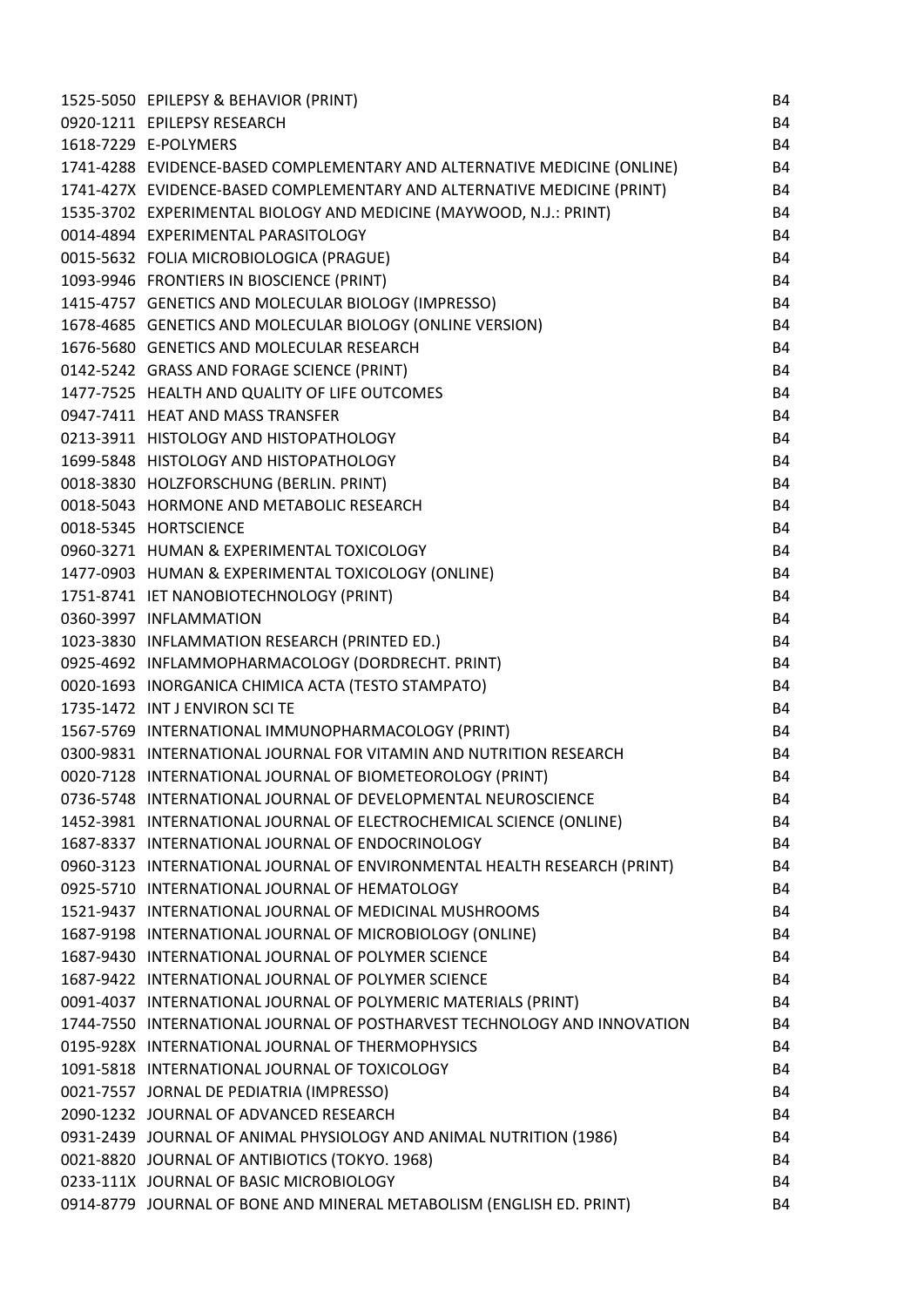|                                                                                                                                                                                                                                                                                                                      | <b>B4</b> |
|----------------------------------------------------------------------------------------------------------------------------------------------------------------------------------------------------------------------------------------------------------------------------------------------------------------------|-----------|
|                                                                                                                                                                                                                                                                                                                      | <b>B4</b> |
|                                                                                                                                                                                                                                                                                                                      | <b>B4</b> |
|                                                                                                                                                                                                                                                                                                                      | <b>B4</b> |
| <b>COLL COMPOSITE MATERIALS<br/>1995-8972 JOURNAL OF COORDINATION CHEMISTRY (PRINT)<br/>19883-9441 JOURNAL OF CRITICAL CARE<br/>1990-1752 JOURNAL OF DEVELOPMENTAL ORIGINS OF HEALTH AND DISCREM391-4097 JOURNAL OF DISCREMENTAL ORIGINS OF </b><br>2040-1752 JOURNAL OF DEVELOPMENTAL ORIGINS OF HEALTH AND DISEASE | <b>B4</b> |
| 0391-4097 JOURNAL OF ENDOCRINOLOGICAL INVESTIGATION (TESTO STAMPATO)                                                                                                                                                                                                                                                 | <b>B4</b> |
| 1093-4529 JOURNAL OF ENVIRONMENTAL SCIENCE AND HEALTH. PART A, TOXIC HAZARDOUS SUBST B4                                                                                                                                                                                                                              |           |
| 1365-277X JOURNAL OF HUMAN NUTRITION AND DIETETICS                                                                                                                                                                                                                                                                   | <b>B4</b> |
| 0952-3871 JOURNAL OF HUMAN NUTRITION AND DIETETICS (PRINT)                                                                                                                                                                                                                                                           | <b>B4</b> |
|                                                                                                                                                                                                                                                                                                                      | <b>B4</b> |
|                                                                                                                                                                                                                                                                                                                      | <b>B4</b> |
|                                                                                                                                                                                                                                                                                                                      | <b>B4</b> |
|                                                                                                                                                                                                                                                                                                                      | <b>B4</b> |
|                                                                                                                                                                                                                                                                                                                      | <b>B4</b> |
|                                                                                                                                                                                                                                                                                                                      | <b>B4</b> |
|                                                                                                                                                                                                                                                                                                                      | <b>B4</b> |
|                                                                                                                                                                                                                                                                                                                      | <b>B4</b> |
| 0952-38/1 JOURNAL OF HUMAN NUTRITION AND DIETETICS (PRINT)<br>1972-2680 JOURNAL OF INFECTION IN DEVELOPING COUNTRIES<br>0022-2011 JOURNAL OF INVERTEBRATE PATHOLOGY (PRINT)<br>0884-2914 JOURNAL OF INVERTEBRATE PATHOLOGY (PRINT)<br>0854                                                                           | <b>B4</b> |
|                                                                                                                                                                                                                                                                                                                      | <b>B4</b> |
|                                                                                                                                                                                                                                                                                                                      | <b>B4</b> |
|                                                                                                                                                                                                                                                                                                                      | <b>B4</b> |
|                                                                                                                                                                                                                                                                                                                      | <b>B4</b> |
|                                                                                                                                                                                                                                                                                                                      | <b>B4</b> |
|                                                                                                                                                                                                                                                                                                                      | <b>B4</b> |
| 0305-182X JOURNAL OF ORAL REHABILITATION (PRINT)<br>0022-3573 JOURNAL OF PHARMACY AND PHARMACOLOGY<br>0095-9782 JOURNAL OF SOLUTION CHEMISTRY<br>1303-2968 JOURNAL OF SPORTS SCIENCE AND MEDICINE<br>0264-0414 JOURNAL OF SPORTS SCIENCES                                                                            | <b>B4</b> |
| 0003-1062 JOURNAL OF THE AMERICAN SOCIETY FOR HORTICULTURAL SCIENCE                                                                                                                                                                                                                                                  | <b>B4</b> |
| 1528-7394 JOURNAL OF TOXICOLOGY AND ENVIRONMENTAL HEALTH. PART A                                                                                                                                                                                                                                                     | <b>B4</b> |
| 0278-4297 JOURNAL OF ULTRASOUND IN MEDICINE                                                                                                                                                                                                                                                                          | <b>B4</b> |
| 0327-0793 LATIN AMERICAN APPLIED RESEARCH                                                                                                                                                                                                                                                                            | <b>B4</b> |
| 1871-1413 LIVESTOCK SCIENCE (PRINT)                                                                                                                                                                                                                                                                                  | <b>B4</b> |
| 1862-832X MACROMOLECULAR REACTION ENGINEERING (PRINT)                                                                                                                                                                                                                                                                | <b>B4</b> |
| 0938-8990 MAMMALIAN GENOME (PRINT)                                                                                                                                                                                                                                                                                   | <b>B4</b> |
| 0171-8630 MARINE ECOLOGY. PROGRESS SERIES (HALSTENBEK)                                                                                                                                                                                                                                                               | <b>B4</b> |
| 1359-5997 MATERIALS AND STRUCTURES                                                                                                                                                                                                                                                                                   | <b>B4</b> |
| 0378-4754 MATHEMATICS AND COMPUTERS IN SIMULATION (PRINT)                                                                                                                                                                                                                                                            | <b>B4</b> |
| 0074-0276 MEMÓRIAS DO INSTITUTO OSWALDO CRUZ (IMPRESSO)                                                                                                                                                                                                                                                              | <b>B4</b> |
| 1678-8060 MEMÓRIAS DO INSTITUTO OSWALDO CRUZ (ONLINE)                                                                                                                                                                                                                                                                | <b>B4</b> |
| 0167-9317 MICROELECTRONIC ENGINEERING                                                                                                                                                                                                                                                                                | <b>B4</b> |
| 1059-910X MICROSCOPY RESEARCH AND TECHNIQUE (PRINT)                                                                                                                                                                                                                                                                  | <b>B4</b> |
| 1073-6085 MOLECULAR BIOTECHNOLOGY                                                                                                                                                                                                                                                                                    | <b>B4</b> |
| 1536-1632 MOLECULAR IMAGING AND BIOLOGY                                                                                                                                                                                                                                                                              | <b>B4</b> |
| 0027-5107 MUTATION RESEARCH (PRINT)                                                                                                                                                                                                                                                                                  | <b>B4</b> |
| 1573-0832 MYCOPATHOLOGIA (DORDRECHT. ONLINE)                                                                                                                                                                                                                                                                         | <b>B4</b> |
| 0301-486X MYCOPATHOLOGIA (1975. PRINT)                                                                                                                                                                                                                                                                               | <b>B4</b> |
| 1867-1632 MYCOTOXIN RESEARCH                                                                                                                                                                                                                                                                                         | <b>B4</b> |
| 1478-6419 NATURAL PRODUCT RESEARCH                                                                                                                                                                                                                                                                                   | <b>B4</b> |
| 1478-6419 NATURAL PRODUCT RESEARCH (PRINT)                                                                                                                                                                                                                                                                           | <b>B4</b> |
| 0028-1298 NAUNYN-SCHMIEDEBERG'S ARCHIVES OF PHARMACOLOGY                                                                                                                                                                                                                                                             | <b>B4</b> |
| 0304-3940 NEUROSCIENCE LETTERS (PRINT)                                                                                                                                                                                                                                                                               | <b>B4</b> |
| 0892-0362 NEUROTOXICOLOGY AND TERATOLOGY                                                                                                                                                                                                                                                                             | <b>B4</b> |
|                                                                                                                                                                                                                                                                                                                      |           |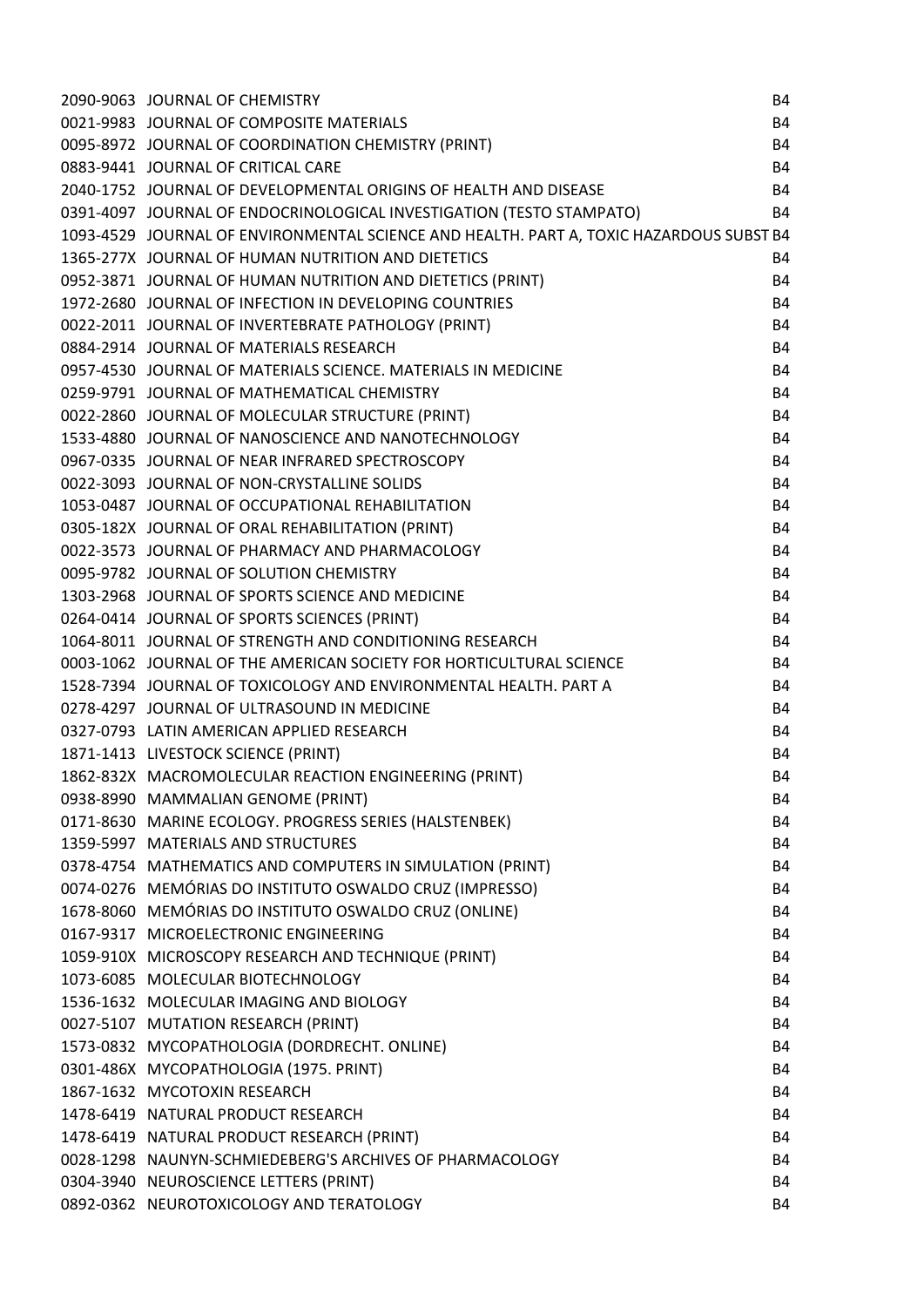|                    | 0969-8051 NUCLEAR MEDICINE AND BIOLOGY                                                  | <b>B4</b> |
|--------------------|-----------------------------------------------------------------------------------------|-----------|
|                    | 0143-3636 NUCLEAR MEDICINE COMMUNICATIONS                                               | <b>B4</b> |
|                    | 1871-403X OBESITY RESEARCH & CLINICAL PRACTICE (PRINT)                                  | <b>B4</b> |
|                    | 0925-3467 OPTICAL MATERIALS (AMSTERDAM. PRINT)                                          | <b>B4</b> |
|                    | 0191-9512 OZONE: SCIENCE & ENGINEERING                                                  | <b>B4</b> |
|                    | 0932-0113 PARASITOLOGY RESEARCH (1987. PRINT)                                           | <b>B4</b> |
| 2167-8359 PEERJ    |                                                                                         | <b>B4</b> |
|                    | 1388-0209 PHARMACEUTICAL BIOLOGY                                                        | <b>B4</b> |
|                    | 1083-7450 PHARMACEUTICAL DEVELOPMENT AND TECHNOLOGY (PRINT)                             | <b>B4</b> |
|                    | 0031-8655 PHOTOCHEMISTRY AND PHOTOBIOLOGY                                               | <b>B4</b> |
|                    | 0031-9104 PHYSICS AND CHEMISTRY OF LIQUIDS (PRINT)                                      | <b>B4</b> |
|                    | 0031-9384 PHYSIOLOGY & BEHAVIOR                                                         | <b>B4</b> |
|                    | 1874-3900 PHYTOCHEMISTRY LETTERS (PRINT)                                                | <b>B4</b> |
|                    | 0032-0862 PLANT PATHOLOGY (PRINT)                                                       | <b>B4</b> |
|                    | 0032-0943 PLANTA MEDICA                                                                 | <b>B4</b> |
|                    | 0722-4060 POLAR BIOLOGY (PRINT)                                                         | <b>B4</b> |
|                    | 0277-5387 POLYHEDRON                                                                    | <b>B4</b> |
|                    | 1436-2449 POLYMER BULLETIN (BERLIN. INTERNET)                                           | <b>B4</b> |
|                    | 0170-0839 POLYMER BULLETIN (BERLIN. PRINT)                                              | <b>B4</b> |
|                    | 0272-8397 POLYMER COMPOSITES                                                            | <b>B4</b> |
|                    | 1042-7147 POLYMERS FOR ADVANCED TECHNOLOGIES (PRINT)                                    | <b>B4</b> |
|                    | 1082-6068 PREPARATIVE BIOCHEMISTRY & BIOTECHNOLOGY                                      | <b>B4</b> |
|                    | 1354-8506 PSYCHOLOGY, HEALTH & MEDICINE                                                 | <b>B4</b> |
|                    | 0969-806X RADIATION PHYSICS AND CHEMISTRY (1993)                                        | <b>B4</b> |
|                    | 0951-4198 RCM. RAPID COMMUNICATIONS IN MASS SPECTROMETRY                                | <b>B4</b> |
|                    | 1878-5204 REACTION KINETICS, MECHANISMS AND CATALYSIS                                   | <b>B4</b> |
|                    | 1878-5190 REACTION KINETICS, MECHANISMS AND CATALYSIS                                   | <b>B4</b> |
|                    | 0936-6768 REPRODUCTION IN DOMESTIC ANIMALS (1990)                                       | <b>B4</b> |
|                    | 0103-846X REVISTA BRASILEIRA DE PARASITOLOGIA VETERINÁRIA (IMPRESSO)                    | <b>B4</b> |
|                    | 1984-2961 REVISTA BRASILEIRA DE PARASITOLOGIA VETERINÁRIA (ONLINE)                      | <b>B4</b> |
|                    | 1983-2125 REVISTA CAATINGA (ONLINE)                                                     | <b>B4</b> |
|                    | 0100-316X REVISTA CAATINGA (UFERSA. IMPRESSO)                                           | <b>B4</b> |
|                    | 1518-8787 REVISTA DE SAÚDE PÚBLICA (ONLINE)                                             | <b>B4</b> |
|                    | 0034-8910 REVISTA DE SAÚDE PÚBLICA (USP. IMPRESSO)                                      | <b>B4</b> |
|                    | 0172-8172 RHEUMATOLOGY INTERNATIONAL (BERLIN. PRINT)                                    | <b>B4</b> |
| 0161-0457 SCANNING |                                                                                         | <b>B4</b> |
|                    | 0039-128X STEROIDS (STONEHAM, MA.)                                                      | <b>B4</b> |
|                    | 0379-6779 SYNTHETIC METALS                                                              | <b>B4</b> |
|                    | 1413-8670 THE BRAZILIAN JOURNAL OF INFECTIOUS DISEASES (IMPRESSO)                       | <b>B4</b> |
|                    | 1678-4391 THE BRAZILIAN JOURNAL OF INFECTIOUS DISEASES (ONLINE)                         | <b>B4</b> |
|                    | 1027-3719 THE INTERNATIONAL JOURNAL OF TUBERCULOSIS AND LUNG DISEASE                    | <b>B4</b> |
|                    | 0022-3913 THE JOURNAL OF PROSTHETIC DENTISTRY (PRINT)                                   | <b>B4</b> |
|                    | 1678-9199 THE JOURNAL OF VENOMOUS ANIMALS AND TOXINS INCLUDING TROPICAL DISEASES (ON B4 |           |
|                    | 1178-203X THERAPEUTICS AND CLINICAL RISK MANAGEMENT (ONLINE)                            | <b>B4</b> |
|                    | 1614-2950 TREE GENETICS & GENOMES                                                       | <b>B4</b> |
|                    | 0931-1890 TREES (BERLIN. PRINT)                                                         | <b>B4</b> |
|                    | 1573-7438 TROPICAL ANIMAL HEALTH AND PRODUCTION                                         | <b>B4</b> |
|                    | 0049-4747 TROPICAL ANIMAL HEALTH AND PRODUCTION                                         | <b>B4</b> |
|                    | 1877-2641 WASTE AND BIOMASS VALORIZATION                                                | <b>B4</b> |
|                    | 1573-2932 WATER, AIR AND SOIL POLLUTION (DORDRECHT. ONLINE)                             | <b>B4</b> |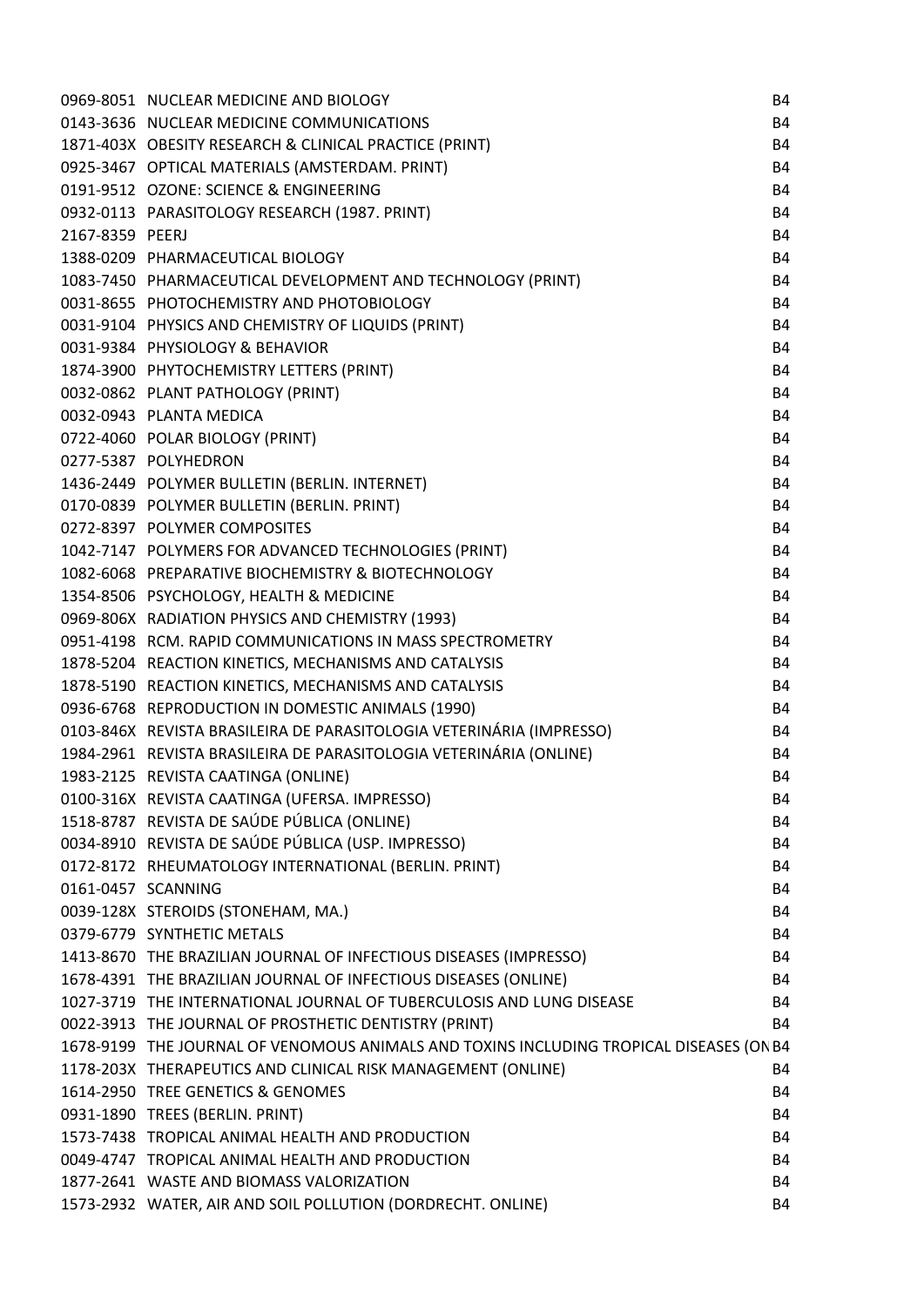| 0049-6979 WATER, AIR AND SOIL POLLUTION (PRINT)                                    | B4        |
|------------------------------------------------------------------------------------|-----------|
| 0273-1223 WATER SCIENCE AND TECHNOLOGY                                             | <b>B4</b> |
| 0043-7719 WOOD SCIENCE AND TECHNOLOGY (PRINT)                                      | <b>B4</b> |
| 0364-2313 WORLD JOURNAL OF SURGERY                                                 | <b>B4</b> |
| 0049-8246 X-RAY SPECTROMETRY                                                       | <b>B4</b> |
| 0967-1994 ZYGOTE (CAMBRIDGE. PRINT)                                                | <b>B4</b> |
| 2053-230X ACTA CRYSTALLOGRAPHICA. SECTION F: STRUCTURAL BIOLOGY COMMUNICATIONS     | <b>B5</b> |
| 1646-0758 ACTA MÉDICA PORTUGUESA                                                   | <b>B5</b> |
| 1679-9216 ACTA SCIENTIAE VETERINARIAE (ONLINE)                                     | <b>B5</b> |
| 1678-0345 ACTA SCIENTIAE VETERINARIAE (UFRGS. IMPRESSO)                            | <b>B5</b> |
| 1679-9283 ACTA SCIENTIARUM. BIOLOGICAL SCIENCES (IMPRESSO)                         | <b>B5</b> |
| 1807-863X ACTA SCIENTIARUM. BIOLOGICAL SCIENCES (ONLINE)                           | <b>B5</b> |
| 1679-9291 ACTA SCIENTIARUM. HEALTH SCIENCES (IMPRESSO)                             | <b>B5</b> |
| 1981-5484 ACTA VETERINARIA BRASILICA                                               | <b>B5</b> |
| 0263-6174 ADSORPTION SCIENCE & TECHNOLOGY                                          | <b>B5</b> |
| 0951-7197 ADVANCES IN CEMENT RESEARCH                                              | <b>B5</b> |
| 0364-216X AESTHETIC PLASTIC SURGERY                                                | <b>B5</b> |
| 0001-3765 ANAIS DA ACADEMIA BRASILEIRA DE CIÊNCIAS (IMPRESSO)                      | <b>B5</b> |
| 1678-2690 ANAIS DA ACADEMIA BRASILEIRA DE CIÊNCIAS (ONLINE)                        | <b>B5</b> |
| 0044-8486 AQUACULTURE (AMSTERDAM)                                                  | <b>B5</b> |
| 0212-8799 ARCHIVOS DE MEDICINA DEL DEPORTE                                         | <b>B5</b> |
| 0066-782X ARQUIVOS BRASILEIROS DE CARDIOLOGIA (IMPRESSO)                           | <b>B5</b> |
| 0004-2730 ARQUIVOS BRASILEIROS DE ENDOCRINOLOGIA E METABOLOGIA (IMPRESSO)          | <b>B5</b> |
| 0004-2927 ARS PHARMACEUTICA                                                        | <b>B5</b> |
| 2221-1691 ASIAN PACIFIC JOURNAL OF TROPICAL BIOMEDICINE                            | <b>B5</b> |
| 1474-8665 AUTONOMIC & AUTACOID PHARMACOLOGY (PRINT)                                | <b>B5</b> |
| 0305-1978 BIOCHEMICAL SYSTEMATICS AND ECOLOGY                                      | <b>B5</b> |
| 0958-3157 BIOCONTROL SCIENCE AND TECHNOLOGY (PRINT)                                | <b>B5</b> |
| 0717-7917 BOLETÍN LATINOAMERICANO Y DEL CARIBE DE PLANTAS MEDICINALES Y AROMÁTICAS | <b>B5</b> |
| 2179-3433 BRAZILIAN JOURNAL OF ANALYTICAL CHEMISTRY                                | <b>B5</b> |
| 1519-6984 BRAZILIAN JOURNAL OF BIOLOGY (IMPRESSO)                                  | <b>B5</b> |
| 1678-4375 BRAZILIAN JOURNAL OF BIOLOGY (ONLINE)                                    | B5        |
| 1679-8759 BRAZILIAN JOURNAL OF OCEANOGRAPHY (IMPRESSO)                             | <b>B5</b> |
| 1984-8250 BRAZILIAN JOURNAL OF PHARMACEUTICAL SCIENCES                             | <b>B5</b> |
| 2175-9790 BRAZILIAN JOURNAL OF PHARMACEUTICAL SCIENCES (ONLINE)                    | <b>B5</b> |
| 1678-4456 Brazilian Journal of Veterinary Research and Animal Science (Online)     | <b>B5</b> |
| 1413-9596 BRAZILIAN JOURNAL OF VETERINARY RESEARCH AND ANIMAL SCIENCE (PRINT)      | <b>B5</b> |
| 1806-8324 BRAZILIAN ORAL RESEARCH                                                  | <b>B5</b> |
| 1807-3107 BRAZILIAN ORAL RESEARCH                                                  | <b>B5</b> |
| 0576-9787 CELLULOSE CHEMISTRY AND TECHNOLOGY                                       | <b>B5</b> |
| 0009-286X CHEMIEINGENIEURTECHNIK (WEINHEIM)                                        | B5        |
| 0392-839X CHIMICA OGGI (TESTO STAMPATO)                                            | <b>B5</b> |
| 1983-4071 CIÊNCIA & ENGENHARIA                                                     | <b>B5</b> |
| 0103-944X CIÊNCIA & ENGENHARIA (UFU. IMPRESSO)                                     | <b>B5</b> |
| 1413-8123 CIÊNCIA E SAÚDE COLETIVA (IMPRESSO)                                      | <b>B5</b> |
| 1980-5098 CIÊNCIA FLORESTAL (ONLINE)                                               | <b>B5</b> |
| 0103-9954 CIÊNCIA FLORESTAL (UFSM. IMPRESSO)                                       | <b>B5</b> |
| 1433-6510 CLINICAL LABORATORY (HEIDELBERG. 1996)                                   | <b>B5</b> |
| 0010-3624 COMMUNICATIONS IN SOIL SCIENCE AND PLANT ANALYSIS                        | <b>B5</b> |
| 2177-5133 COMUNICATA SCIENTIAE (ONLINE)                                            | <b>B5</b> |
|                                                                                    |           |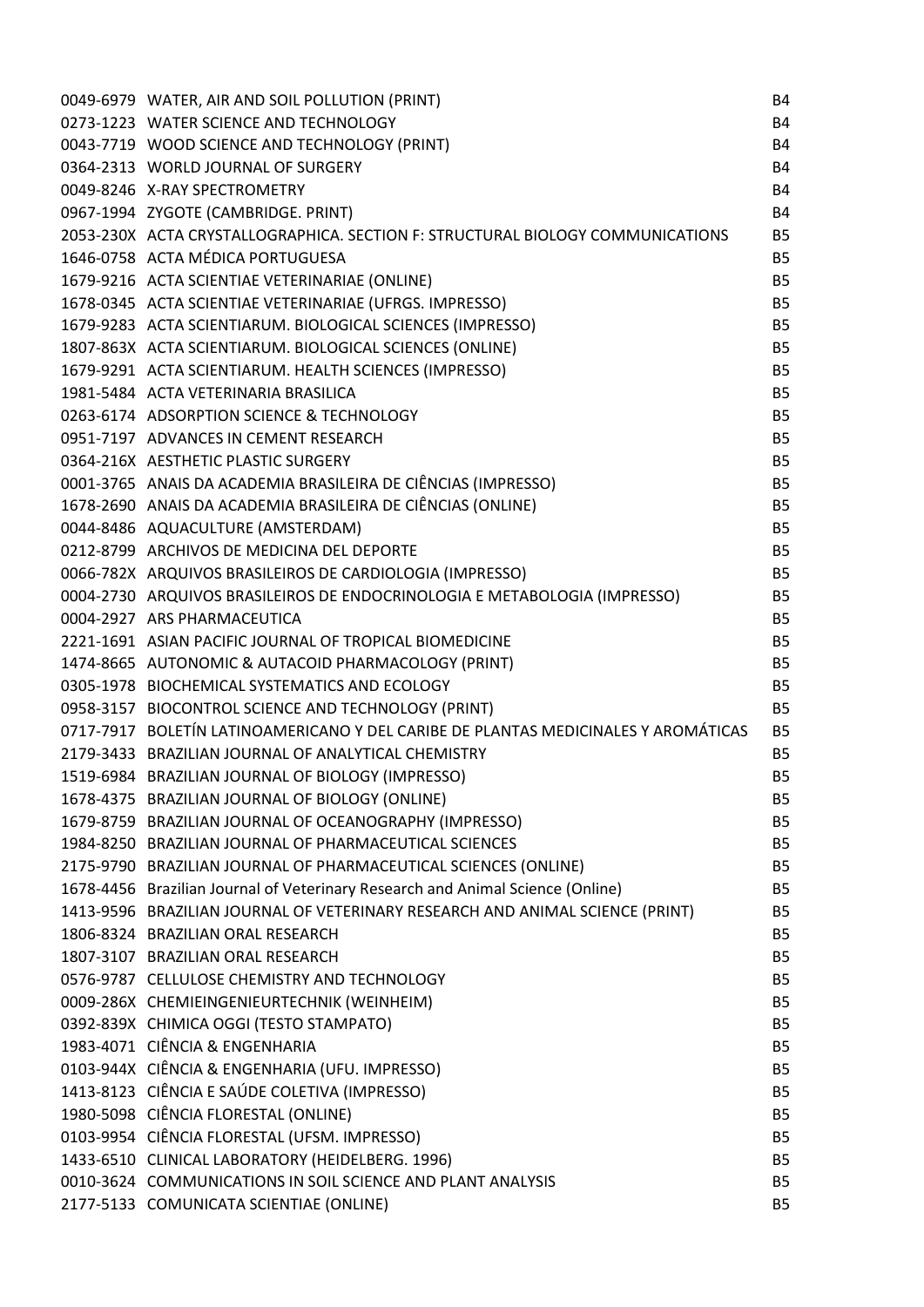| 0143-2044 CRYO-LETTERS                                                     | <b>B5</b> |
|----------------------------------------------------------------------------|-----------|
| 0864-0408 CUBAN JOURNAL OF AGRICULTURAL SCIENCE                            | <b>B5</b> |
| 1877-1297 CURRENTS IN PHARMACY TEACHING AND LEARNING                       | <b>B5</b> |
| 1212-1819 CZECH JOURNAL OF ANIMAL SCIENCE                                  | <b>B5</b> |
| 2352-3409 DATA IN BRIEF                                                    | <b>B5</b> |
| 0014-0309 DER ERWERBSOBSTBAU (HEIDELBERG)                                  | <b>B5</b> |
| 0012-0413 DEUTSCHE LEBENSMITTEL-RUNDSCHAU                                  | <b>B5</b> |
| 0012-7353 DYNA (MEDELLÍN)                                                  | <b>B5</b> |
| 2317-6385 EINSTEIN (SAO PAULO)                                             | <b>B5</b> |
| 1413-4152 ENGENHARIA SANITÁRIA E AMBIENTAL                                 | <b>B5</b> |
| 1809-4457 ENGENHARIA SANITÁRIA E AMBIENTAL (ONLINE)                        | <b>B5</b> |
| 1582-9596 ENVIRONMENTAL ENGINEERING AND MANAGEMENT JOURNAL (PRINT)         | <b>B5</b> |
| 0798-1015 ESPACIOS (CARACAS)                                               | <b>B5</b> |
| 2212-8263 E-SPEN JOURNAL                                                   | <b>B5</b> |
| 1547-3465 ETHNOBOTANY RESEARCH AND APPLICATIONS                            | <b>B5</b> |
| 1396-5883 EUROPEAN JOURNAL OF DENTAL EDUCATION                             | <b>B5</b> |
| 1304-0855 EXPERIMENTAL AND CLINICAL TRANSPLANTATION                        | <b>B5</b> |
| 0014-4800 EXPERIMENTAL AND MOLECULAR PATHOLOGY (PRINT)                     | <b>B5</b> |
| 1386-4238 FOUNDATIONS OF CHEMISTRY                                         | <b>B5</b> |
| 0017-3134 GRANA (STOCKHOLM)                                                | <b>B5</b> |
| 1475-4916 HOMEOPATHY (EDINBURGH. PRINT)                                    | <b>B5</b> |
| 0073-4705 IHERINGIA. SÉRIE BOTÂNICA                                        | <b>B5</b> |
| 0258-851X IN VIVO (ATHENS)                                                 | <b>B5</b> |
| 0970-9290 INDIAN JOURNAL OF DENTAL RESEARCH                                | <b>B5</b> |
| 0378-1844 INTERCIENCIA (CARACAS)                                           | <b>B5</b> |
| 1466-2132 INTERNATIONAL JOURNAL OF ENVIRONMENTAL TECHNOLOGY AND MANAGEMENT | <b>B5</b> |
| 2175-8239 JORNAL BRASILEIRO DE NEFROLOGIA                                  | <b>B5</b> |
| 0047-2085 JORNAL BRASILEIRO DE PSIQUIATRIA (UFRJ. IMPRESSO)                | <b>B5</b> |
| 1156-5233 JOURNAL DE MYCOLOGIE MÉDICALE                                    | <b>B5</b> |
| 0169-4243 JOURNAL OF ADHESION SCIENCE AND TECHNOLOGY (PRINT)               | <b>B5</b> |
| 1061-9348 JOURNAL OF ANALYTICAL CHEMISTRY (MOSCOW)                         | <b>B5</b> |
| 2231-3354 JOURNAL OF APPLIED PHARMACEUTICAL SCIENCE                        | B5        |
| 1226-8615 JOURNAL OF ASIA PACIFIC ENTOMOLOGY                               | <b>B5</b> |
| 0021-9975 JOURNAL OF COMPARATIVE PATHOLOGY                                 | <b>B5</b> |
| 0022-0337 JOURNAL OF DENTAL EDUCATION                                      | <b>B5</b> |
| 1939-0211 JOURNAL OF DIETARY SUPPLEMENTS                                   | <b>B5</b> |
| 0733-9372 JOURNAL OF ENVIRONMENTAL ENGINEERING (NEW YORK, N.Y.)            | <b>B5</b> |
| 1462-0316 JOURNAL OF HORTICULTURAL SCIENCE & BIOTECHNOLOGY                 | <b>B5</b> |
| 1082-6076 JOURNAL OF LIQUID CHROMATOGRAPHY & RELATED TECHNOLOGIES (PRINT)  | <b>B5</b> |
| 1477-5751 JOURNAL OF NEGATIVE RESULTS IN BIOMEDICINE                       | <b>B5</b> |
| 0190-4167 JOURNAL OF PLANT NUTRITION                                       | <b>B5</b> |
| 8756-0879 JOURNAL OF PLASTIC FILM & SHEETING (PRINT)                       | <b>B5</b> |
| 0334-6447 JOURNAL OF POLYMER ENGINEERING                                   | <b>B5</b> |
| 0236-5731 JOURNAL OF RADIOANALYTICAL AND NUCLEAR CHEMISTRY (PRINT)         | <b>B5</b> |
| 2317-1537 JOURNAL OF SEED SCIENCE                                          | B5        |
| 2314-4920 JOURNAL OF SPECTROSCOPY                                          | <b>B5</b> |
| 1557-1939 JOURNAL OF SUPERCONDUCTIVITY AND NOVEL MAGNETISM                 | <b>B5</b> |
| 0893-8849 JOURNAL OF THE WORLD AQUACULTURE SOCIETY                         | <b>B5</b> |
| 0128-1283 JOURNAL OF TROPICAL FOREST SCIENCE                               | <b>B5</b> |
| 0140-7783 JOURNAL OF VETERINARY PHARMACOLOGY AND THERAPEUTICS (PRINT)      | <b>B5</b> |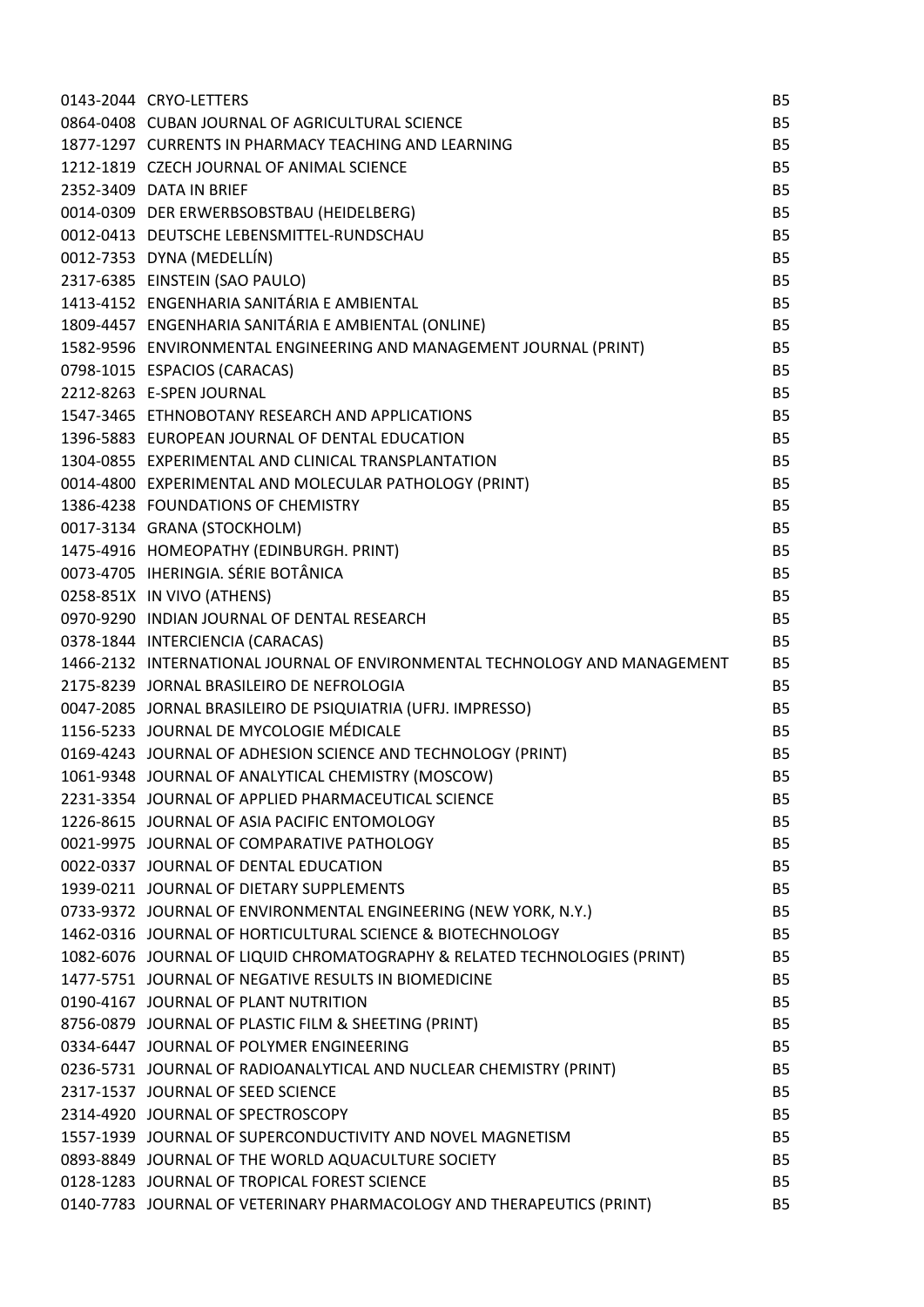| 1662-9795 KEY ENGINEERING MATERIALS (ONLINE)                                              | <b>B5</b> |
|-------------------------------------------------------------------------------------------|-----------|
| 0718-560X LATIN AMERICAN JOURNAL OF AQUATIC RESEARCH                                      | <b>B5</b> |
| 0326-2383 LATIN AMERICAN JOURNAL OF PHARMACY                                              | <b>B5</b> |
| 0326-2383 LATIN AMERICAN JOURNAL OF PHARMACY                                              | <b>B5</b> |
| 1527-5949 LC GC NORTH AMERICA                                                             | <b>B5</b> |
| 1471-6577 LCGC EUROPE                                                                     | <b>B5</b> |
| 0718-221X MADERAS. CIENCIA Y TECNOLOGÍA (EN LÍNEA)                                        | <b>B5</b> |
| 1517-7076 MATÉRIA (UFRJ)                                                                  | <b>B5</b> |
| 0465-2746 MATERIALES DE CONSTRUCCIÓN (MADRID)                                             | <b>B5</b> |
| 1980-5373 MATERIALS RESEARCH                                                              | <b>B5</b> |
| 1516-1439 MATERIALS RESEARCH (SÃO CARLOS. IMPRESSO)                                       | <b>B5</b> |
| 0025-7818 MEDICINA DEL LAVORO                                                             | <b>B5</b> |
| 2215-0161 METHODSX                                                                        | <b>B5</b> |
| 0026-9247 MONATSHEFTE FUR CHEMIE                                                          | <b>B5</b> |
| 1555-9475 NATURAL PRODUCT COMMUNICATIONS (ONLINE)                                         | <b>B5</b> |
| 0211-6057 NUTRICIÓN CLÍNICA, DIETÉTICA HOSPITALARIA                                       | <b>B5</b> |
| 1989-208X NUTRICION CLINICA Y DIETETICA HOSPITALARIA                                      | <b>B5</b> |
| 0985-0562 NUTRITION CLINIQUE ET MÉTABOLISME                                               | <b>B5</b> |
| 0104-7809 O MUNDO DA SAÚDE (CUSC. IMPRESSO)                                               | <b>B5</b> |
| 1980-3990 O MUNDO DA SAÚDE (ONLINE)                                                       | <b>B5</b> |
| 1930-7381 OBESITY (SILVER SPRING, MD.)                                                    | <b>B5</b> |
| 1930-739X OBESITY (SILVER SPRING ONLINE)                                                  | <b>B5</b> |
| 2179-0302 PERIÓDICO TCHÊ QUÍMICA (MEIO ELETRÔNICO)                                        | <b>B5</b> |
| 1749-8848 PERSPECTIVES IN AGRICULTURE, VETERINARY SCIENCE, NUTRITION AND NATURAL RESOU B5 |           |
| 1091-6466 PETROLEUM SCIENCE AND TECHNOLOGY                                                | <b>B5</b> |
| 0975-3575 PHARMACOGNOSY JOURNAL                                                           | <b>B5</b> |
| 0973-1296 PHARMACOGNOSY MAGAZINE                                                          | <b>B5</b> |
| 0973-7847 PHARMACOGNOSY REVIEWS                                                           | <b>B5</b> |
| 1179-3155 PHYTOTAXA: A RAPID INTERNATIONAL JOURNAL FOR ACCELERATING THE PUBLICATION C B5  |           |
| 1836-3644 PLANT OMICS                                                                     | <b>B5</b> |
| 0100-8358 PLANTA DANINHA (IMPRESSO)                                                       | <b>B5</b> |
| 0103-6513 PRODUÇÃO (SÃO PAULO. IMPRESSO)                                                  | <b>B5</b> |
| 1678-7153 PSICOLOGIA: REFLEXÃO E CRÍTICA                                                  | <b>B5</b> |
| 0102-7972 PSICOLOGIA: REFLEXÃO E CRÍTICA (UFRGS. IMPRESSO)                                | <b>B5</b> |
| 1307-6167 RECORDS OF NATURAL PRODUCTS                                                     | <b>B5</b> |
| 1980-993X REVISTA AMBIENTE & ÁGUA                                                         | <b>B5</b> |
| 0100-0683 REVISTA BRASILEIRA DE CIÊNCIA DO SOLO (IMPRESSO)                                | <b>B5</b> |
| 1981-1160 REVISTA BRASILEIRA DE CIÊNCIAS AGRÁRIAS                                         | <b>B5</b> |
| 1415-8426 REVISTA BRASILEIRA DE CINEANTROPOMETRIA & DESEMPENHO HUMANO (ONLINE)            | <b>B5</b> |
| 0102-695X REVISTA BRASILEIRA DE FARMACOGNOSIA                                             | <b>B5</b> |
| 1981-528X REVISTA BRASILEIRA DE FARMACOGNOSIA                                             | <b>B5</b> |
| 1981-528X REVISTA BRASILEIRA DE FARMACOGNOSIA                                             | <b>B5</b> |
| 1517-8692 REVISTA BRASILEIRA DE MEDICINA DO ESPORTE (IMPRESSO)                            | <b>B5</b> |
| 0100-2430 REVISTA BRASILEIRA DE MEDICINA VETERINÁRIA                                      | <b>B5</b> |
| 0482-5004 REVISTA BRASILEIRA DE REUMATOLOGIA (IMPRESSO)                                   | <b>B5</b> |
| 0103-3948 REVISTA DA EDUCAÇÃO FÍSICA (UEM. IMPRESSO)                                      | <b>B5</b> |
| 0037-8682 REVISTA DA SOCIEDADE BRASILEIRA DE MEDICINA TROPICAL (IMPRESSO)                 | <b>B5</b> |
| 1808-4532 REVISTA DE CIÊNCIAS FARMACÊUTICAS BÁSICA E APLICADA                             | <b>B5</b> |
| 2179-443X REVISTA DE CIÊNCIAS FARMACÊUTICAS BÁSICA E APLICADA                             | <b>B5</b> |
| 0103-2003 REVISTA DE ECONOMIA E SOCIOLOGIA RURAL (IMPRESSO)                               | <b>B5</b> |
|                                                                                           |           |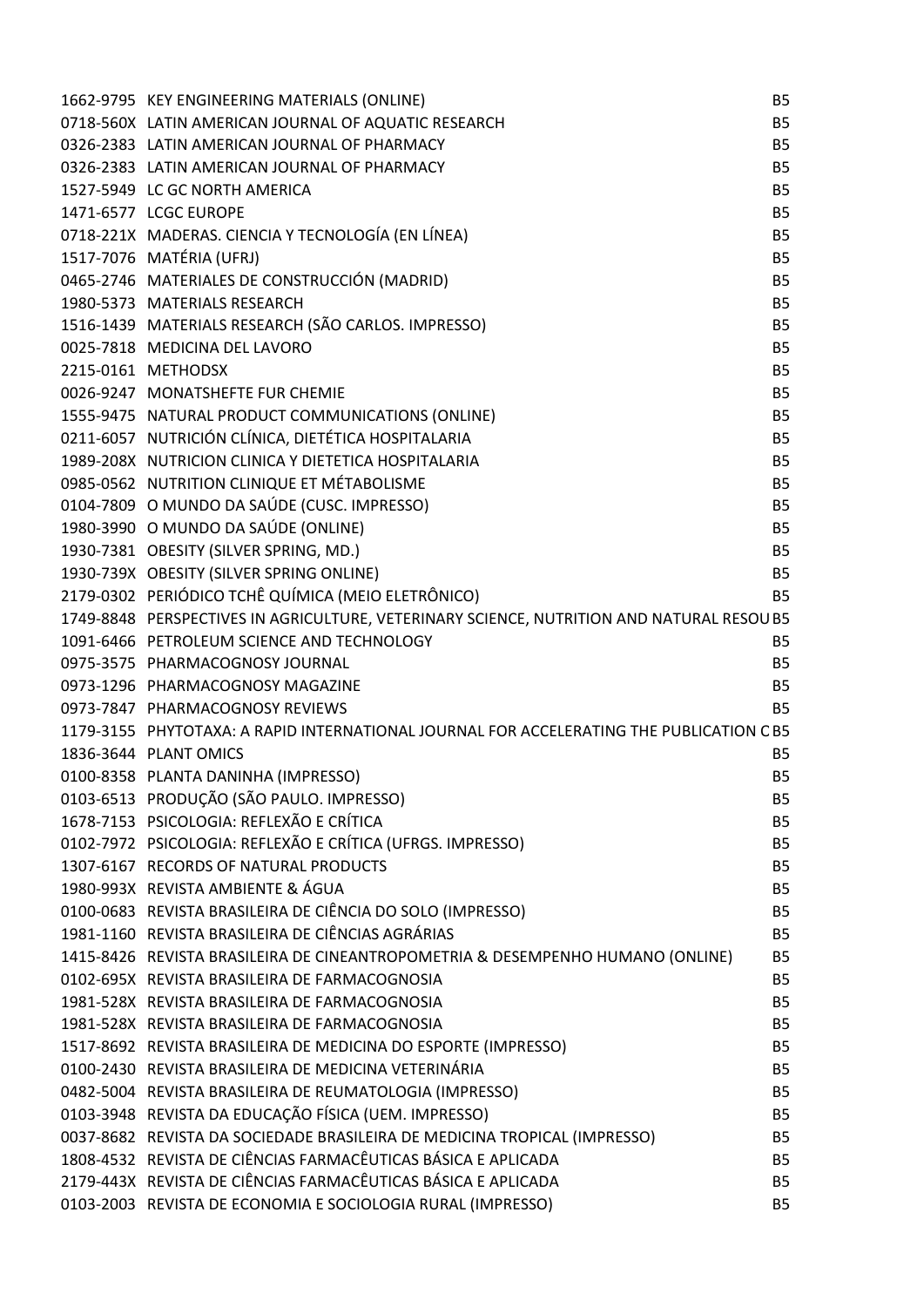| 0718-5073 REVISTA DE INGENIERÍA DE CONSTRUCCIÓN (EN LÍNEA)                  | <b>B5</b>    |
|-----------------------------------------------------------------------------|--------------|
| 0100-6991 REVISTA DO COLÉGIO BRASILEIRO DE CIRURGIÕES (IMPRESSO)            | <b>B5</b>    |
| 1809-4546 REVISTA DO COLÉGIO BRASILEIRO DE CIRURGIÕES (ONLINE)              | <b>B5</b>    |
| 1678-9946 REVISTA DO INSTITUTO DE MEDICINA TROPICAL DE SÃO PAULO            | <b>B5</b>    |
| 0036-4665 REVISTA DO INSTITUTO DE MEDICINA TROPICAL DE SÃO PAULO (IMPRESSO) | <b>B5</b>    |
| 1132-2799 REVISTA GALEGA DE ECONOMÍA                                        | <b>B5</b>    |
| 1984-6835 REVISTA VIRTUAL DE QUÍMICA                                        | <b>B5</b>    |
| 0765-1597 SCIENCE & SPORTS                                                  | <b>B5</b>    |
| 1413-9324 SCIENTIA FORESTALIS (IPEF)                                        | <b>B5</b>    |
| 1980-6108 SCIENTIA MEDICA (PORTO ALEGRE. ONLINE)                            | <b>B5</b>    |
| 0251-0952 SEED SCIENCE AND TECHNOLOGY                                       | <b>B5</b>    |
| 0037-5349 SILVAE GENETICA                                                   | <b>B5</b>    |
| 1678-9849 SOCIEDADE BRASILEIRA DE MEDICINA TROPICAL. REVISTA                | <b>B5</b>    |
| 0361-6525 SOCIOBIOLOGY                                                      | <b>B5</b>    |
| 0375-1589 SOUTH AFRICAN JOURNAL OF ANIMAL SCIENCE                           | <b>B5</b>    |
| 0038-7010 SPECTROSCOPY LETTERS (PRINT)                                      | <b>B5</b>    |
| 1096-2964 SURGICAL INFECTIONS                                               | <b>B5</b>    |
| 0039-7911 SYNTHETIC COMMUNICATIONS                                          | <b>B5</b>    |
| 1874-1231 THE OPEN CHEMICAL ENGINEERING JOURNAL                             | <b>B5</b>    |
| 2197-0025 THEORETICAL AND EXPERIMENTAL PLANT PHYSIOLOGY                     | <b>B5</b>    |
| 1556-9543 TOXIN REVIEWS (PRINT)                                             | <b>B5</b>    |
| 1935-9764 TROPICAL PLANT BIOLOGY (ONLINE)                                   | <b>B5</b>    |
| 1982-5676 TROPICAL PLANT PATHOLOGY                                          | <b>B5</b>    |
| 2090-8113 VETERINARY MEDICINE INTERNATIONAL                                 | <b>B5</b>    |
| 0165-7380 VETERINARY RESEARCH COMMUNICATIONS                                | <b>B5</b>    |
| 0920-8569 VIRUS GENES                                                       | <b>B5</b>    |
| 1984-4670 ZOOLOGIA (CURITIBA): AN INTERNATIONAL JOURNAL FOR ZOOLOGY         | <b>B5</b>    |
| 0344-8657 ZUCKERINDUSTRIE (BERLIN) / SUGAR INDUSTRY (BERLIN)                | <b>B5</b>    |
| 2315-7739 ACADEMIA JOURNAL OF AGRICULTURAL RESEARCH                         | C            |
| 2179-975X ACTA LIMNOLOGICA BRASILIENSIA (ONLINE)                            | $\mathsf{C}$ |
| 1982-422X ACTA TECNOLÓGICA                                                  | $\mathsf C$  |
| 2357-8068 ACTAPESCA                                                         | C            |
| 2042-4868 ADVANCE JOURNAL OF FOOD SCIENCE AND TECHNOLOGY                    | C            |
| 2042-4876 ADVANCED JOURNAL OF FOOD SCIENCE AND TECHNOLOGY                   | C            |
| 1662-8985 ADVANCED MATERIALS RESEARCH (ONLINE)                              | C            |
| 2354-2152 ADVANCEMENT IN MEDICINAL PLANT RESEARCH                           | $\mathsf{C}$ |
| 2329-0870 ADVANCES IN BIOCHEMISTRY                                          | C            |
| 2156-8502 ADVANCES IN BIOSCIENCE AND BIOTECHNOLOGY                          | C            |
| 2329-888X ADVANCES IN DAIRY RESEARCH                                        | C            |
| 2328-4854 ADVANCES IN ENZYME RESEARCH (ONLINE)                              | C            |
| 2162-531X ADVANCES IN MATERIALS PHYSICS AND CHEMISTRY                       | C            |
| 2165-3402 ADVANCES IN MICROBIOLOGY                                          | C            |
| 2165-3410 ADVANCES IN MICROBIOLOGY                                          | $\mathsf C$  |
| 1991-637X AFRICAN JOURNAL OF AGRICULTURAL RESEARCH                          | C            |
| 1996-0778 AFRICAN JOURNAL OF BIOCHEMISTRY RESEARCH                          |              |
| 1684-5315 AFRICAN JOURNAL OF BIOTECHNOLOGY                                  | C            |
|                                                                             | C            |
| 2141-5455 AFRICAN JOURNAL OF FOOD AND TECHNOLOGY                            | C            |
| 1996-0794 AFRICAN JOURNAL OF FOOD SCIENCE                                   | C            |
| 1996-0808 AFRICAN JOURNAL OF MICROBIOLOGY RESEARCH                          | C            |
| 1996-0816 AFRICAN JOURNAL OF PHARMACY AND PHARMACOLOGY                      | C            |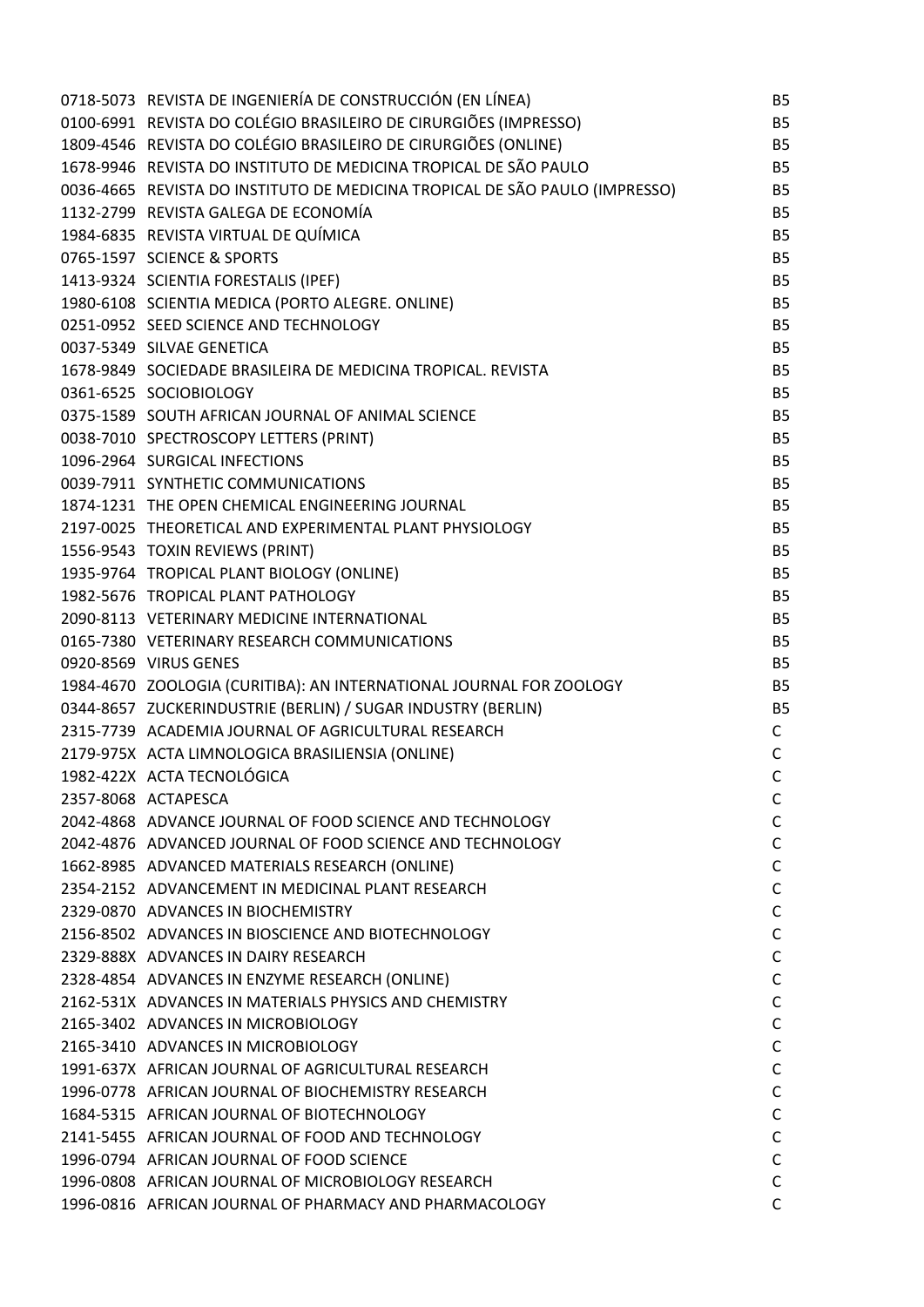| 1996-0824 AFRICAN JOURNAL OF PLANT SCIENCE                                                                                                                                                                                                 | $\mathsf{C}$ |
|--------------------------------------------------------------------------------------------------------------------------------------------------------------------------------------------------------------------------------------------|--------------|
|                                                                                                                                                                                                                                            |              |
| 4 AFRICAL<br>38 AGRICULTURAL JUNE AND PUCATE AND PUCK AND BUCK AND SANCE AND ANAZONIAN JOURNAL OF AGRICULTURAL AND BUCK<br>4989 AMERICAN JOURNAL OF AGRICULTURAL AND BUCK<br>4989 AMERICAN JOURNAL OF AGRICULTURAL AND BUCK<br>4989 AM     |              |
|                                                                                                                                                                                                                                            |              |
|                                                                                                                                                                                                                                            |              |
|                                                                                                                                                                                                                                            |              |
|                                                                                                                                                                                                                                            |              |
|                                                                                                                                                                                                                                            |              |
|                                                                                                                                                                                                                                            |              |
|                                                                                                                                                                                                                                            |              |
|                                                                                                                                                                                                                                            |              |
|                                                                                                                                                                                                                                            |              |
|                                                                                                                                                                                                                                            |              |
|                                                                                                                                                                                                                                            |              |
|                                                                                                                                                                                                                                            |              |
|                                                                                                                                                                                                                                            |              |
|                                                                                                                                                                                                                                            |              |
| 2381-8891 ANNALS OF NUTRITIONAL DISORDERS & THERAPY<br>2076-3921 ANTIOXIDANTS C<br>1662-7482 APPLIED MECHANICS AND MATERIALS C<br>1715-5320 APPLIED PHYSIOLOGY, NUTRITION AND METABOLISM C<br>1715-5320 APPLIED PHYSIOLOGY, NUTRITION AND  |              |
|                                                                                                                                                                                                                                            |              |
|                                                                                                                                                                                                                                            |              |
|                                                                                                                                                                                                                                            | $\mathsf{C}$ |
| 1807-1325   ARQUIVOS DE CIÊNCIAS DA SAÚDE (FAMERP)<br>1415-8167   ARQUIVOS DE CIÊNCIAS VETERINÁRIAS E ZOOLOGIA DA UNIPAR (IMPRESSO)<br>1678-4219   ARQUIVOS DE GASTROENTEROLOGIA (ONLINE)                                                  | $\mathsf{C}$ |
| 1678-4219 ARQUIVOS DE GASTROENTEROLOGIA (ONLINE)                                                                                                                                                                                           | $\mathsf{C}$ |
| 0020-3653 ARQUIVOS DO INSTITUTO BIOLÓGICO (IMPRESSO)                                                                                                                                                                                       | $\mathsf{C}$ |
|                                                                                                                                                                                                                                            | $\mathsf{C}$ |
| 1808-1657 ARQUIVOS DO INSTITUTO BIOLOGICO (-<br>0102-4272 ARQUIVOS DO MUSEU DE HISTORIA NATURAL<br>0102-6380 ARS VETERINÁRIA (IMPRESSO)<br>1683-9919 ASIAN JOURNAL OF ANIMAL AND VETERINARY ADVANCES<br>1835-2707 AUSTRALIAN JOURNAL OF CR | $\mathsf{C}$ |
|                                                                                                                                                                                                                                            | $\mathsf{C}$ |
|                                                                                                                                                                                                                                            | $\mathsf{C}$ |
|                                                                                                                                                                                                                                            | $\mathsf{C}$ |
|                                                                                                                                                                                                                                            | $\mathsf{C}$ |
| 1517-9664 BIOSAÚDE (LONDRINA)                                                                                                                                                                                                              | $\mathsf{C}$ |
| 2090-3138 BIOTECHNOLOGY RESEARCH INTERNATIONAL (PRINT)                                                                                                                                                                                     | C            |
| 2448-3184 BRAZILIAN JOURNAL OF FOOD RESEARCH                                                                                                                                                                                               | $\mathsf{C}$ |
| 1981-6723 BRAZILIAN JOURNAL OF FOOD TECHNOLOGY (ONLINE)                                                                                                                                                                                    | $\mathsf{C}$ |
| 1414-431X BRAZILIAN JOURNAL OF MEDICAL AND BIOLOGICAL RESEARCH                                                                                                                                                                             | C            |
| 2196-288X BRAZILIAN JOURNAL OF SCIENCE AND TECHNOLOGY                                                                                                                                                                                      | С            |
| 2317-4404 BRAZILIAN JOURNAL OF SURGERY AND CLINICAL RESEARCH                                                                                                                                                                               | $\mathsf{C}$ |
| 2316-9842 BRAZILIAN JOURNAL OF THERMAL ANALYSIS                                                                                                                                                                                            | $\mathsf{C}$ |
| 2231-0843 BRITISH JOURNAL OF APPLIED SCIENCE & TECHNOLOGY                                                                                                                                                                                  | $\mathsf{C}$ |
| 2231-0614 BRITISH JOURNAL OF MEDICINE AND MEDICAL RESEARCH                                                                                                                                                                                 | $\mathsf{C}$ |
| 2358-291X CADERNOS SAÚDE COLETIVA                                                                                                                                                                                                          | C            |
| 1414-462X CADERNOS SAÚDE COLETIVA (UFRJ)                                                                                                                                                                                                   | C            |
| 2224-7467 CHEMICAL AND PROCESS ENGINEERING RESEARCH                                                                                                                                                                                        | $\mathsf{C}$ |
| 2365-6549 CHEMISTRYSELECT                                                                                                                                                                                                                  | C            |
| 2227-9040 CHEMOSENSORS                                                                                                                                                                                                                     |              |
|                                                                                                                                                                                                                                            | C            |
| 1678-4561 CIÊNCIA & SAÚDE COLETIVA                                                                                                                                                                                                         | $\mathsf{C}$ |
| 0104-3773 CIENCIA ANIMAL (UECE)<br>2179-460X CIÊNCIA E NATURA                                                                                                                                                                              | C            |
|                                                                                                                                                                                                                                            | $\mathsf{C}$ |
| 1390-4051 CIENCIA Y TECNOLOGIA                                                                                                                                                                                                             | C            |
| 1984-5529 CIENTÍFICA (JABOTICABAL. ONLINE)                                                                                                                                                                                                 | C            |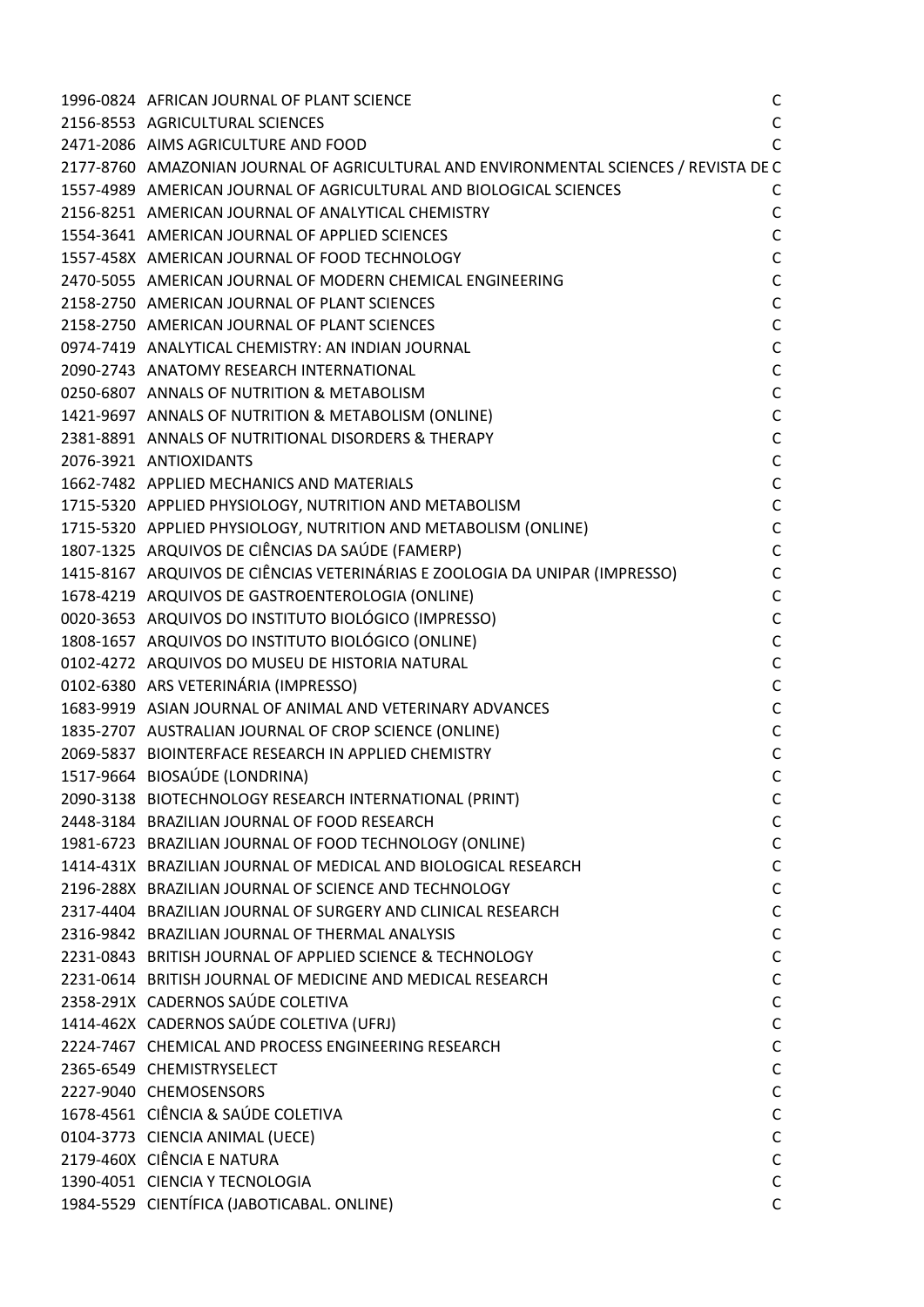|                | 0100-0039 CIENTIFICA: REVISTA DE AGRONOMIA                                       | $\mathsf{C}$ |
|----------------|----------------------------------------------------------------------------------|--------------|
|                | 1873-3492 CLINICA CHIMICA ACTA (PRINT)                                           | $\mathsf C$  |
|                | 2352-9393 CLINICAL NUTRITION EXPERIMENTAL                                        | $\mathsf{C}$ |
|                | 2176-9133 COGITARE ENFERMAGEM                                                    | $\mathsf C$  |
|                | 1809-8215 COLLOQUIUM AGRARIAE (UNOESTE)                                          | $\mathsf C$  |
|                | 1755-2540 COMPARATIVE EXERCISE PHYSIOLOGY                                        | $\mathsf C$  |
|                | 2317-2436 CURRENT AGRICULTURAL SCIENCE AND TECHNOLOGY                            | $\mathsf C$  |
|                | 2211-5501 CURRENT BIOTECHNOLOGY                                                  | $\mathsf C$  |
|                | 2211-551X CURRENT BIOTECHNOLOGY                                                  | $\mathsf C$  |
|                | 2213-2414 CURRENT CHROMATOGRAPHY                                                 | $\mathsf C$  |
|                | 2213-347X CURRENT GREEN CHEMISTRY                                                | $\mathsf C$  |
|                | 2213-3356 CURRENT MICROWAVE CHEMISTRY                                            | $\mathsf C$  |
|                | 2214-7993 CURRENT OPINION IN FOOD SCIENCE                                        | $\mathsf C$  |
|                | 1877-9476 CURRENT PHYSICAL CHEMISTRY                                             | $\mathsf C$  |
|                | 0972-821X CURRENT TOPICS IN BIOTECHNOLOGY                                        | $\mathsf{C}$ |
|                | 1662-9507 DEFECT AND DIFFUSION FORUM                                             | $\mathsf C$  |
|                | 1644-7298 ECOLOGICAL QUESTIONS                                                   | $\mathsf C$  |
|                | 1517-6932 ENDOCRINOLOGIA & DIABETES CLÍNICA E EXPERIMENTAL                       | $\mathsf C$  |
|                | 1923-8479 ENERGY SCIENCE AND TECHNOLOGY                                          | $\mathsf C$  |
|                | 1414-3984 ENGENHARIA NA AGRICULTURA (IMPRESSO)                                   | $\mathsf C$  |
|                | 2175-6813 ENGENHARIA NA AGRICULTURA (ONLINE)                                     | $\mathsf C$  |
|                | 1980-2668 ENSAIOS FEE (ONLINE)                                                   | $\mathsf C$  |
|                | 2237-4450 ENSINO DE CIÊNCIAS E TECNOLOGIA EM REVISTA                             | $\mathsf{C}$ |
|                | 1614-7499 ENVIRONMETAL SCIENCE AND POLLUTION RESEARCH INTERNATIONAL (INTERNET)   | $\mathsf{C}$ |
|                | 2329-6674 ENZYME ENGINEERING                                                     | $\mathsf{C}$ |
|                | 1679-4974 EPIDEMIOLOGIA E SERVICOS DE SAUDE                                      | $\mathsf{C}$ |
|                | 1806-3144 ESTIMA (SOCIEDADE BRASILEIRA DE ESTOMATERAPIA)                         | $\mathsf{C}$ |
|                | 1808-7310 ESTUDOS TECNOLÓGICOS (ONLINE)                                          | $\mathsf C$  |
|                | 1983-1838 E-TECH: TECNOLOGIAS PARA COMPETITIVIDADE INDUSTRIAL                    | $\mathsf C$  |
|                | 2347-5641 EUROPEAN JOURNAL OF NUTRITION & FOOD SAFETY                            | $\mathsf C$  |
|                | 2236-6059 EVIDÊNCIA - CIÊNCIA E BIOTECNOLOGIA                                    | $\mathsf{C}$ |
|                | 1519-5287 EVIDÊNCIA (UNOESC)                                                     | $\mathsf{C}$ |
|                | 2236-3866 EVOLUÇÃO E CONSERVÇÃO DA BIODIVERSIDADE                                | $\mathsf C$  |
|                | 2538-8195 EXPRESSA EXTENSÃO (UFPEL)                                              | $\mathsf C$  |
|                | 2318-1796 EXTENSÃO RURAL                                                         | $\mathsf C$  |
|                | 1415-7802 EXTENSÃO RURAL (SANTA MARIA)                                           | $\mathsf C$  |
|                | 1677-0439 FAZ CIÊNCIA (UNIOESTE. IMPRESSO)                                       | $\mathsf C$  |
|                | 2325-7016 FOCUSING ON MODERN FOOD INDUSTRY                                       | $\mathsf C$  |
|                | 2157-944X FOOD AND NUTRITION SCIENCES                                            | $\mathsf C$  |
|                | 2157-9458 FOOD AND NUTRITION SCIENCES (ONLINE)                                   | $\mathsf C$  |
|                | 2162-9412 FOOD AND PUBLIC HEALTH                                                 | $\mathsf C$  |
|                | 2162-8440 FOOD AND PUBLIC HEALTH                                                 | $\mathsf C$  |
|                | 2048-7177 FOOD SCIENCE & NUTRITION                                               | $\mathsf C$  |
|                | 1980-0827 FÓRUM AMBIENTAL DA ALTA PAULISTA                                       | $\mathsf{C}$ |
|                | 2238-8869 FRONTEIRAS: JOURNAL OF SOCIAL, TECHNOLOGICAL AND ENVIRONMENTAL SCIENCE | $\mathsf C$  |
|                | 0939-4435 FRUIT PROCESSING                                                       | $\mathsf C$  |
|                | 2160-3855 FUNCTIONAL FOODS IN HEALTH AND DISEASE                                 | $\mathsf{C}$ |
|                | 1981-1268 GAIA SCIENTIA (UFPB)                                                   | $\mathsf{C}$ |
| 2310-2861 GELS |                                                                                  | $\mathsf C$  |
|                | 2169-8287 GENOME ANNOUNCEMENTS                                                   | $\mathsf C$  |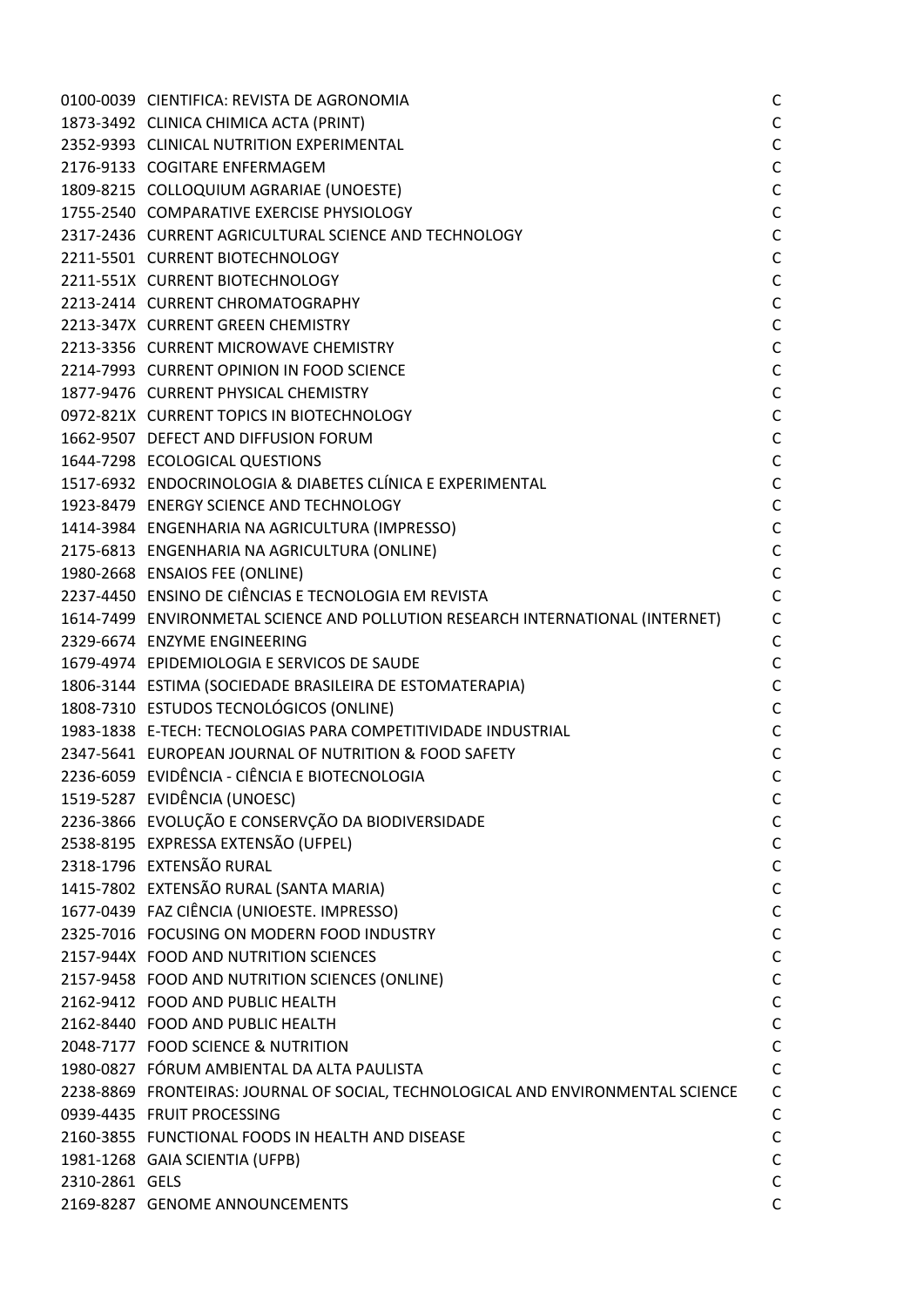|                  | 1981-8289 GERIATRIA & GERONTOLOGIA                                                   | C            |
|------------------|--------------------------------------------------------------------------------------|--------------|
|                  | 1806-9649 GESTÃO & PRODUÇÃO                                                          | $\mathsf{C}$ |
|                  | 2437-1858 GLOBAL JOURNAL OF AGRICULTURAL RESEARCH AND REVIEWS                        | $\mathsf{C}$ |
|                  | 1984-3801 GLOBAL SCIENCE AND TECHNOLOGY                                              | $\mathsf{C}$ |
|                  | 2049-1220 GREEN MATERIALS                                                            | $\mathsf{C}$ |
| 1949-4998 HEALTH |                                                                                      | $\mathsf C$  |
|                  | 1949-5005 HEALTH (IRVINE)                                                            | $\mathsf C$  |
|                  | 1519-8634 HOLOS ENVIRONMENT (ONLINE)                                                 | $\mathsf C$  |
|                  | 1807-1600 HOLOS (NATAL. ONLINE)                                                      | $\mathsf{C}$ |
|                  | 1980-1726 HYGEIA : REVISTA BRASILEIRA DE GEOGRAFIA MÉDICA E DA SAÚDE (UBERLÂNDIA)    | $\mathsf{C}$ |
|                  | 2227-2712 IJET: INTERNATIONAL JOURNAL OF ENGINEERING & TECHNOLOGY                    | $\mathsf{C}$ |
|                  | 1808-8392 INCLUSÃO SOCIAL (IMPRESSO)                                                 | $\mathsf{C}$ |
|                  | 2320-0898 INDIAN JOURNAL OF ADVANCES IN CHEMICAL SCIENCE                             | $\mathsf C$  |
|                  | 2330-7803 INFLAMMATION AND CELL SIGNALING                                            | $\mathsf{C}$ |
|                  | 2056-8339 INTEGRATIVE FOOD, NUTRITION AND METABOLISM                                 | $\mathsf C$  |
|                  | 1519-8847 INTERAGIR (UERJ)                                                           | $\mathsf{C}$ |
|                  | 1807-5762 INTERFACE - COMUNICAÇÃO, SAÚDE, EDUCAÇÃO                                   | $\mathsf{C}$ |
|                  | 2454-1311 INTERNATIONAL JOURNAL OF ADVANCED ENGINEERING, MANAGEMENT AND SCIENCE      | $\mathsf{C}$ |
|                  | 2350-1561 INTERNATIONAL JOURNAL OF AGRICULTURAL POLICY AND RESEARCH                  | $\mathsf{C}$ |
|                  | 2152-2553 INTERNATIONAL JOURNAL OF AGRICULTURAL RESEARCH                             | $\mathsf{C}$ |
|                  | 2319-1473 INTERNATIONAL JOURNAL OF AGRICULTURE INNOVATIONS AND RESEARCH              | $\mathsf{C}$ |
|                  | 0975-9107 INTERNATIONAL JOURNAL OF AGRICULTURE SCIENCES                              | $\mathsf{C}$ |
|                  | 2394-5532 INTERNATIONAL JOURNAL OF APPLIED AND PURE SCIENCE AND AGRICULTURE          | $\mathsf{C}$ |
|                  | 0976-4550 INTERNATIONAL JOURNAL OF APPLIED BIOLOGY AND PHARMACEUTICAL TECHNOLOGY     | $\mathsf{C}$ |
|                  | 1940-6223 INTERNATIONAL JOURNAL OF APPLIED RESEARCH IN NATURAL PRODUCTS              | $\mathsf{C}$ |
|                  | 2221-0997 INTERNATIONAL JOURNAL OF APPLIED SCIENCE AND TECHNOLOGY (PRINT)            | $\mathsf{C}$ |
|                  | 2010-0221 INTERNATIONAL JOURNAL OF CHEMICAL ENGINEERING AND APPLICATIONS             | C            |
|                  | 2320-9046 INTERNATIONAL JOURNAL OF CURRENT ENGINEERING SCIENCES                      | C            |
|                  | 2319-7706 INTERNATIONAL JOURNAL OF CURRENT MICROBIOLOGY AND APPLIED SCIENCES         | C            |
|                  | 0975-833X INTERNATIONAL JOURNAL OF CURRENT RESEARCH                                  | C            |
|                  | 2278-9359 INTERNATIONAL JOURNAL OF EMERGING RESEARCH IN MANAGEMENT &TECHNOLOGY       | $\mathsf{C}$ |
|                  | 2250-2459 INTERNATIONAL JOURNAL OF EMERGING TECHNOLOGY AND ADVANCED ENGINEERING      | C            |
|                  | 1793-8236 INTERNATIONAL JOURNAL OF ENGINEERING AND TECHNOLOGY (IJET)                 | C            |
|                  | 2395-6992 INTERNATIONAL JOURNAL OF ENGINEERING RESEARCH & SCIENCE                    | $\mathsf C$  |
|                  | 2248-9622 INTERNATIONAL JOURNAL OF ENGINEERING RESEARCH AND APPLICATIONS (IJERA)     | $\mathsf{C}$ |
|                  | 2319-5967 INTERNATIONAL JOURNAL OF ENGINEERING SCIENCE AND INNOVATIVE TECHNOLOGY     | $\mathsf C$  |
|                  | 2454-1850 INTERNATIONAL JOURNAL OF ENVIRONMENTAL AND AGRICULTURE RESEARCH            | $\mathsf{C}$ |
|                  | 2010-0264 INTERNATIONAL JOURNAL OF ENVIRONMENTAL SCIENCE AND DEVELOPMENT             | $\mathsf{C}$ |
|                  | 2196-2804 INTERNATIONAL JOURNAL OF FOOD CONTAMINATION                                | $\mathsf C$  |
|                  | 2408-9826 INTERNATIONAL JOURNAL OF FOOD PROCESSING TECHNOLOGY                        | $\mathsf C$  |
|                  | 1479-3911 INTERNATIONAL JOURNAL OF FOOD SAFETY, NUTRITION AND PUBLIC HEALTH          | $\mathsf C$  |
|                  | 2166-5168 INTERNATIONAL JOURNAL OF FOOD SCIENCE AND NUTRITION ENGINEERING            | $\mathsf C$  |
|                  | 2326-3350 INTERNATIONAL JOURNAL OF FOOD SCIENCE, NUTRITION AND DIETETICS             | $\mathsf C$  |
|                  | 2182-1054 INTERNATIONAL JOURNAL OF FOOD STUDIES                                      | $\mathsf{C}$ |
|                  | 2278-5299 INTERNATIONAL JOURNAL OF LATEST RESEARCH IN SCIENCE AND TECHNOLOGY         | $\mathsf{C}$ |
|                  | 1081-3829 INTERNATIONAL JOURNAL OF MEDICAL AND BIOLOGICAL FRONTIERS                  | $\mathsf C$  |
|                  | 2249-4340 INTERNATIONAL JOURNAL OF MEDICINAL AND AROMATIC PLANTS                     | $\mathsf{C}$ |
|                  | 2454-4116 INTERNATIONAL JOURNAL OF NEW TECHNOLOGY AND RESEARCH                       | $\mathsf{C}$ |
|                  | 1742-4186 INTERNATIONAL JOURNAL OF NUCLEAR GOVERNANCE, ECONOMY AND ECOLOGY (PRINT) C |              |
|                  | 2327-2694 INTERNATIONAL JOURNAL OF NUTRITION AND FOOD SCIENCE                        | C            |
|                  |                                                                                      |              |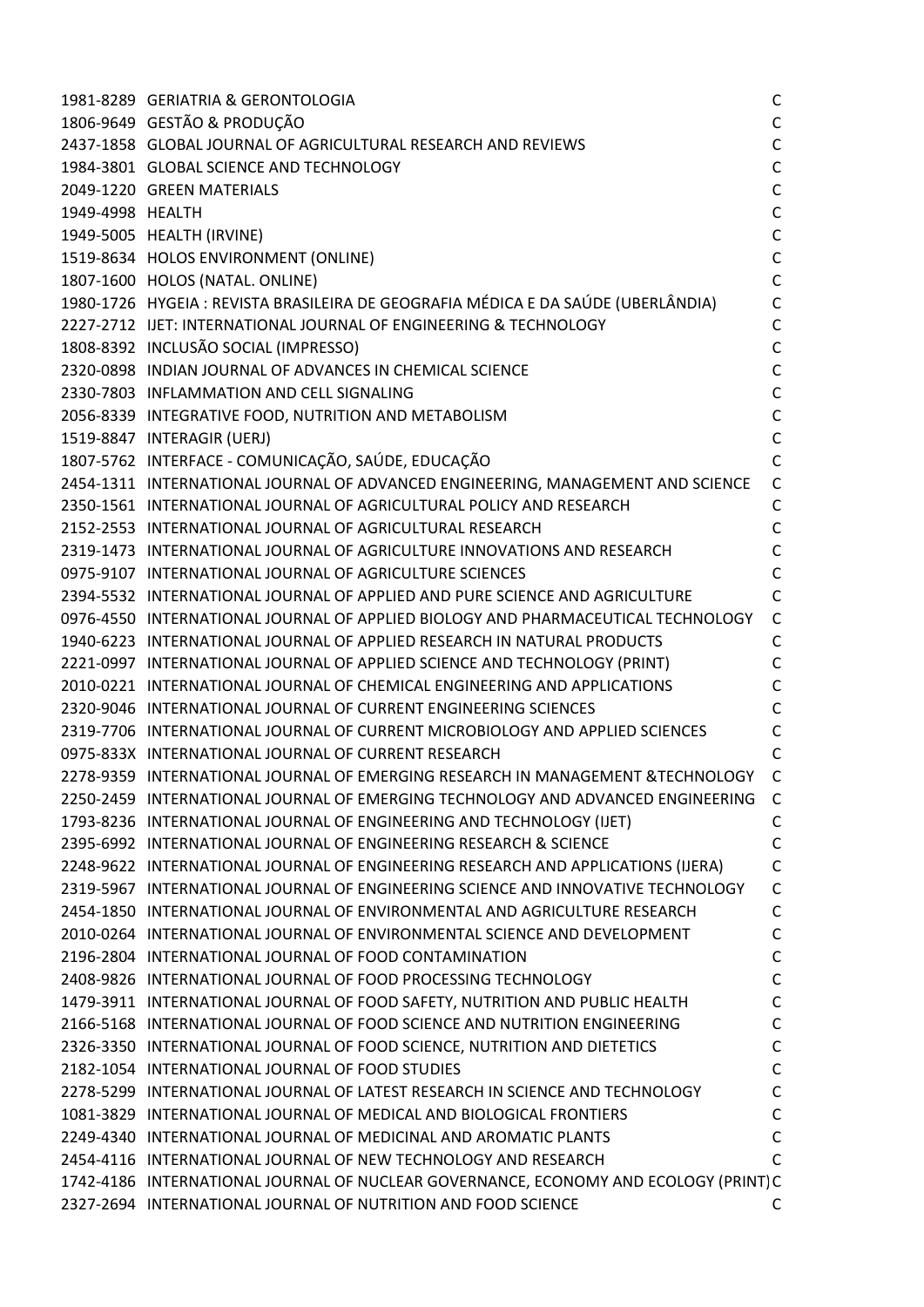| 1984-3011 INTERNATIONAL JOURNAL OF NUTROLOGY                              | C            |
|---------------------------------------------------------------------------|--------------|
| 2469-5807 INTERNATIONAL JOURNAL OF PATHOLOGY AND CLINICAL RESEARCH        | $\mathsf C$  |
| 0976-0350 INTERNATIONAL JOURNAL OF PHARMACEUTICAL AND BIOMEDICAL RESEARCH | $\mathsf C$  |
| 0975-1491 INTERNATIONAL JOURNAL OF PHARMACY AND PHARMACEUTICAL SCIENCES   | $\mathsf{C}$ |
| 0976-3031 INTERNATIONAL JOURNAL OF RECENT SCIENTIFIC RESEARCH             | $\mathsf C$  |
| 2410-4477 INTERNATIONAL JOURNAL OF SCIENCES                               | $\mathsf C$  |
| 2277-8179 INTERNATIONAL JOURNAL OF SCIENTIFIC RESEARCH                    | $\mathsf C$  |
| 2307-9037 INTERNATIONAL JOURNAL OF SCIENTIFIC WORLD                       | $\mathsf C$  |
| 0120-5307 INVESTIGACION Y EDUCACION EN ENFERMERIA                         | $\mathsf C$  |
| 2455-264X IOSR JOURNAL OF BIOTECHNOLOGY AND BIOCHEMISTRY                  | $\mathsf C$  |
| 2250-3013 IOSR JOURNAL OF PHARMACY                                        | $\mathsf C$  |
| 1828-051X ITALIAN JOURNAL OF ANIMAL SCIENCE (ONLINE)                      | $\mathsf C$  |
| 2157-7110 J FOOD PROCESS TECHNOL                                          | $\mathsf C$  |
| 2446-7944 JOURNAL FRUITS AND VEGETABLES (ONLINE)                          | $\mathsf C$  |
| 1916-9752 JOURNAL OF AGRICULTURAL SCIENCE                                 | $\mathsf C$  |
| 1916-9760 JOURNAL OF AGRICULTURAL SCIENCE                                 | $\mathsf C$  |
| 2161-6264 JOURNAL OF AGRICULTURAL SCIENCE AND TECHNOLOGY B                | $\mathsf C$  |
| 2394-1073 JOURNAL OF AGRICULTURE AND ECOLOGY RESEARCH INTERNATIONAL       | $\mathsf{C}$ |
| 2155-6113 JOURNAL OF AIDS AND CLINICAL RESEARCH                           | $\mathsf C$  |
| 1680-5593 JOURNAL OF ANIMAL AND VETERINARY ADVANCES                       | $\mathsf C$  |
| 2327-0640 JOURNAL OF APPLIED BIOTECHNOLOGY                                | $\mathsf C$  |
| 2221-1004 JOURNAL OF APPLIED SCIENCE AND TECHNOLOGY (ONLINE)              | $\mathsf C$  |
| 1948-593X JOURNAL OF BIOANALYSIS & BIOMEDICINE                            | $\mathsf C$  |
| 2359-2710 JOURNAL OF BIOENERGY AND FOOD SCIENCE                           | $\mathsf C$  |
| 2158-7027 JOURNAL OF BIOMATERIALS AND NANOBIOTECHNOLOGY                   | $\mathsf C$  |
| 1110-7243 JOURNAL OF BIOMEDICINE AND BIOTECHNOLOGY                        | $\mathsf C$  |
| 1110-7251 JOURNAL OF BIOMEDICINE AND BIOTECHNOLOGY (ONLINE)               | $\mathsf C$  |
| 2179-4804 JOURNAL OF BIOTECHNOLOGY AND BIODIVERSITY                       | $\mathsf C$  |
| 2249-1929 JOURNAL OF CHEMICAL, BIOLOGICAL AND PHYSICAL SCIENCES           | $\mathsf C$  |
| 2157-7048 JOURNAL OF CHEMICAL ENGINEERING & PROCESS TECHNOLOGY            | $\mathsf C$  |
| 2446-9416 JOURNAL OF CHEMICAL ENGINEERING AND CHEMISTRY                   | $\mathsf{C}$ |
| 1934-7375 JOURNAL OF CHEMISTRY AND CHEMICAL ENGINEERING                   | C            |
| 2157-7064 JOURNAL OF CHROMATOGRAPHY AND SEPARATION TECHNIQUES             | $\mathsf C$  |
| 2164-9634 JOURNAL OF COLLOID SCIENCE AND BIOTECHNOLOGY                    | $\mathsf C$  |
| 0974-7761 JOURNAL OF EDUCATION AND ETHICS IN DENTISTRY                    | C            |
| 2325-6192 JOURNAL OF ENVIRONMENTAL ACCOUNTING AND MANAGEMENT              | $\mathsf C$  |
| 2525-815X JOURNAL OF ENVIRONMENTAL ANALYSIS AND PROGRESS                  | $\mathsf{C}$ |
| 1307-234X JOURNAL OF FISHERIESSCIENCES.COM                                | $\mathsf C$  |
| 2324-9323 JOURNAL OF FOOD AND NUTRITIONAL DISORDERS                       | $\mathsf C$  |
| 2471-4291 JOURNAL OF FOOD CHEMISTRY AND NANOTECHNOLOGY                    | $\mathsf C$  |
| 1927-0887 JOURNAL OF FOOD RESEARCH                                        | $\mathsf C$  |
| 1927-0895 JOURNAL OF FOOD RESEARCH                                        | $\mathsf{C}$ |
| 2159-5828 JOURNAL OF FOOD SCIENCE AND ENGINEERING                         | $\mathsf C$  |
| 2166-1073 JOURNAL OF FOOD STUDIES                                         | $\mathsf C$  |
| 2178-3594 JOURNAL OF HEALTH                                               | $\mathsf C$  |
| 1934-7391 JOURNAL OF LIFE SCIENCES                                        | $\mathsf C$  |
| 1934-7405 JOURNAL OF LIFE SCIENCES                                        | $\mathsf C$  |
| 1934-8959 JOURNAL OF MATERIALS SCIENCE AND ENGINEERING                    | $\mathsf C$  |
| 2411-2518 JOURNAL OF MATHEMATICS AND STATISTICAL SCIENCE                  | $\mathsf{C}$ |
|                                                                           |              |
| 1996-0875 JOURNAL OF MEDICINAL PLANTS RESEARCH                            | $\mathsf{C}$ |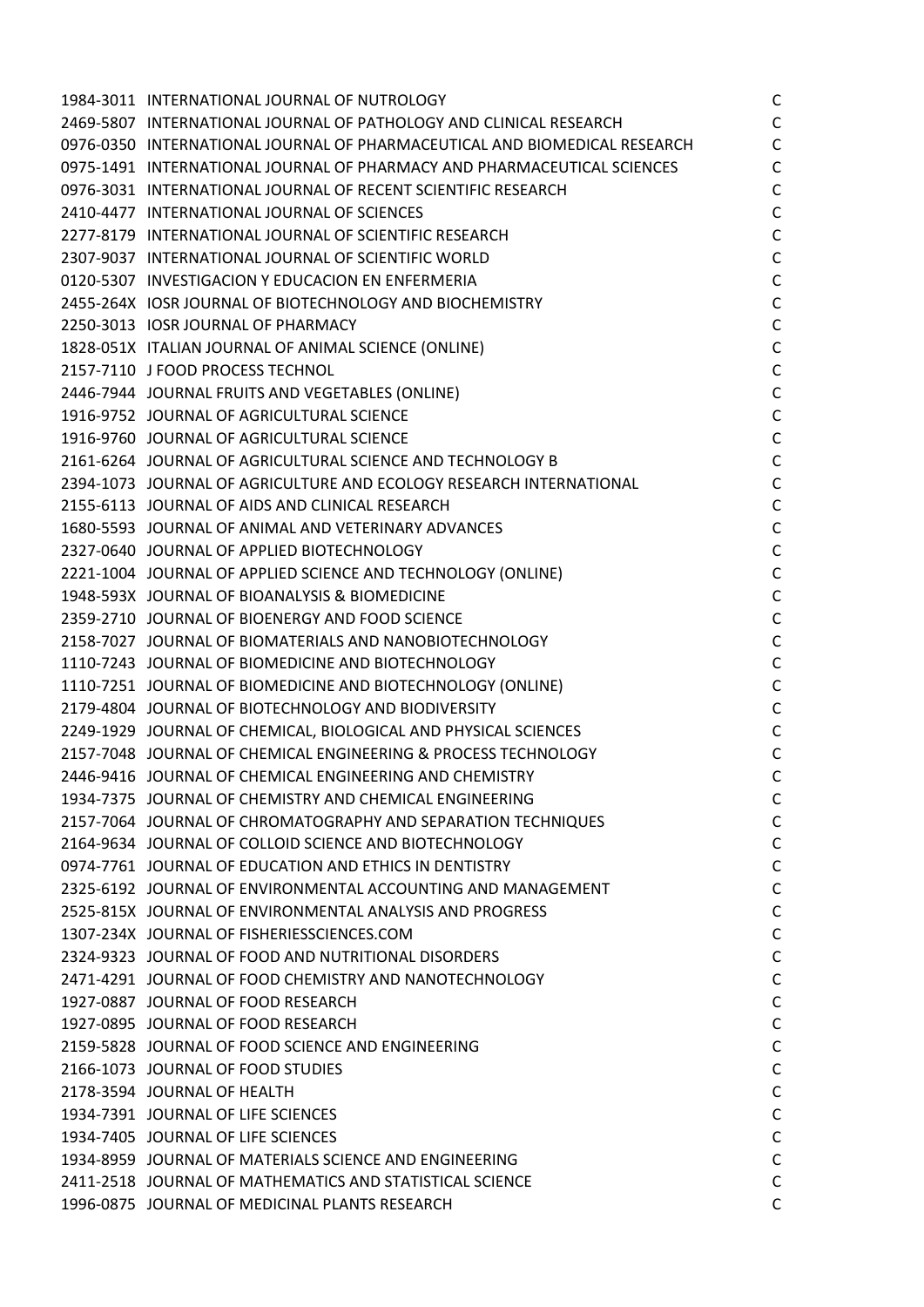| 1948-5948 JOURNAL OF MICROBIAL & BIOCHEMICAL TECHNOLOGY                       | $\mathsf{C}$ |
|-------------------------------------------------------------------------------|--------------|
| 1338-5178 JOURNAL OF MICROBIOLOGY, BIOTECHNOLOGY AND FOOD SCIENCES            | $\mathsf C$  |
| 2166-5931 JOURNAL OF MICROBIOLOGY RESEARCH                                    | $\mathsf C$  |
| 2308-8044 JOURNAL OF MODERN MEDICINAL CHEMISTRY                               | $\mathsf C$  |
| 2157-7439 JOURNAL OF NANOMEDICINE & NANOTECHNOLOGY                            | $\mathsf C$  |
| 2155-9600 JOURNAL OF NUTRITION & FOOD SCIENCES                                | $\mathsf C$  |
| 2326-4225 JOURNAL OF NUTRITIONAL ECOLOGY AND FOOD RESEARCH                    | $\mathsf C$  |
| 2048-6790 JOURNAL OF NUTRITIONAL SCIENCE                                      | $\mathsf{C}$ |
| 2471-8203 JOURNAL OF OBESITY & EATING DISORDERS                               | $\mathsf C$  |
| 2157-7471 JOURNAL OF PLANT PATHOLOGY & MICROBIOLOGY                           | $\mathsf C$  |
| 2373-3411 JOURNAL OF POLYMER AND BIOPOLYMER PHYSICS CHEMISTRY                 | $\mathsf C$  |
| 2329-8901 JOURNAL OF PROBIOTICS & HEALTH                                      | $\mathsf C$  |
| 2231-6280 JOURNAL OF RESEARCH IN BIOLOGY (PRINT)                              | $\mathsf C$  |
| 2317-5907 JOURNAL OF RESEARCH IN DENTISTRY                                    | $\mathsf C$  |
| 0718-9508 JOURNAL OF SOIL SCIENCE AND PLANT NUTRITION                         | $\mathsf C$  |
| 2157-7633 JOURNAL OF STEM CELL RESERACH AND THERAPY                           | $\mathsf C$  |
| 2141-6567 JOURNAL OF STORED PRODUCTS AND POSTHARVEST RESEARCH                 | $\mathsf C$  |
| 1913-9071 JOURNAL OF SUSTAINABLE DEVELOPMENT                                  | $\mathsf C$  |
| 2157-7579 JOURNAL OF VETERINARY SCIENCE & TECHNOLOGY                          | $\mathsf C$  |
| 1945-3094 JOURNAL OF WATER RESOURCE AND PROTECTION                            | $\mathsf C$  |
| 2141-2413 JOURNAL OF YEAST AND FUNGAL RESEARCH                                | $\mathsf C$  |
| 0325-3384 LA ALIMENTACIÓN LATINOAMERICANA                                     | $\mathsf C$  |
| 0325-3414 LA INDUSTRIA CARNICA LATINO AMERICANA                               | $\mathsf C$  |
| 1989-1806 LIMNETICA INTERNET                                                  | $\mathsf C$  |
| 2176-7262 MEDICINA (RIBEIRAO PRETO. ONLINE)                                   | $\mathsf C$  |
| 2374-6920 MOJ PROTEOMICS & BIOINFORMATICS                                     | $\mathsf C$  |
| 2359-6902 MULTI-SCIENCE JOURNAL                                               | $\mathsf C$  |
| 2192-2209 NATURAL PRODUCTS AND BIOPROSPECTING                                 | $\mathsf C$  |
| 2150-4091 NATURAL SCIENCE (PRINT)                                             | $\mathsf C$  |
| 1677-0234 NUTRIÇÃO BRASIL                                                     | $\mathsf C$  |
| 1676-2274 NUTRIÇÃO EM PAUTA                                                   | $\mathsf{C}$ |
| 2316-7874 NUTRIRE - REVISTA DA SOCIEDADE BRASILEIRA DE ALIMENTAÇÃO E NUTRIÇÃO | C            |
| 1519-8928 NUTRIRE (SÃO PAULO)                                                 | $\mathsf C$  |
| 1995-2821 OECD JOURNAL: GENERAL PAPERS (PRINT)                                | $\mathsf{C}$ |
| 1806-6763 OMNIA SAÚDE (FAI)                                                   | $\mathsf{C}$ |
| 2161-718X OPEN JOURNAL OF STATISTICS                                          | $\mathsf C$  |
| 2165-3364 OPEN JOURNAL OF VETERINARY MEDICINE                                 | $\mathsf C$  |
| 2352-9520 OPENNANO                                                            | $\mathsf C$  |
| 1984-6428 ORBITAL: THE ELECTRONIC JOURNAL OF CHEMISTRY                        | $\mathsf C$  |
| 1026-4892 ORGANOHALOGEN COMPOUNDS                                             | $\mathsf C$  |
| 2238-6963 PARTICIPAÇÃO                                                        | $\mathsf C$  |
| 2167-9843 PEERJ PREPRINTS                                                     | $\mathsf C$  |
| 2175-795X PERSPECTIVA                                                         | $\mathsf C$  |
| 0101-2908 PERSPECTIVA (EREXIM)                                                | $\mathsf C$  |
| 1984-5693 PERSPECTIVAS DA CIÊNCIA E TECNOLOGIA                                | $\mathsf C$  |
| 2236-8868 PERSPECTIVAS ONLINE: BIOLÓGICAS E SAÚDE                             | $\mathsf C$  |
| 1982-5501 PERSPECTIVAS ONLINE (CAMPOS DOS GOITACAZES)                         | $\mathsf C$  |
| 2236-885X PERSPECTIVAS ONLINE: EXATAS E ENGENHARIAS                           | $\mathsf C$  |
| 0104-9070 PESQUISA AGROPECUÁRIA GAÚCHA                                        | $\mathsf C$  |
| 2051-817X PHYSIOLOGICAL REPORTS                                               | $\mathsf C$  |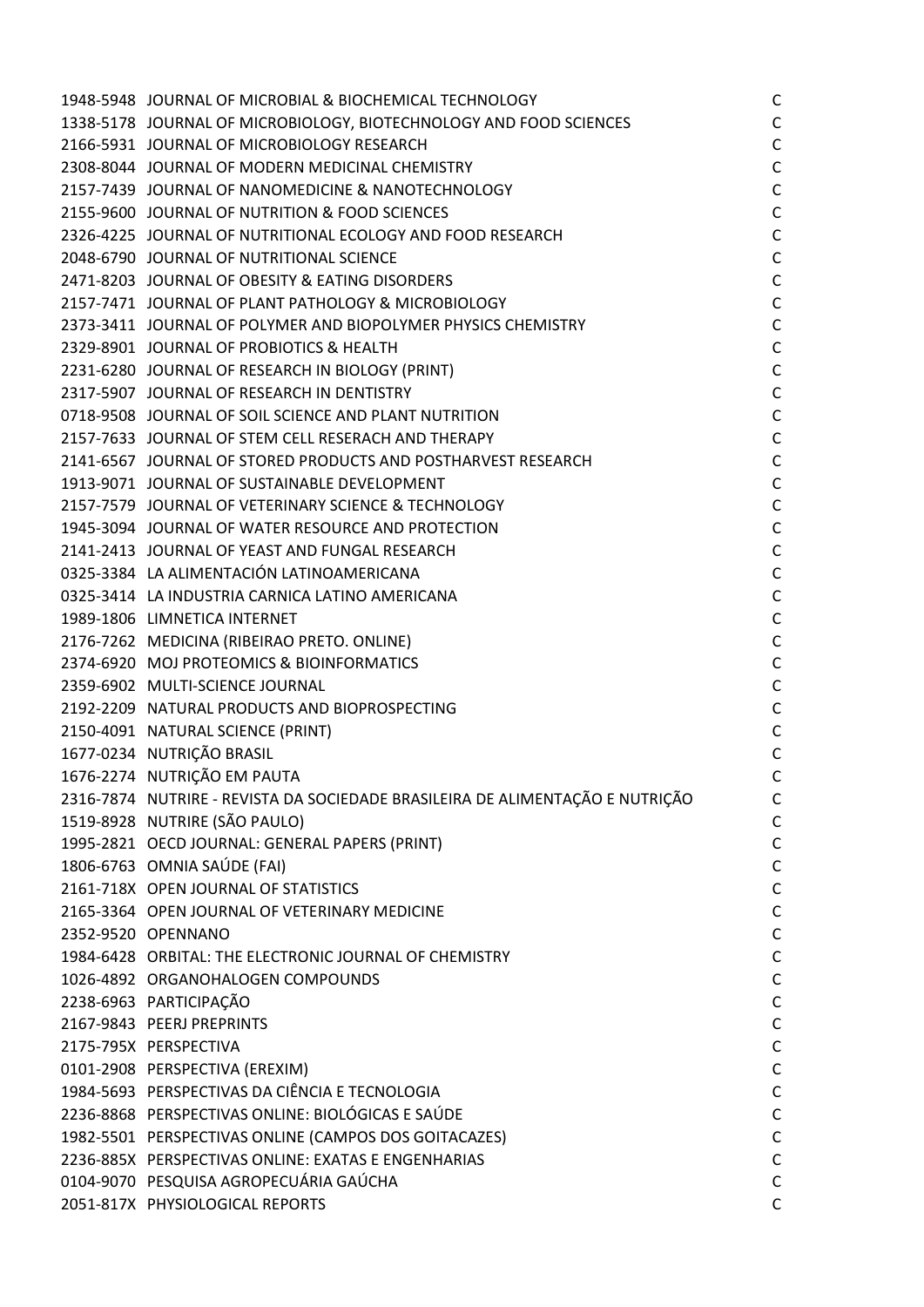| 1519-9029 POLÍTICA E GESTÃO EDUCACIONAL (ONLINE)                                           | C            |
|--------------------------------------------------------------------------------------------|--------------|
| 2345-6566 POULTRY SCIENCE JOURNAL                                                          | C            |
| 1645-0086 PSICOLOGIA, SAÚDE & DOENÇAS                                                      | C            |
| 2182-8407 PSICOLOGIA, SAÚDE & DOENÇAS                                                      | C            |
| 2182-438X PSYCHOLOGY, COMMUNITY & HEALTH                                                   | $\mathsf{C}$ |
| 1982-1263 PUBVET (LONDRINA)                                                                | C            |
| 2175-2699 QUIMICA NOVA NA ESCOLA                                                           | $\mathsf{C}$ |
| 0102-8235 QUÍMICA TÊXTIL                                                                   | $\mathsf{C}$ |
| 1605-4806 RAZÓN Y PALABRA                                                                  | $\mathsf{C}$ |
| 2317-6695 RBCEH. REVISTA BRASILEIRA DE CIÊNCIAS DO ENVELHECIMENTO HUMANO                   | $\mathsf{C}$ |
| 2236-1103 R-BITS - REVISTA BRASILEIRA DE INOVAÇÃO TECNOLOGICA EM SAÚDE                     | $\mathsf{C}$ |
| 1981-8858 RCA. REVISTA DE CIÊNCIAS AMBIENTAIS (UNILASALLE)                                 | $\mathsf{C}$ |
| 2177-5184 REMARK. REVISTA BRASILEIRA DE MARKETING                                          | C            |
| 1815-8846 RESEARCH JOURNAL OF BIOLOGICAL SCIENCES                                          | $\mathsf{C}$ |
| 1819-3471 RESEARCH JOURNAL OF PHYTOCHEMISTRY                                               | $\mathsf{C}$ |
| 0104-0383 REVISAO ANUAL DE PATOLOGIA DE PLANTAS                                            | $\mathsf C$  |
| 1983-3814 REVISTA - INSTITUTO ADOLFO LUTZ                                                  | $\mathsf{C}$ |
| 1984-428X REVISTA AGROGEOAMBIENTAL                                                         | С            |
| 0100-0233 REVISTA BAIANA DE SAÚDE PUBLICA                                                  | $\mathsf{C}$ |
| 1415-7411 REVISTA BIOCIÊNCIAS (TAUBATÉ)                                                    | $\mathsf{C}$ |
| 1982-7679 REVISTA BRASILEIRA DE AGRICULTURA IRRIGADA                                       | $\mathsf C$  |
| 0104-8996 REVISTA BRASILEIRA DE AGROCIENCIA (UFPEL)                                        | $\mathsf{C}$ |
| 1980-9735 REVISTA BRASILEIRA DE AGROECOLOGIA                                               | $\mathsf C$  |
| 2236-9724 REVISTA BRASILEIRA DE AGROPECUÁRIA SUSTENTÁVEL                                   | $\mathsf{C}$ |
| 1679-2343 REVISTA BRASILEIRA DE BIOCIÊNCIAS (IMPRESSO)                                     | C            |
| 1980-4849 REVISTA BRASILEIRA DE BIOCIÊNCIAS (ONLINE)                                       | $\mathsf{C}$ |
| 1983-0823 REVISTA BRASILEIRA DE BIOMETRIA (ONLINE)                                         | $\mathsf{C}$ |
| 0103-1716 REVISTA BRASILEIRA DE CIÊNCIA E MOVIMENTO                                        | C            |
| 1413-0130 REVISTA BRASILEIRA DE CIÊNCIA VETERINÁRIA (IMPRESSO)                             | C            |
| 2176-9478 REVISTA BRASILEIRA DE CIÊNCIAS AMBIENTAIS (IMPRESSA)                             | C            |
| 1415-2177 REVISTA BRASILEIRA DE CIÊNCIAS DA SAÚDE                                          | C            |
| 1981-7061 REVISTA BRASILEIRA DE ENGENHARIA DE BIOSSISTEMAS (UNICAMP)                       | C            |
| 2175-3008 REVISTA BRASILEIRA DE ENGENHARIA DE PESCA / BRAZILIAN JOURNAL OF FISHING ENGIN C |              |
| 2448-1661 REVISTA BRASILEIRA DE ENGENHARIA E SUSTENTABILIDADE                              | C            |
| 1982-873X REVISTA BRASILEIRA DE ENSINO DE CIÊNCIA E TECNOLOGIA                             | C            |
| 1806-1117 REVISTA BRASILEIRA DE ENSINO DE FÍSICA (IMPRESSO)                                | C            |
| 1980-5497 REVISTA BRASILEIRA DE EPIDEMIOLOGIA                                              | C            |
| 1415-790X REVISTA BRASILEIRA DE EPIDEMIOLOGIA (IMPRESSO)                                   | $\mathsf C$  |
| 2176-0667 REVISTA BRASILEIRA DE FARMÁCIA (ON LINE)                                         | C            |
| 2236-1065 REVISTA BRASILEIRA DE HERBICIDAS                                                 | C            |
| 1981-2965 REVISTA BRASILEIRA DE HIGIENE E SANIDADE ANIMAL                                  | C            |
| 2359-3237 REVISTA BRASILEIRA DE HORTICULTURA ORNAMENTAL                                    | C            |
| 0104-8058 REVISTA BRASILEIRA DE MASTOLOGIA                                                 | C            |
| 1809-2063 REVISTA BRASILEIRA DE MEDICINA VETERINÁRIA DE EQÜINOS                            | C            |
| 1676-689X REVISTA BRASILEIRA DE MILHO E SORGO (IMPRESSO)                                   | $\mathsf{C}$ |
| 0103-7196 REVISTA BRASILEIRA DE NUTRIÇÃO CLÍNICA                                           | C            |
| 1981-9919 REVISTA BRASILEIRA DE OBESIDADE, NUTRIÇÃO E EMAGRECIMENTO                        | C            |
| 2359-3466 REVISTA BRASILEIRA DE ODONTOLOGIA LEGAL                                          | $\mathsf{C}$ |
| 2179-3174 REVISTA BRASILEIRA DE PESQUISA EM ALIMENTOS                                      | C            |
| 2236-6563 REVISTA BRASILEIRA DE PESQUISA EM ALIMENTOS                                      | C            |
|                                                                                            |              |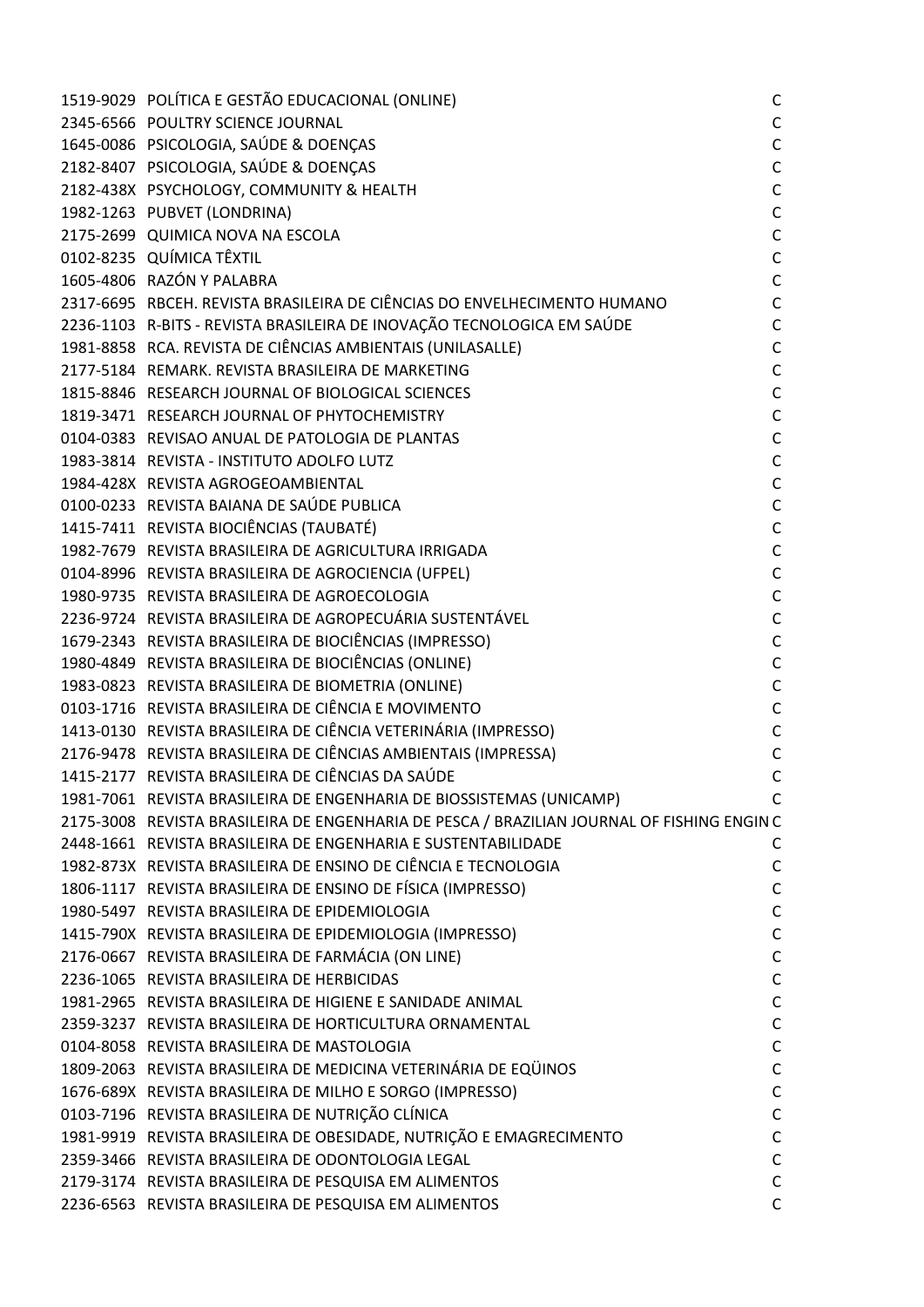| 2446-5410 REVISTA BRASILEIRA DE PESQUISA EM SAÚDE                   | $\mathsf{C}$ |
|---------------------------------------------------------------------|--------------|
| 2175-3946 REVISTA BRASILEIRA DE PESQUISA EM SAÚDE                   | $\mathsf C$  |
| 1517-8595 REVISTA BRASILEIRA DE PRODUTOS AGROINDUSTRIAIS            | $\mathsf C$  |
| 2175-0858 REVISTA BRASILEIRA DE QUALIDADE DE VIDA                   | $\mathsf C$  |
| 1414-381X REVISTA BRASILEIRA DE RECURSOS HÍDIRCOS                   | $\mathsf C$  |
| 1981-3686 REVISTA BRASILEIRA DE TECNOLOGIA AGROINDUSTRIAL           | $\mathsf C$  |
| 2176-2139 REVISTA BRASILEIRA DE VITICULTURA E ENOLOGIA              | $\mathsf C$  |
| 1806-1222 REVISTA BRASILEIRA EM PROMOÇÃO DA SAÚDE (PRINT)           | $\mathsf C$  |
| 2175-7275 REVISTA CEREUS                                            | $\mathsf C$  |
| 0718-1337 REVISTA CHILENA DE INGENIERIA                             | $\mathsf C$  |
| 2176-4565 REVISTA CIATEC-UPF                                        | $\mathsf C$  |
| 1984-4271 REVISTA CIÊNCIA & DESENVOLVIMENTO                         | $\mathsf C$  |
| 2179-460X REVISTA CIÊNCIA E NATURA                                  | $\mathsf C$  |
| 1851-7587 REVISTA CIENCIA E TECNOLOGIA                              | $\mathsf C$  |
| 1679-4605 REVISTA CIÊNCIA EM EXTENSÃO                               | $\mathsf C$  |
| 2236-3785 REVISTA CIÊNCIAS EM SAÚDE                                 | $\mathsf C$  |
| 1518-0352 REVISTA CIÊNCIAS EXATAS E NATURAIS (UNICENTRO - IMPRESSO) | $\mathsf C$  |
| 1677-5090 REVISTA CIÊNCIAS MÉDICAS E BIOLÓGICAS                     | $\mathsf C$  |
| 1010-2760 REVISTA CIENCIAS TÉCNICAS AGROPECUARIAS                   | $\mathsf C$  |
| 1679-7353 REVISTA CIENTÍFICA ELETRÔNICA DE MEDICINA VETERINÁRIA     | $\mathsf C$  |
| 1806-1508 REVISTA CIENTÍFICA JOPEF                                  | $\mathsf C$  |
| 2238-5819 REVISTA CIENTÍFICA ON-LINE TECNOLOGIA GESTÃO HUMANISMO    | $\mathsf C$  |
| 2357-7894 REVISTA DA ASSOCIAÇÃO BRASILEIRA DE NUTRIÇÃO              | $\mathsf C$  |
| 2358-6303 REVISTA DE AGRICULTURA NEOTROPICAL                        | $\mathsf C$  |
| 2179-5959 REVISTA DE AGROTECNOLOGIA                                 | $\mathsf C$  |
| 2215-2075 REVISTA DE BIOLOGIA TROPICAL                              | $\mathsf C$  |
| 2238-6629 REVISTA DE BIOTECNOLOGIA & CIÊNCIAS                       | $\mathsf C$  |
| 2358-4610 REVISTA DE CIÊNCIA VETERINÁRIA E SAÚDE PÚBLICA            | $\mathsf C$  |
| 0329-8922 REVISTA DE CIENCIA Y TECNOLOGÍA                           | $\mathsf C$  |
| 1517-591X REVISTA DE CIÊNCIAS AGRÁRIAS (BELÉM)                      | $\mathsf C$  |
| 0871-018X REVISTA DE CIÊNCIAS AGRÁRIAS (LISBOA)                     | $\mathsf{C}$ |
| 2238-1171 REVISTA DE CIÊNCIAS AGROVETERINÁRIAS                      | $\mathsf{C}$ |
| 2238-7102 REVISTA DE CIÊNCIAS EXATAS                                | $\mathsf C$  |
| 2175-5620 REVISTA DE CIÊNCIAS EXATAS E NATURAIS (UNICENTRO)         | $\mathsf C$  |
| 1415-5796 REVISTA DE CIÊNCIAS MÉDICAS (PUCCAMP)                     | $\mathsf{C}$ |
| 1981-8963 REVISTA DE ENFERMAGEM UFPE ON LINE                        | $\mathsf C$  |
| 2176-7270 REVISTA DE ENGENHARIA E TECNOLOGIA                        | $\mathsf C$  |
| 2318-8790 REVISTA DE ENSINO DE BIOQUÍMICA                           | $\mathsf C$  |
| 2238-3360 REVISTA DE EPIDEMIOLOGIA E CONTROLE DE INFECÇÃO           | $\mathsf C$  |
| 0041-8676 REVISTA DE LA FACULTAD DE AGRONOMÍA (LA PLATA)            | $\mathsf C$  |
| 1807-2577 REVISTA DE ODONTOLOGIA DA UNESP (ONLINE)                  | $\mathsf{C}$ |
| 2175-5361 REVISTA DE PESQUISA: CUIDADO E FUNDAMENTAL (ONLINE)       | $\mathsf C$  |
| 0370-694X REVISTA DE QUÍMICA INDUSTRIAL                             | $\mathsf C$  |
| 2358-1697 REVISTA DE QUÍMICA INDUSTRIAL                             | $\mathsf C$  |
| 2224-4700 REVISTA DE SALUD ANIMAL                                   | $\mathsf C$  |
| 0253-570X REVISTA DE SALUD ANIMAL                                   | $\mathsf C$  |
| 2175-1323 REVISTA DE SAÚDE PÚBLICA DE SANTA CATARINA                | $\mathsf C$  |
| 1413-8131 REVISTA DE TECNOLOGIA E AMBIENTE                          | $\mathsf C$  |
| 1983-3813 REVISTA DO INSTITUTO ADOLFO LUTZ                          | $\mathsf C$  |
| 0073-9855 REVISTA DO INSTITUTO ADOLFO LUTZ (IMPRESSO)               | $\mathsf{C}$ |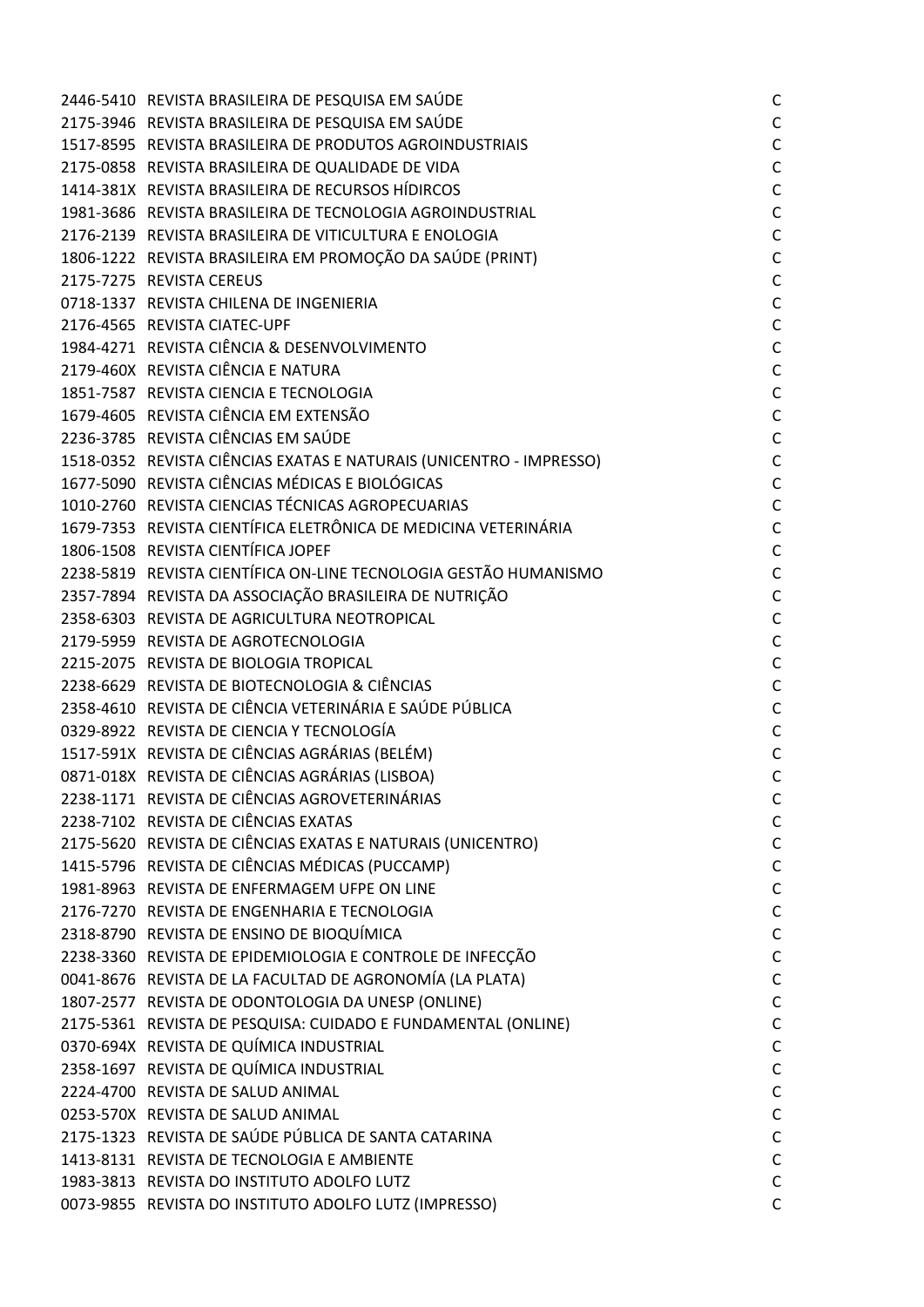|                  | 1695-7504 REVISTA ELECTRÓNICA DE VETERINARIA                                            | $\mathsf{C}$ |
|------------------|-----------------------------------------------------------------------------------------|--------------|
|                  | 2236-1022 REVISTA ELETRÔNICA - NUTRIÇÃO EM PAUTA                                        | $\mathsf C$  |
|                  | 2178-2091 REVISTA ELETRÔNICA ACERVO SAÚDE                                               | $\mathsf{C}$ |
|                  | 2175-1846 REVISTA ELETRÔNICA CIENTÍFICA INOVAÇÃO E TECNOLOGIA                           | $\mathsf{C}$ |
|                  | 2236-1170 REVISTA ELETRÔNICA EM GESTÃO, EDUCAÇÃO E TECNOLOGIA AMBIENTAL REGET-CT/UFSC   |              |
|                  | 2358-1271 REVISTA ELETRÔNICA ENGENHARIA VIVA                                            | C            |
|                  | 1982-4785 REVISTA ELETRÔNICA GESTÃO & SAÚDE                                             | $\mathsf C$  |
|                  | 1983-9006 REVISTA ELETRÔNICA NUTRITIME                                                  | $\mathsf{C}$ |
|                  | 1809-0583 REVISTA ENCICLOPÉDIA BIOSFERA                                                 | $\mathsf{C}$ |
|                  | 0304-2847 REVISTA FACULTAD NACIONAL DE AGRONOMIA                                        | $\mathsf C$  |
|                  | 2237-0722 REVISTA GEINTEC: GESTÃO, INOVAÇÃO E TECNOLOGIAS                               | $\mathsf{C}$ |
|                  | 2238-8753 REVISTA GESTÃO & SUSTENTABILIDADE AMBIENTAL                                   | $\mathsf{C}$ |
|                  | 0101-5575 REVISTA HCPA (UFRGS. IMPRESSO)                                                | $\mathsf{C}$ |
|                  | 1665-0204 REVISTA IBEROAMERICANA DE TECNOLOGIA POSTCOSECHA                              | $\mathsf{C}$ |
|                  | 2447-598X REVISTA INOVA CIÊNCIA & TECNOLOGIA / INNOVATIVE SCIENCE & TECHNOLOGY JOURNA C |              |
|                  | 2317-5079 REVISTA INTERDISCIPLINAR (ONLINE)                                             | C            |
|                  | 2316-7041 REVISTA INTERNACIONAL DE CIÊNCIAS                                             | $\mathsf C$  |
|                  | 1518-8043 REVISTA LIBERATO (NOVO HAMBURGO)                                              | $\mathsf C$  |
|                  | 2236-1308 REVISTA MONOGRAFIAS AMBIENTAIS                                                | $\mathsf C$  |
|                  | 1413-4837 REVISTA NACIONAL DA CARNE                                                     | $\mathsf{C}$ |
|                  | 2176-6215 REVISTA PAN-AMAZÔNICA DE SAÚDE (IMPRESSO)                                     | $\mathsf C$  |
|                  | 2176-6223 REVISTA PAN-AMAZÔNICA DE SAÚDE (ONLINE)                                       | $\mathsf C$  |
|                  | 1679-7140 REVISTA PANAMERICANA DE INFECTOLOGÍA (IMPRESSO)                               | $\mathsf C$  |
|                  | 1807-3352 REVISTA PANAMERICANA DE INFECTOLOGÍA (ONLINE)                                 | $\mathsf C$  |
|                  | 2178-5937 REVISTA PERSPECTIVA (ONLINE)                                                  | $\mathsf{C}$ |
|                  | 1517-672X REVISTA PRETEXTO                                                              | $\mathsf{C}$ |
|                  | 1808-981X REVISTA RAÍZES E AMIDOS TROPICAIS                                             | $\mathsf{C}$ |
|                  | 2317-8469 REVISTA SAÚDE & CIÊNCIA ONLINE                                                | $\mathsf C$  |
|                  | 1809-3957 REVISTA SODEBRAS                                                              | $\mathsf{C}$ |
|                  | 2525-3395 REVISTA STRICTO SENSU                                                         | $\mathsf{C}$ |
|                  | 2177-2894 REVISTA THEMA                                                                 | $\mathsf{C}$ |
|                  | 2179-5037 REVISTA UNIABEU                                                               | C            |
|                  | 1981-8203 REVISTA VERDE DE AGROECOLOGIA E DESENVOLVIMENTO SUSTENTÁVEL                   | $\mathsf C$  |
|                  | 2179-5940 REVIVSTA AGROTECNOLOGIA                                                       | $\mathsf C$  |
|                  | 2178-9061 ROSA DOS VENTOS                                                               | $\mathsf C$  |
|                  | 1980-0002 SABIOS (FACULDADE INTEGRADO DE CAMPO MOURÃO. ONLINE)                          | $\mathsf C$  |
|                  | 2238-1244 SAÚDE EM REVISTA                                                              | $\mathsf C$  |
|                  | 1516-7356 SAÚDE EM REVISTA (UNIMEP)                                                     | $\mathsf C$  |
|                  | 1983-1471 SCIENTIA AGRARIA PARANAENSIS                                                  | $\mathsf{C}$ |
|                  | 1677-4310 SCIENTIA AGRÁRIA PARANAENSIS (UNIOESTE. IMPRESSO)                             | $\mathsf C$  |
|                  | 2077-9917 SCIENTIA AGROPECUÁRIA                                                         | $\mathsf C$  |
|                  | 1984-4433 SCIENTIA CHROMATOGRAPHICA                                                     | $\mathsf C$  |
|                  | 1808-2793 SCIENTIA PLENA                                                                | $\mathsf C$  |
|                  | 2178-3608 SCIENTIA RURAL                                                                | $\mathsf C$  |
|                  | 2316-9281 SCIENTIFIC ELECTRONIC ARCHIVES                                                | $\mathsf C$  |
|                  | 1676-5451 SEMINA. CIÊNCIAS EXATAS E TECNOLÓGICAS (IMPRESSO)                             | $\mathsf C$  |
|                  | 1679-0375 SEMINA. CIÊNCIAS EXATAS E TECNOLÓGICAS (ONLINE)                               | $\mathsf C$  |
|                  | 1981-996X SEMIOSES (RIO DE JANEIRO)                                                     | $\mathsf C$  |
|                  | 1982-2693 SÉRIE CEPPAC                                                                  | $\mathsf C$  |
| 2317-0840 SIGMAE |                                                                                         | $\mathsf{C}$ |
|                  |                                                                                         |              |